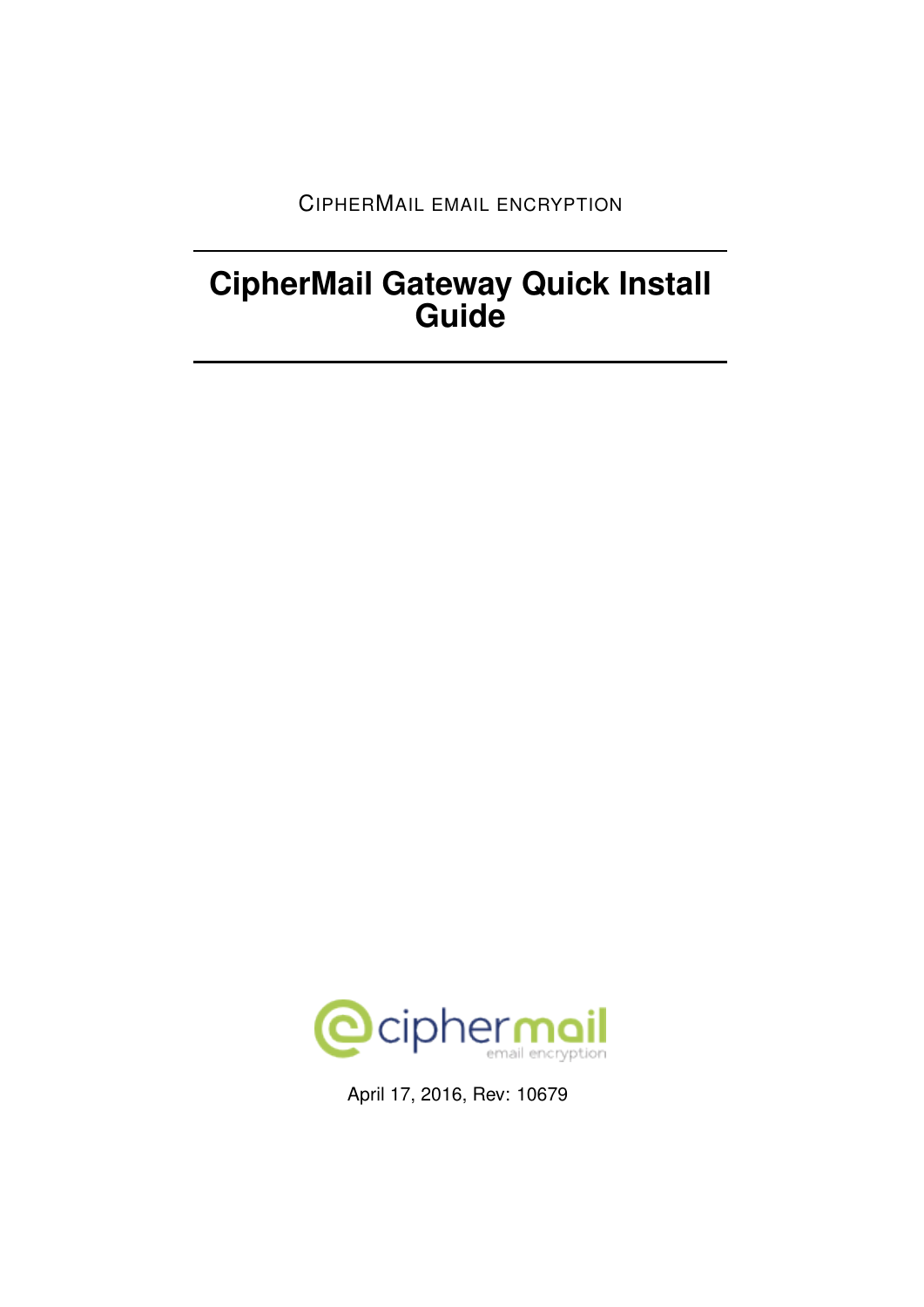Copyright © 2008-2016, ciphermail.com.

**Acknowledgments:** Thanks goes out to Andreas Hödle for feedback and input on gateway security.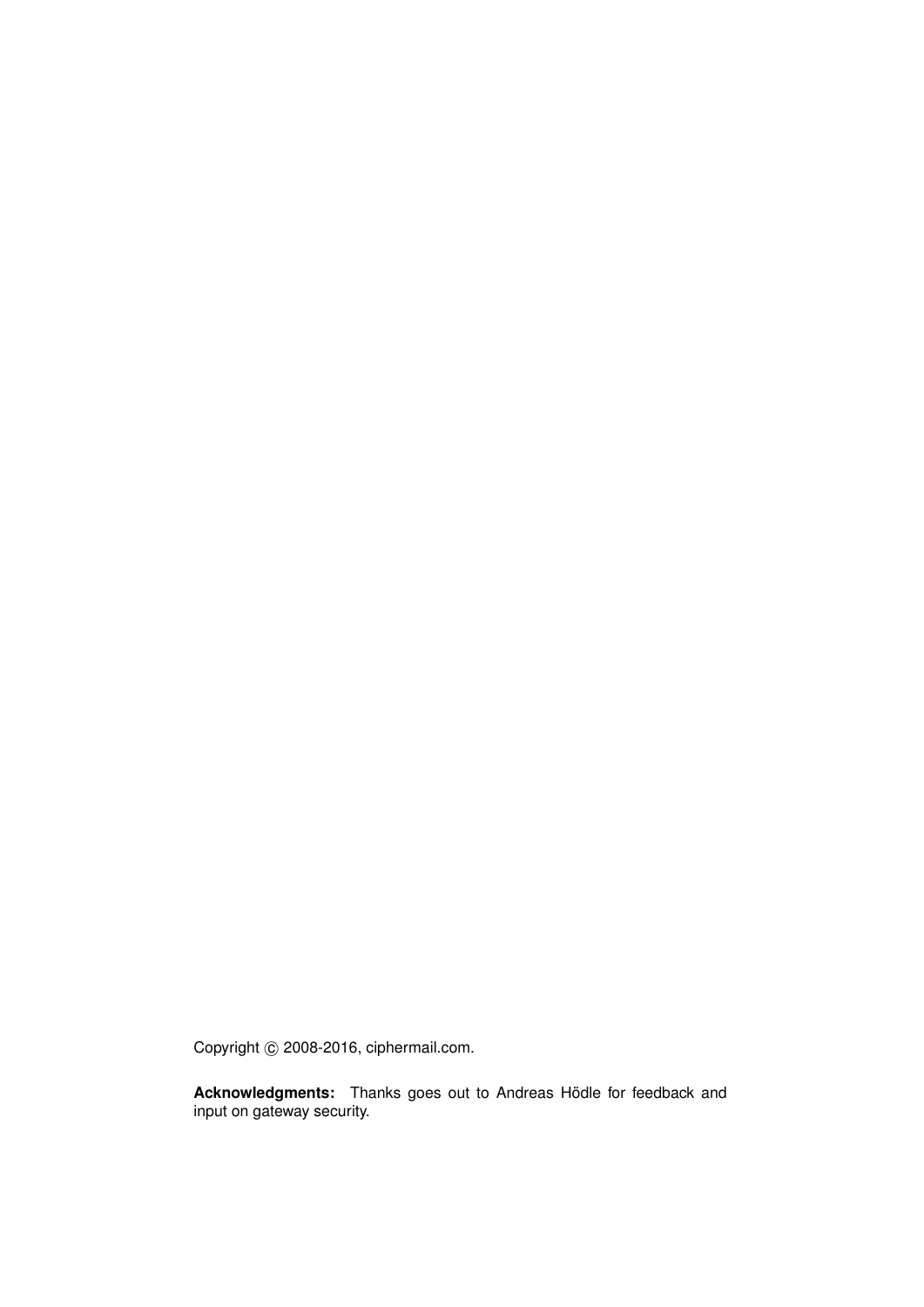# **Contents**

| 1 | <b>Introduction</b>                                                                 | 4                                                        |
|---|-------------------------------------------------------------------------------------|----------------------------------------------------------|
| 2 | <b>Ubuntu &amp; Debian</b><br>2.1<br>2.2<br>2.3<br>2.4                              | 4<br>5<br>5<br>6<br>7                                    |
| 3 | Red Hat 5 & CentOS 5<br>3.1<br>3.2<br>3.3<br>3.4<br>3.5<br>3.6<br>3.7<br>3.8<br>3.9 | 9<br>9<br>9<br>9<br>10<br>10<br>10<br>11<br>12<br>13     |
| 4 | Red Hat 6 & CentOS 6<br>4.1<br>4.2<br>4.3<br>4.4<br>4.5<br>4.6<br>4.7<br>4.8<br>4.9 | 15<br>15<br>15<br>16<br>16<br>16<br>17<br>17<br>18<br>20 |
| 5 | Red Hat 7 & CentOS 7<br>5.1<br>5.2<br>5.3<br>5.4<br>5.5<br>5.6<br>5.7<br>5.8<br>5.9 | 22<br>22<br>22<br>23<br>23<br>23<br>23<br>24<br>25<br>26 |
| 6 | <b>OpenSUSE</b><br>6.1<br>6.2<br>6.3<br>6.4<br>6.5<br>6.6                           | 28<br>28<br>28<br>28<br>29<br>29<br>29                   |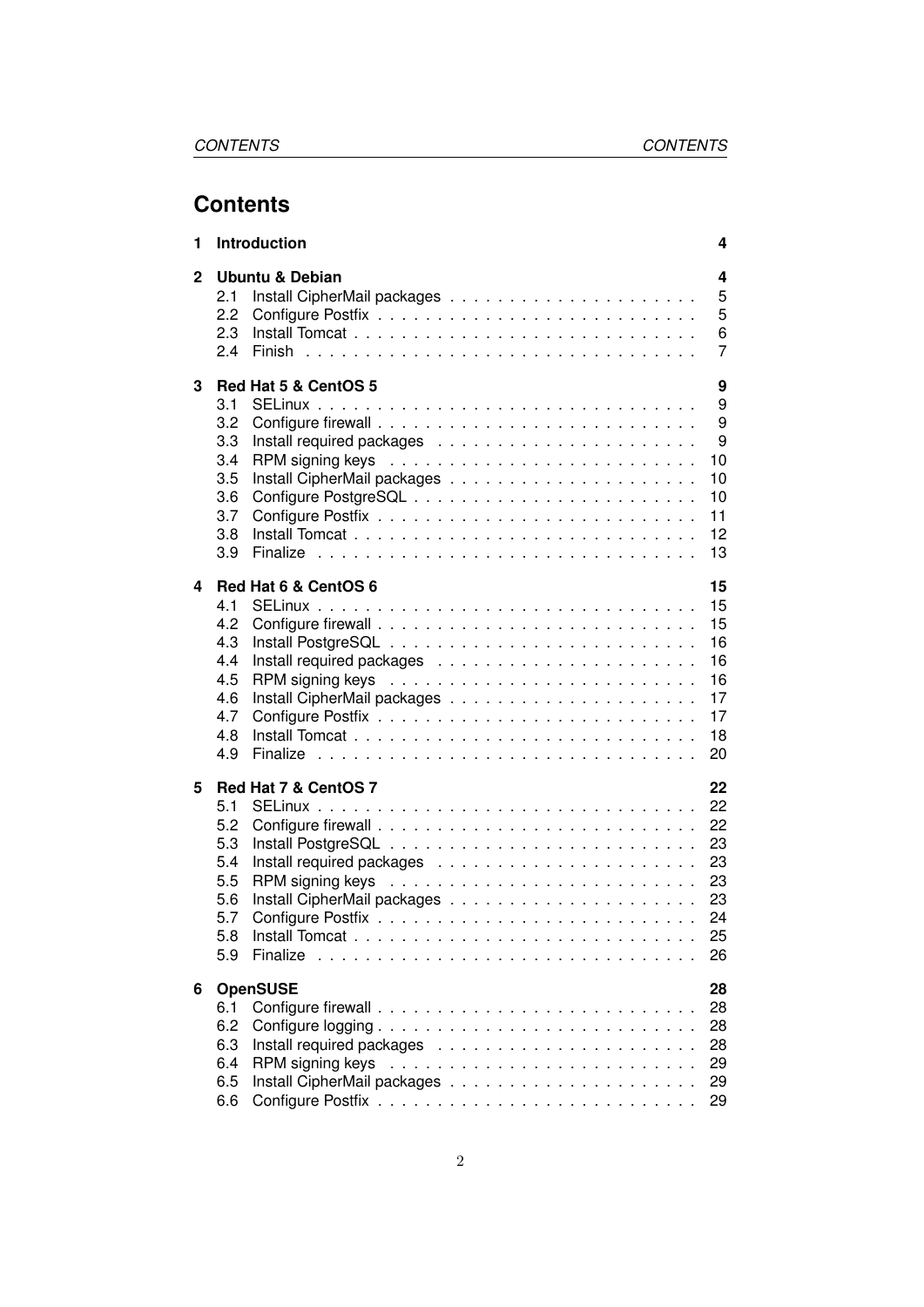|   | 6.7<br>6.8                                                                                                                                                                                                                                                                                                   |                                                                                       | 31<br>32                                           |
|---|--------------------------------------------------------------------------------------------------------------------------------------------------------------------------------------------------------------------------------------------------------------------------------------------------------------|---------------------------------------------------------------------------------------|----------------------------------------------------|
| A | A.3                                                                                                                                                                                                                                                                                                          | MySQL/MariaDB<br>A.2.1<br>Configure CipherMail<br>A.3.2 Configure database connection | 34<br>34<br>35<br>35<br>35<br>35<br>35<br>36<br>36 |
| B | B.1<br>B.2                                                                                                                                                                                                                                                                                                   | <b>Oracle Database</b><br>Configure CipherMail<br>B.2.2 Configure database connection | 37<br>37<br>37<br>38<br>38<br>38<br>38<br>39       |
|   | C.1                                                                                                                                                                                                                                                                                                          | <b>C</b> Adding Tomcat HTTPS connector<br>Tomcat 5                                    | 40<br>40<br>41                                     |
| D |                                                                                                                                                                                                                                                                                                              | <b>Memory usage</b>                                                                   | 43                                                 |
| Е | Securing the gateway<br>Port usage enterprised by the contract of the contract of the contract of the contract of the contract of the contract of the contract of the contract of the contract of the contract of the contract of the contract of the<br>E.1<br>E.2<br>Passwords<br>E.3<br>E.4<br>E.5<br>E.6 |                                                                                       | 44<br>44<br>44<br>45<br>45<br>45<br>45             |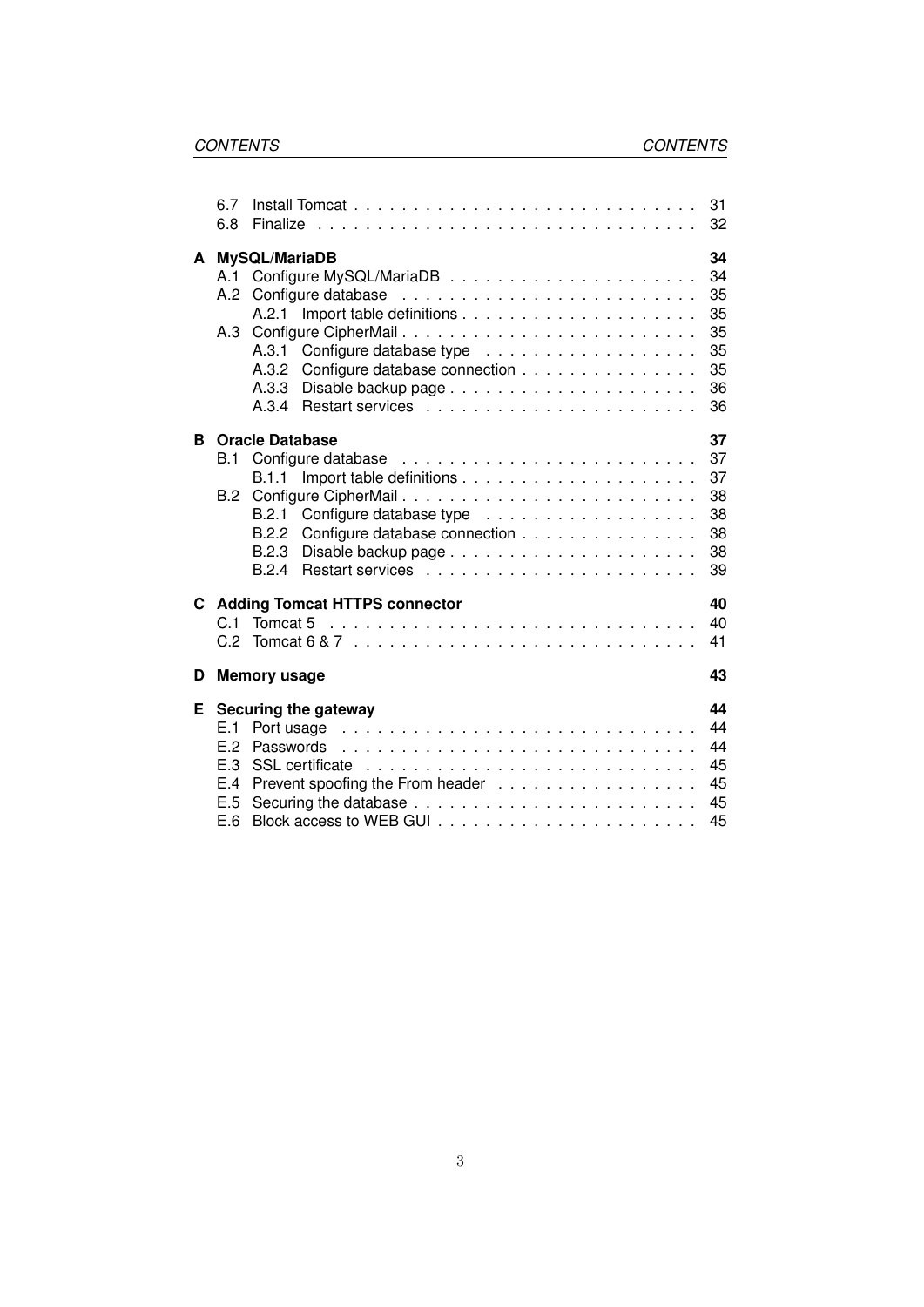# <span id="page-4-0"></span>**1 Introduction**

This quick install guide explains how to install CipherMail on Ubuntu, Debian, Red Hat and CentOS. The .deb and .rpm packages have been tested on Ubuntu LTS, Debian, RedHat and CentOS. For installation on systems not supported by the .deb or .rpm packages, you are advised to use the manual installation guide. It is recommended to install CipherMail on a dedicated and clean machine.

#### **Requirements**

- PostgreSQL, MySQL or Oracle
- Postfix
- OpenJDK 7
- ANT, ANT-optional
- Tomcat (or Jetty)

**Note:** Commands that should be executed by the user are shown on lines starting with a *\$* sign (the *\$* sign is not part of the command to execute). It is recommended to copy and paste the commands directly to the command line. Some PDF readers do not support copy-and-paste from PDF. To make sure that copy-and-paste work correctly, it is advised to copy-and-paste the commands directly from the separately downloadable file quick-install-guide.txt and not from this PDF.

### **Warning**

do not install CipherMail on a live email system!

# <span id="page-4-1"></span>**2 Install CipherMail on Ubuntu & Debian**

This section explains how to install CipherMail on Ubuntu and Debian.

### **Note**

This guide assumes that CipherMail will be configured for PostgreSQL. If MySQL/MariaDB or Oracle Database should be used instead, all PostgreSQL related steps can be skipped *<sup>a</sup>* . See Appendix [A](#page-34-0) on how to configure CipherMail for MySQL/MariaDB and Appendix [B](#page-37-0) on how to configure CipherMail for Oracle Database.

*<sup>a</sup>*Alternatively, CipherMail can first be installed with PostgreSQL. After confirming that CipherMail works correctly with PostgreSQL, support for the other database can be configured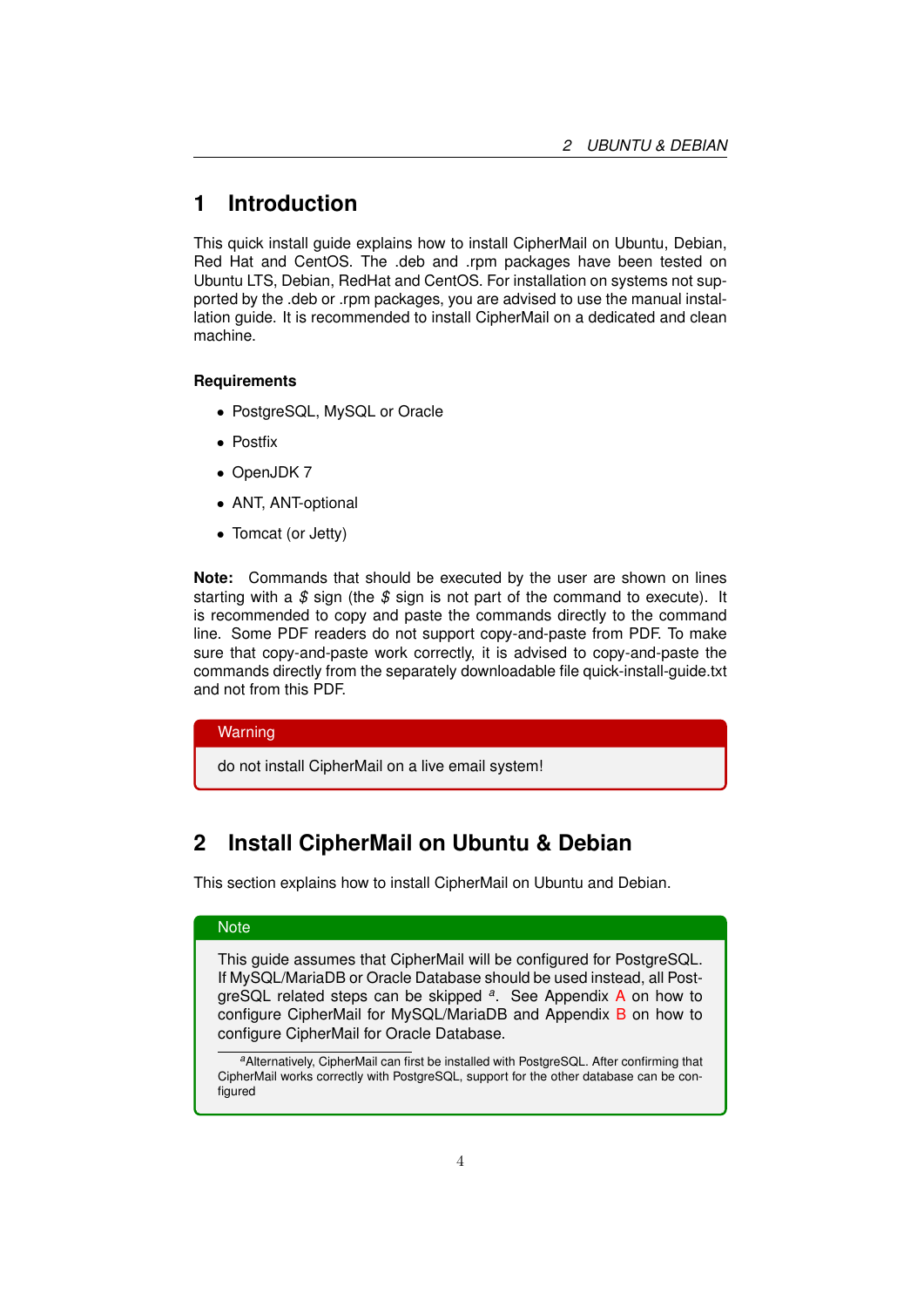#### **Install required packages**<sup>1</sup>

```
$ sudo apt-get install postgresql postfix openjdk-7-jre \
openjdk-7-jre-headless ant ant-optional \
mktemp wget libsasl2-modules symlinks
```
**Note:** During the installation of Postfix, select "No Configuration".

### <span id="page-5-0"></span>**2.1 Install CipherMail packages**

A full installation of CipherMail requires the CipherMail encryption back-end and the Web GUI front-end. The .deb packages can be downloaded from <http://www.ciphermail.com>. The following three files are required:

- djigzo 3.0.5-0 all.deb
- djigzo-postgres 3.0.5-0 all.deb
- djigzo-web 3.0.5-0 all.deb

The version can be different when a new version of CipherMail is released.

#### **Install back-end packages**

```
$ sudo dpkg -i djigzo_3.0.5-0_all.deb
$ sudo dpkg -i djigzo-postgres_3.0.5-0_all.deb
```
#### **Restart back-end**

```
$ sudo service djigzo restart
```
#### **Install Web-GUI package**

\$ sudo dpkg -i djigzo-web\_3.0.5-0\_all.deb

#### <span id="page-5-1"></span>**2.2 Configure Postfix**

A Postfix after queue filter is used for encrypting and decrypting incoming and outgoing email. This requires some changes to the postfix configuration files. CipherMail installs a pre-configured Postfix main and master configuration file which should be copied to the postfix configuration directory.

#### **Warning**

The following commands will overwrite all settings in the original postfix config files. If existing postfix settings must be kept, the required changes should be manually applied.

<sup>&</sup>lt;sup>1</sup>The sudo package is required by CipherMail. Debian does not install sudo by default. If installing on Debian, sudo must be installed prior to installing CipherMail.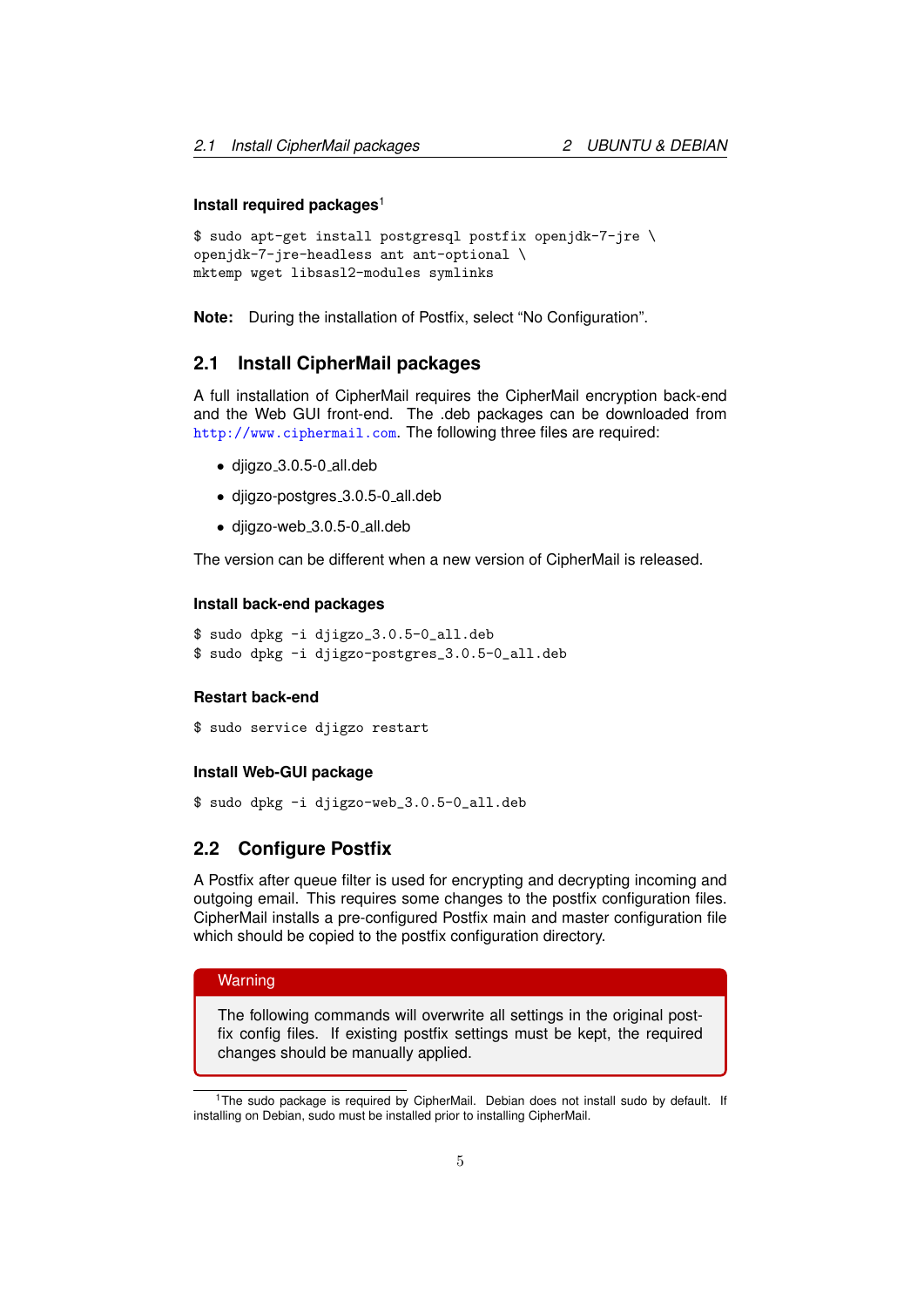#### **Copy postfix configuration files**

```
$ sudo cp /etc/postfix/djigzo-main.cf /etc/postfix/main.cf
$ sudo cp /etc/postfix/djigzo-master.cf /etc/postfix/master.cf
```
**Update aliases** Postfix uses /etc/alias as the alias file. Make sure that the alias file is available and up-to-date.

```
$ sudo newaliases
```
#### **Restart postfix**

\$ sudo service postfix restart

### <span id="page-6-0"></span>**2.3 Install Tomcat**

Install the required Tomcat package

```
$ sudo apt-get install tomcat7
```
**Set djigzo-web.home** The system property **djigzo-web.home** should reference the location where CipherMail Web GUI is stored. The property will be added to the Tomcat default config file.

\$ sudo bash -c 'echo "JAVA\_OPTS=\"\\$JAVA\_OPTS -Ddjigzo-web.home=\ /usr/share/djigzo-web\"" >> /etc/default/tomcat7'

**Configure Tomcat memory usage** In order to allow the import of very large certificate files (.p7b or .pfx files with thousands of certificates) CipherMail requires that Tomcat is setup with at least 128 MB heap size.

```
$ sudo bash -c 'echo "JAVA_OPTS=\"\$JAVA_OPTS \
-Djava.awt.headless=true -Xmx128M\"" >> /etc/default/tomcat7'
```
**Allow reading and writing of SSL certificate** CipherMail Web GUI allows new SSL certificates for the Web GUI to be uploaded using the SSL import page. To support this functionality, Tomcat should be allowed to read and write the SSL certificate.

\$ sudo chown tomcat7:djigzo /usr/share/djigzo-web/ssl/sslCertificate.p12

**Adding an HTTPS connector** An HTTPS connector should be added to the Tomcat server configuration. If Tomcat is only used by CipherMail, it's advised to replace the existing Tomcat configuration file (/etc/tomcat7/server.xml) with the configuration file provided by CipherMail.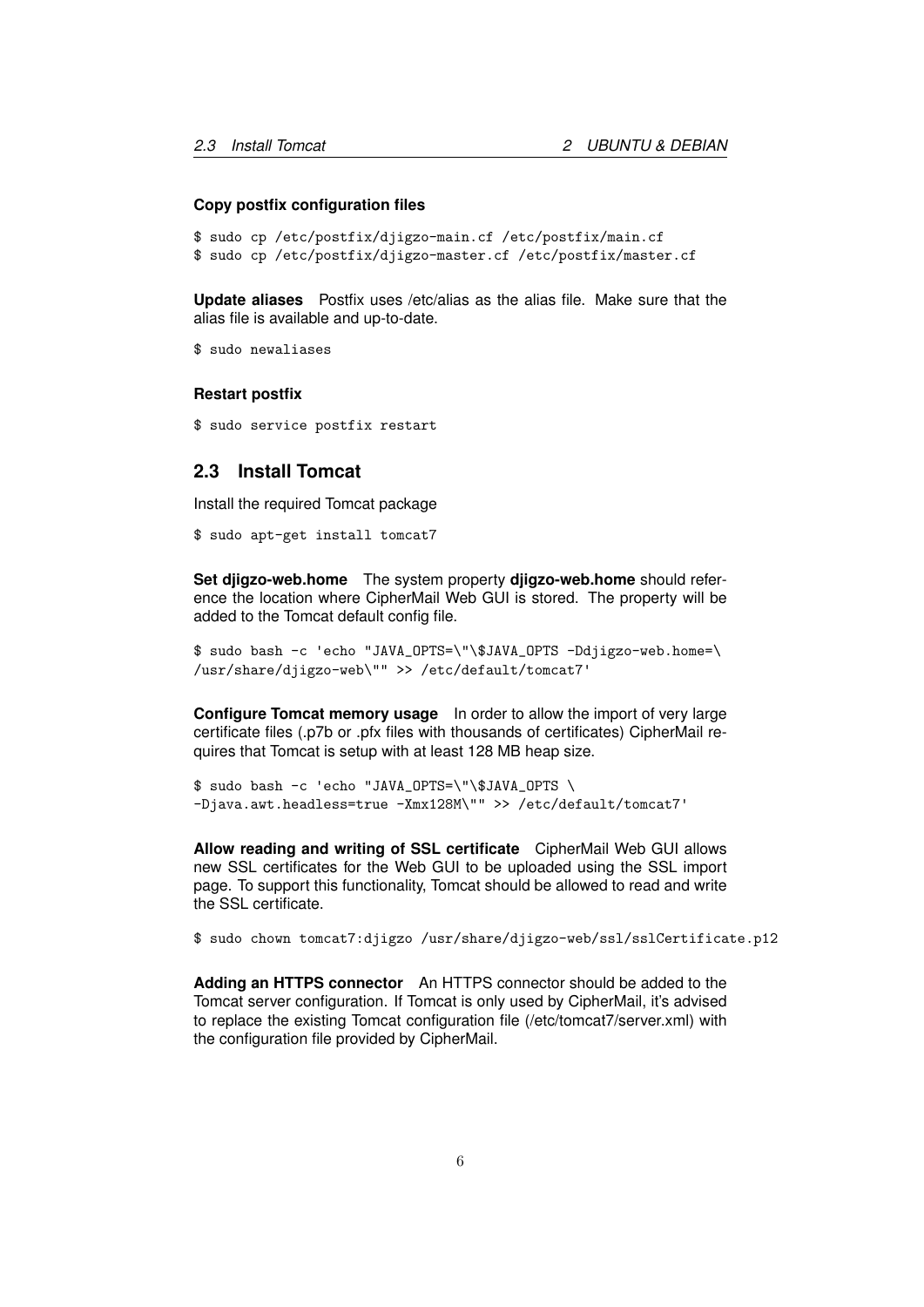#### Warning

This overwrites the existing server.xml file. If you want to keep the existing server.xml file, you need to manually add the HTTPS Connector. See Appendix [C](#page-40-0) for more information.

\$ sudo cp /usr/share/djigzo-web/conf/tomcat/server.xml /etc/tomcat7/

**Adding the Web admin context** A context should be added to Tomcat to enable the Web admin application.

\$ sudo bash -c 'echo "<Context docBase=\"/usr/share/djigzo-web/djigzo.war\ \" unpackWAR=\"false\"/>" > /etc/tomcat7/Catalina/localhost/ciphermail.xml'

**Note:** if you want CipherMail web admin to use the root context, save the context file to ROOT.xml (overwriting the existing file) instead of to ciphermail.xml<sup>2</sup>.

**Adding the Web portal context** If the portal functionality is required, a specific portal context should be added to Tomcat.

```
$ sudo bash -c 'echo "<Context docBase=\"/usr/share/djigzo-web/djigzo-portal.war\
\" unpackWAR=\"false\"/>" > /etc/tomcat7/Catalina/localhost/web.xml'
```
**Restart Tomcat** Tomcat should be restarted to make it use the new Tomcat configuration.

\$ sudo service tomcat7 restart

### <span id="page-7-0"></span>**2.4 Finish**

**Open the Web GUI** CipherMail should now be running (wait some time for Tomcat to startup). The login page can be accessed using the following URL  $\texttt{https://192.168.178.2:8443/ciphermail^3}$  $\texttt{https://192.168.178.2:8443/ciphermail^3}$  $\texttt{https://192.168.178.2:8443/ciphermail^3}$  (change the IP address accordingly)

#### **Note**

CipherMail comes with a pre-installed SSL certificate which is not by default trusted by your browser. You should therefore manually accept the SSL certificate the first time you open the page. A new trusted SSL certificate can be uploaded from the web GUI.

<sup>2</sup>the root context allows you to access CipherMail using a URL of the form https://192.168.178.2:8443 instead of https://192.168.178.2:8443/ciphermail

<sup>&</sup>lt;sup>3</sup>if CipherMail was installed as the root context, the URL should be https://192.168.178.2:8443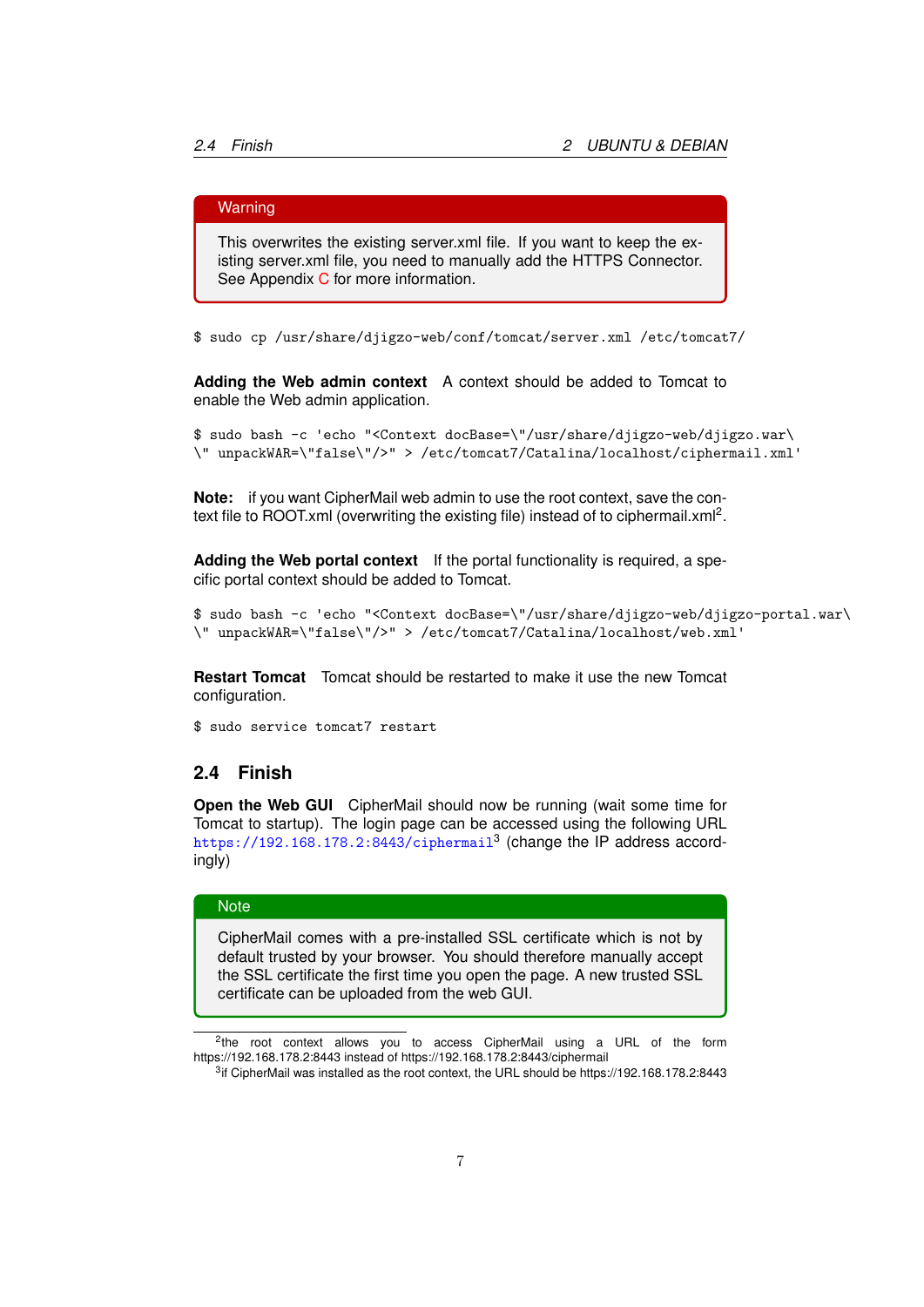**Login** Use the following login credentials:

username: admin password: admin

### **Note**

The login procedure can take some time after a restart because the Web GUI requires some internal initialization after a restart.

**Log output** If CipherMail is not running, check the following log files for errors:

### **CipherMail log**

\$ less /var/log/djigzo.log

### **Tomcat log**

\$ less /var/log/tomcat7/catalina.out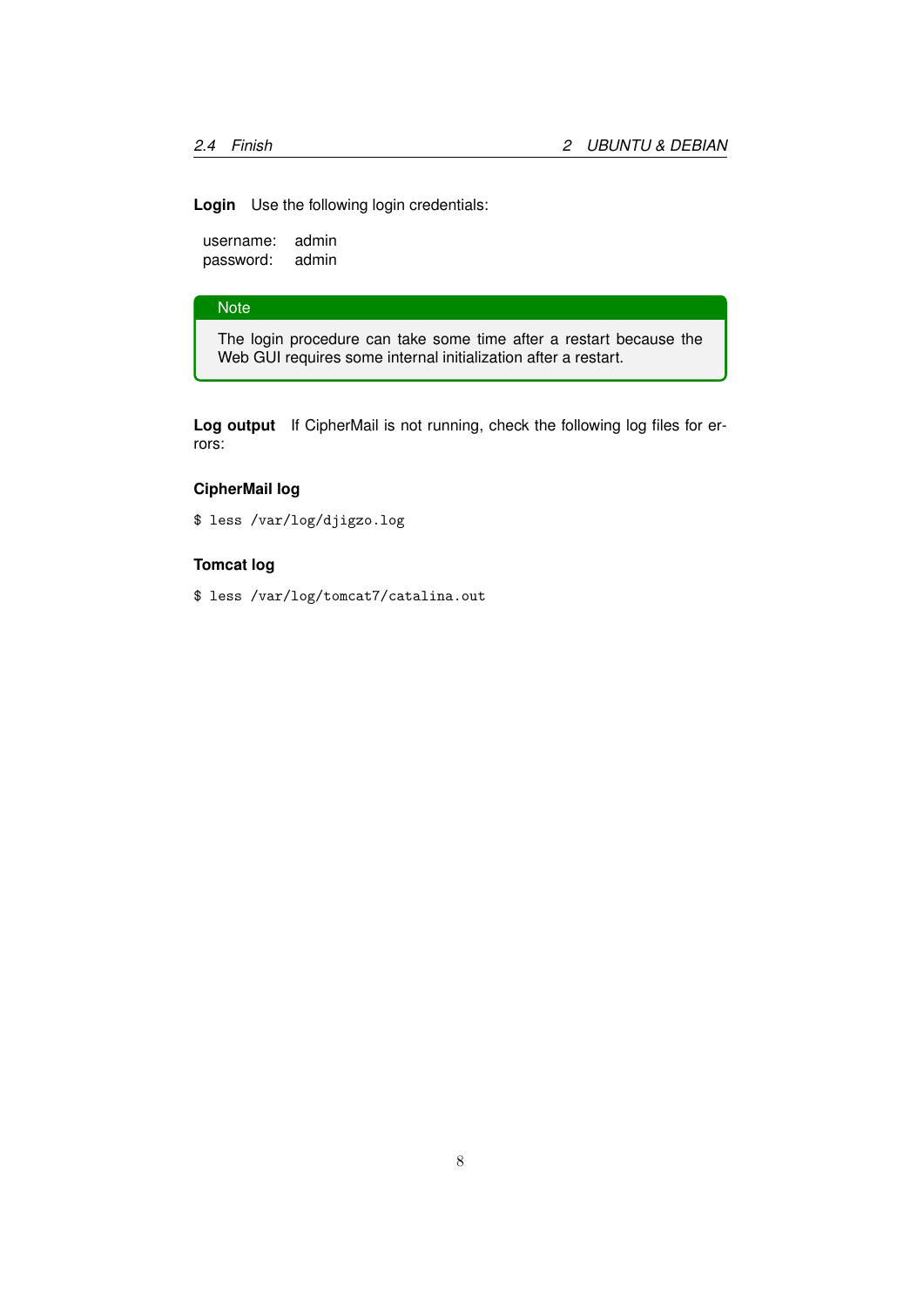# <span id="page-9-0"></span>**3 Install CipherMail on Red Hat 5 & CentOS 5**

This section explains how to install CipherMail on Red Hat 5 and CentOS 5. It is assumed that all commands are run as root (i.e., the user is logged in as root).

### <span id="page-9-1"></span>**3.1 SELinux**

By default SELinux is enabled on RedHat/CentOS. SELinux prevents certain operations to be executed which are required by CipherMail. For example, a local listening port on port 10026 must be opened by Postfix (this port is used by CipherMail as the Postfix "reinjection" port). SELinux however, by default, does not allow this. Disabling SELinux is recommended if you are not familiar with SELinux.

SELinux can be disabled by editing the file /etc/sysconfig/selinux. Set SELINUX to disabled and reboot the server.

## <span id="page-9-2"></span>**3.2 Configure firewall**

Red Hat and CentOS by default block access to most ports. The firewall should therefore be configured to allow access to certain ports used by CipherMail. The following ports should be remotely accessible: *25 (SMTP)* and *8443*<sup>4</sup> . The firewall can be configured with the system-config-securitylevel-tui tool.

```
$ yum install system-config-securitylevel-tui
$ system-config-securitylevel-tui
```
### <span id="page-9-3"></span>**3.3 Install required packages**

Certain packages need to be installed before installing CipherMail.

#### **Note**

This guide assumes that CipherMail will be configured for PostgreSQL. If MySQL/MariaDB or Oracle Database should be used instead, all PostgreSQL related steps can be skipped *<sup>a</sup>* . See Appendix [A](#page-34-0) on how to configure CipherMail for MySQL/MariaD[B](#page-37-0) and Appendix B on how to configure CipherMail for Oracle Database.

*<sup>a</sup>*Alternatively, CipherMail can first be installed with PostgreSQL. After confirming that CipherMail works correctly with PostgreSQL, support for the other database can be configured

\$ yum install java-1.7.0-openjdk-devel ant-nodeps postfix postgresql-server

<sup>4</sup>See Appendix [E.1](#page-44-1) for an overview of all ports used by CipherMail.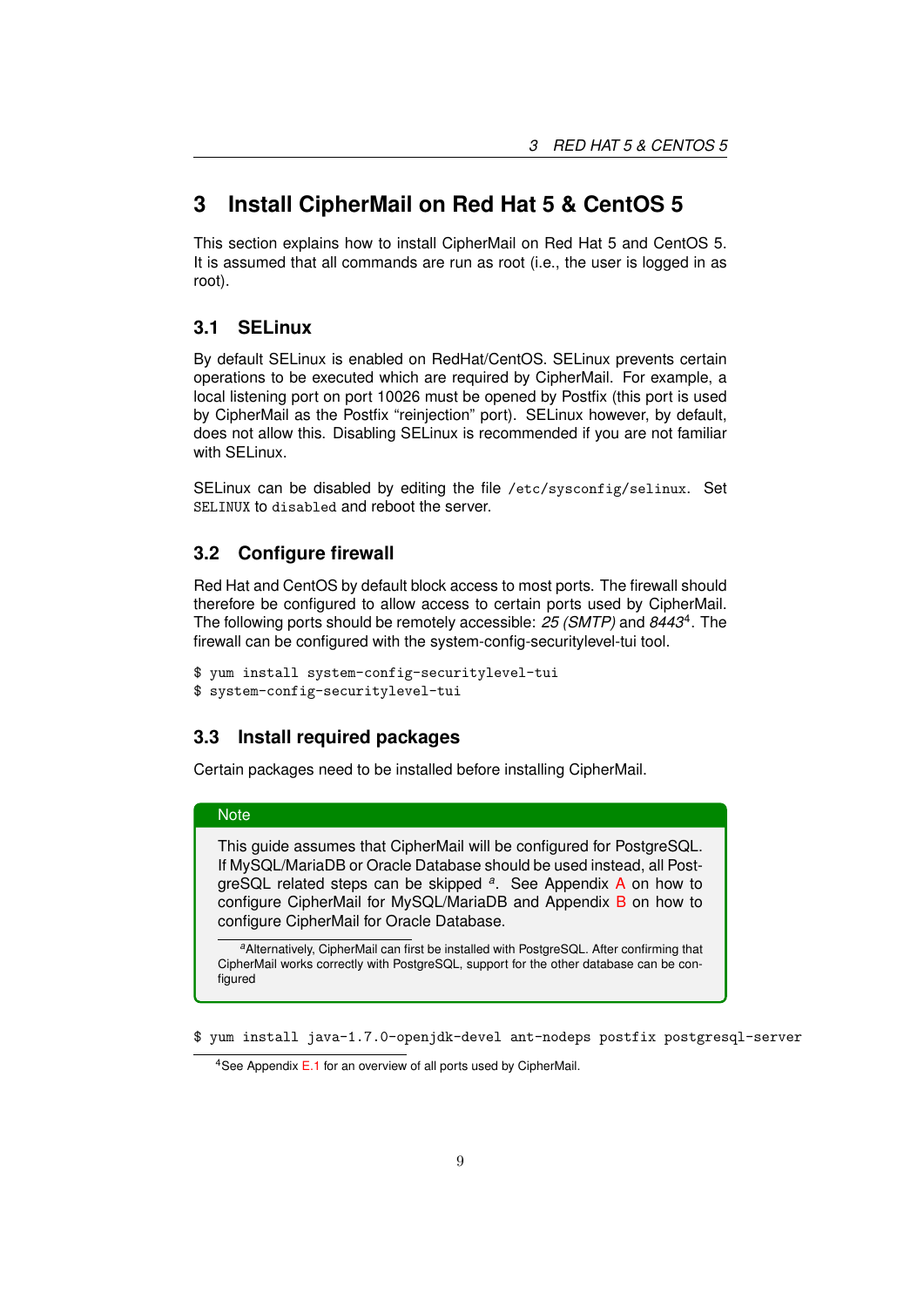### <span id="page-10-0"></span>**3.4 RPM signing keys**

The RPM packages are signed with a GPG key. Unless RPM and yum are forced not to check signatures, RPM refuses to install packages with invalid or untrusted signatures. It is therefore advised to download and import the GPG key from [https://www.ciphermail.com/downloads/ciphermail-signing-key](https://www.ciphermail.com/downloads/ciphermail-signing-key.asc). [asc](https://www.ciphermail.com/downloads/ciphermail-signing-key.asc).

```
$ yum install wget
$ wget https://www.ciphermail.com/downloads/ciphermail-signing-key.asc
$ rpm --import ciphermail-signing-key.asc
```
#### **Note**

If you do not want to import the GPG key you can skip checking the signature by adding –nogpgcheck.

### <span id="page-10-1"></span>**3.5 Install CipherMail packages**

A full installation of CipherMail requires the CipherMail encryption back-end and the Web GUI front-end. The RPM packages can be downloaded from <http://www.ciphermail.com>. The following three files are required:

- djigzo-3.0.5-0.noarch.rpm
- djigzo-postgres-3.0.5-0.noarch.rpm
- djigzo-web-3.0.5-0.noarch.rpm

The version can be different when a new version of CipherMail is released.

#### **Install back-end packages**

```
$ yum install djigzo-3.0.5-0.noarch.rpm
$ yum install djigzo-postgres-3.0.5-0.noarch.rpm
```
#### **Install Web-GUI package**

```
$ yum install djigzo-web-3.0.5-0.noarch.rpm
```
### <span id="page-10-2"></span>**3.6 Configure PostgreSQL**

With the default install of PostgreSQL on RedHat/CentOS, the *autovacuum* service is not enabled. The PostgreSQL vacuum command must be run on a regular basis to keep the database in optimal shape and to make sure that disk space occupied by updated or deleted rows is automatically recovered.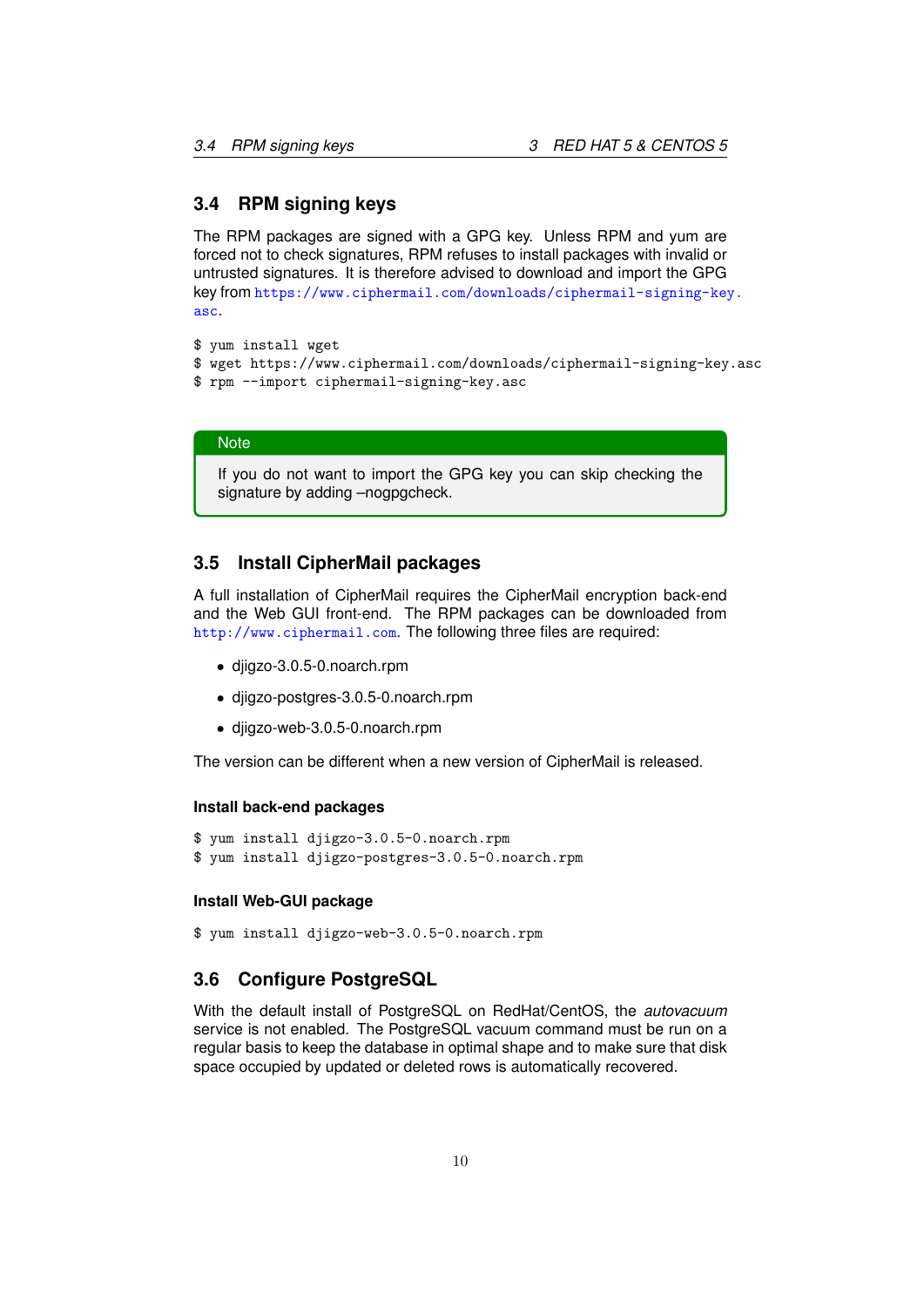The *autovacuum* service should be enabled by uncommenting and changing the following settings in the PostgreSQL main configuration file.

\$ vi /var/lib/pgsql/data/postgresql.conf

```
stats_start_collector = on
stats_row_level = on
autovacuum = on
autovacuum_naptime = 60
```
After changing these settings, PostgreSQL should be restarted.

\$ service postgresql restart

### <span id="page-11-0"></span>**3.7 Configure Postfix**

A Postfix after queue filter is used for encrypting and decrypting incoming and outgoing email. Red Hat/CentOS installs Sendmail by default. Because CipherMail requires Postfix we must switch the default MTA from Sendmail to Postfix.

```
$ yum install system-switch-mail
$ system-switch-mail
```
Optionally, if Sendmail is no longer required, Sendmail can be removed.

```
$ yum remove sendmail
```
**Copy Postfix config** A Postfix after queue filter is used for encrypting and decrypting incoming and outgoing email. This requires some changes to the postfix configuration files. CipherMail installs a pre-configured Postfix main and master configuration file which should be copied to the postfix configuration directory.

#### **Warning**

The following commands will overwrite all settings in the original postfix config files. If existing postfix settings must be kept, the required changes should be manually applied.

### **Copy postfix config files**

- \$ cp /etc/postfix/djigzo-main.cf /etc/postfix/main.cf
- \$ cp /etc/postfix/djigzo-master.cf /etc/postfix/master.cf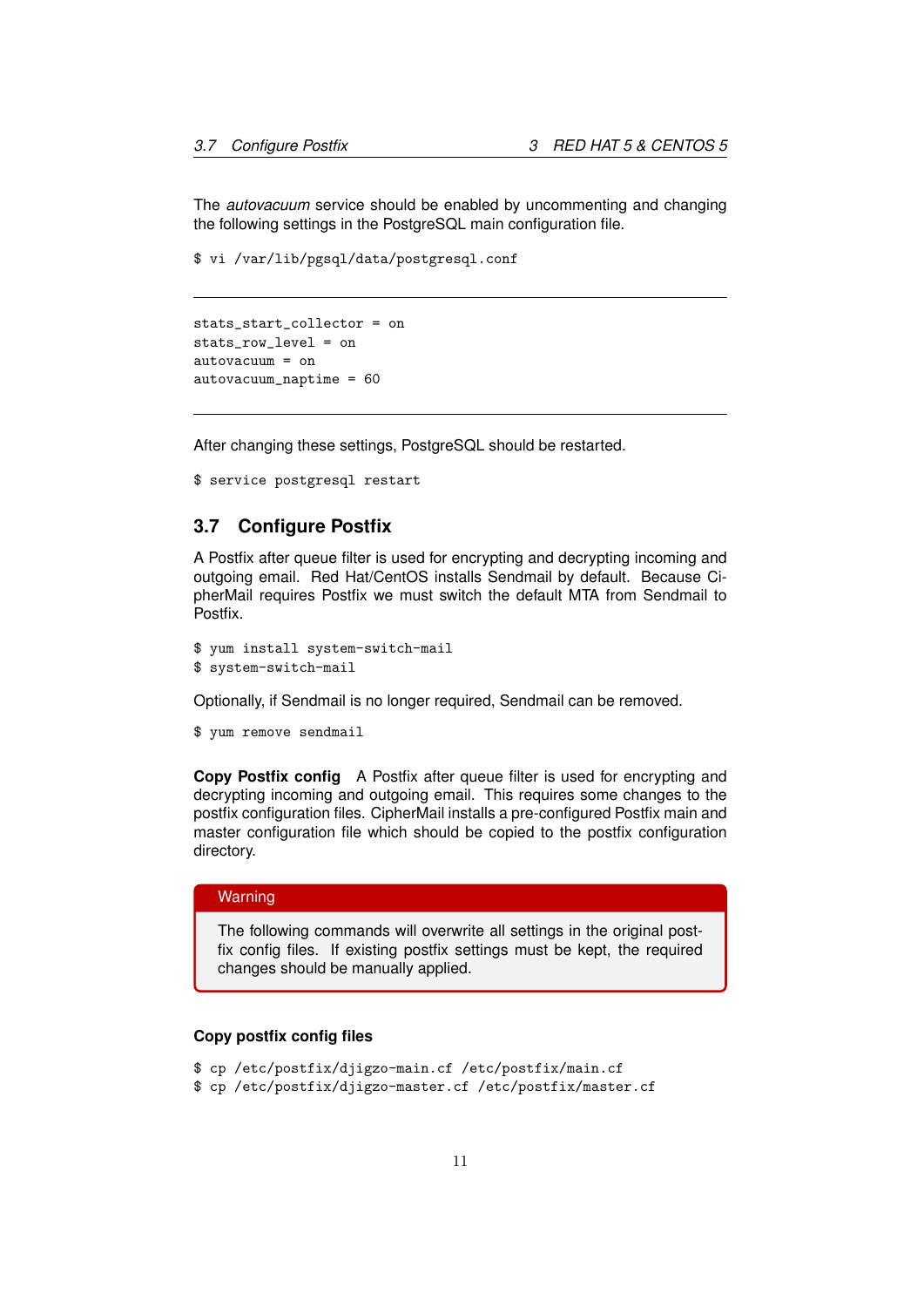**Update aliases** Postfix uses /etc/alias as the alias file. Make sure that the alias file is available and up-to-date.

\$ newaliases

#### **Restart postfix**

```
$ service postfix restart
```
**Make mail logs readable** The mail logs should be readable by user *djigzo*.

```
$ chmod +r /var/log/maillog
```
### <span id="page-12-0"></span>**3.8 Install Tomcat**

\$ yum install tomcat5

**Add xalan to endorsed jars** Djigzo-web requires xalan jars in the Tomcat endorsed directory.

```
$ rebuild-jar-repository /var/lib/tomcat5/common/endorsed \
xalan-j2-2.7.0.jar
```

```
$ rebuild-jar-repository /var/lib/tomcat5/common/endorsed \
xalan-j2-serializer-2.7.0.jar
```
**Update Javamail** Red Hat/CentOS by default installs an older version of Javamail. The newer version of Javamail provided by CipherMail will be added as a new alternative.

```
$ alternatives --install /usr/share/java/javamail.jar javamail \
/usr/share/djigzo/lib/mail.jar 20000
```
**Set djigzo-web.home** The system property **djigzo-web.home** should reference the location where CipherMail Web GUI is stored. The property will be added to the Tomcat default config file.

```
$ echo "JAVA_OPTS=\"\$JAVA_OPTS -Ddjigzo-web.home=\
/usr/share/djigzo-web\"" >> /etc/sysconfig/tomcat5
```
**Configure Tomcat memory usage** In order to allow the import of very large certificate files (.p7b or .pfx files with thousands of certificates) CipherMail requires that Tomcat is setup with at least 128 MB heap size.

```
$ echo "JAVA_OPTS=\"\$JAVA_OPTS \
-Djava.awt.headless=true -Xmx128M\"" >> /etc/sysconfig/tomcat5
```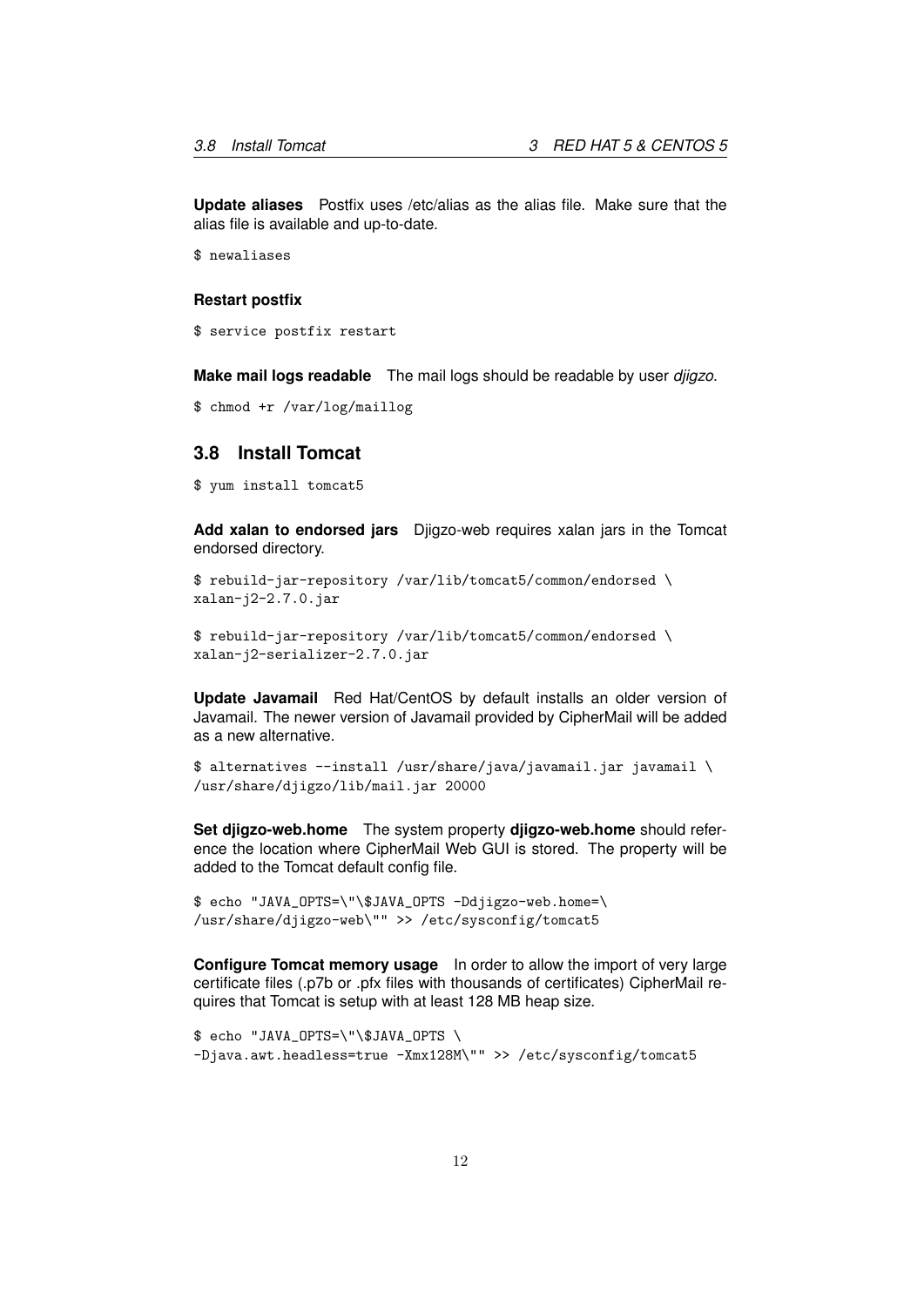**Adding an HTTPS connector** An HTTPS connector should be added to the Tomcat server configuration. If Tomcat is only used by CipherMail, it's advised to replace the existing Tomcat configuration file (/etc/tomcat5/server.xml) with the configuration file provided by CipherMail.

**Warning** 

The following command overwrites the existing server.xml file. If you want to keep the existing server.xml file, you need to manually add the HTTPS [C](#page-40-0)onnector. See Appendix C for more information.

\$ cp /usr/share/djigzo-web/conf/tomcat/server-T5.xml /etc/tomcat5/server.xml

**Adding the Web admin context** A context should be added to Tomcat to enable the Web admin application.

```
$ echo "<Context docBase=\"/usr/share/djigzo-web/djigzo.war\
\" unpackWAR=\"false\"/>" > /etc/tomcat5/Catalina/localhost/ciphermail.xml
```
**Note:** if you want CipherMail web admin to use the root context, save the context file to ROOT.xml (overwriting the existing file) instead of to ciphermail.xml<sup>5</sup>.

**Adding the Web portal context** If the portal functionality is required, a specific portal context should be added to Tomcat.

\$ echo "<Context docBase=\"/usr/share/djigzo-web/djigzo-portal.war\ \" unpackWAR=\"false\"/>" > /etc/tomcat5/Catalina/localhost/web.xml

**Allow reading and writing of SSL certificate** CipherMail Web GUI allows new SSL certificates for the Web GUI to be uploaded using the SSL import page. To support this functionality, Tomcat should be allowed to read and write the SSL certificate.

\$ chown tomcat:djigzo /usr/share/djigzo-web/ssl/sslCertificate.p12

**Make Tomcat start at reboot** Tomcat should be automatically started at reboot.

\$ chkconfig tomcat5 on

### <span id="page-13-0"></span>**3.9 Finalize**

#### **Start services**

- \$ service djigzo restart
- \$ service tomcat5 restart

<sup>&</sup>lt;sup>5</sup>the root context allows you to access CipherMail using a URL of the form https://192.168.178.2:8443/ instead of https://192.168.178.2:8443/ciphermail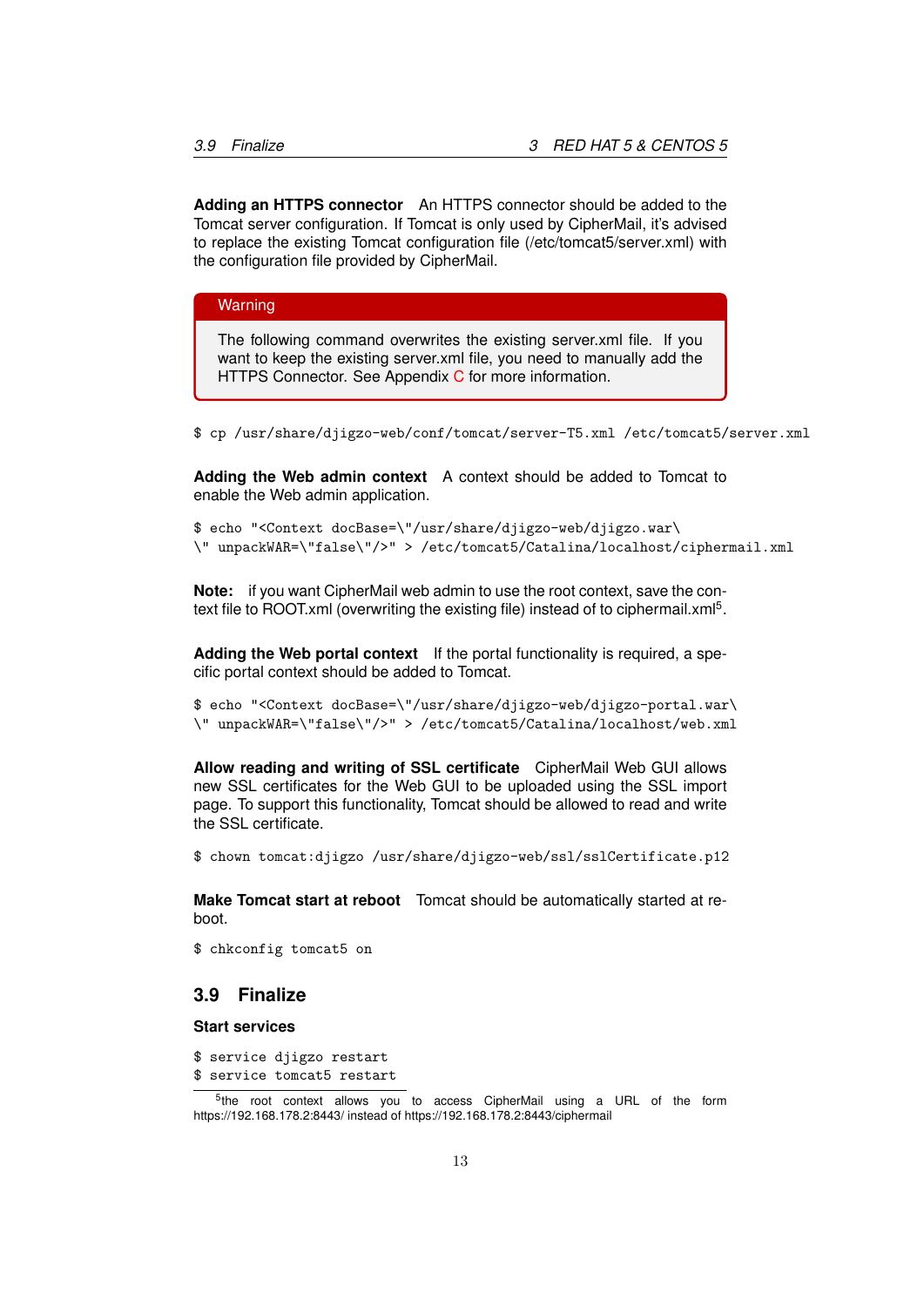**Open the Web GUI** CipherMail should now be running (wait some time for Tomcat to startup). The login page can be accessed using the following URL  $\texttt{https://192.168.178.2:8443/ciphermail}^6$  $\texttt{https://192.168.178.2:8443/ciphermail}^6$  $\texttt{https://192.168.178.2:8443/ciphermail}^6$  (change the IP address accordingly)

#### **Note**

CipherMail comes with a pre-installed SSL certificate which is not by default trusted by your browser. You should therefore manually accept the SSL certificate the first time you open the page. A new trusted SSL certificate can be uploaded from the web GUI.

**Login** Use the following login credentials:

```
username: admin
password: admin
```
#### **Note**

The login procedure can take some time after a restart because the Web GUI requires some internal initialization after a restart.

**Log output** If CipherMail is not running, check the following log files for errors:

#### **CipherMail log**

\$ less /var/log/djigzo.log

#### **Tomcat log**

\$ less /var/log/tomcat5/catalina.out

<sup>&</sup>lt;sup>6</sup>if CipherMail was installed as the root context, the URL should be https://192.168.178.2:8443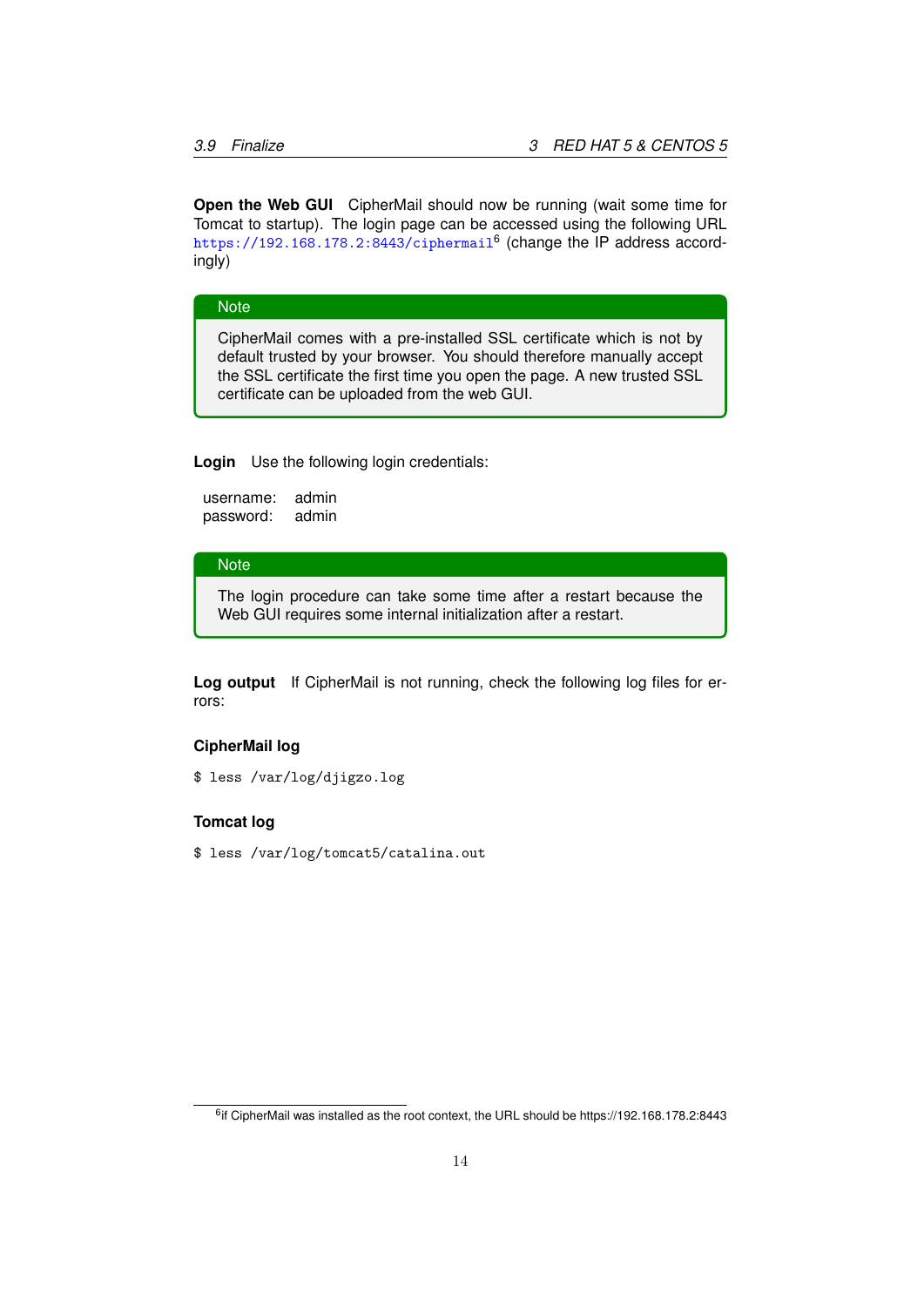# <span id="page-15-0"></span>**4 Install CipherMail on Red Hat 6 & CentOS 6**

This section explains how to install CipherMail on Red Hat 6 and CentOS 6. It is assumed that all commands are run as root (i.e., the user is logged in as root).

### <span id="page-15-1"></span>**4.1 SELinux**

By default SELinux is enabled on RedHat/CentOS. SELinux prevents certain operations to be executed which are required by CipherMail. For example, a local listening port on port 10026 must be opened by Postfix (this port is used by CipherMail as the Postfix "reinjection" port). SELinux however, by default, does not allow this. Disabling SELinux is recommended if you are not familiar with SELinux.

SELinux can be disabled by editing the file /etc/sysconfig/selinux. Set SELINUX to disabled and reboot the server.

### <span id="page-15-2"></span>**4.2 Configure firewall**

Red Hat and CentOS by default block access to most ports. The firewall should therefore be configured to allow access to certain ports used by CipherMail. The following ports should be remotely accessible: SMTP (25) and 8443<sup>7</sup>. The firewall can be configured with the system-config-firewall-tui tool.

```
$ yum install system-config-firewall-tui
$ system-config-firewall-tui
```
**Note:** due to a bug in RedHat/CentOS 6.6, dbus must be installed otherwise system-config-firewall-tui will not function correctly. (see [https://bugzilla.](https://bugzilla.redhat.com/show_bug.cgi?id=1123919) [redhat.com/show\\_bug.cgi?id=1123919](https://bugzilla.redhat.com/show_bug.cgi?id=1123919) for more information). The workaround can be skipped if the bug is fixed

```
$ yum install dbus dbus-python
```

```
$ service messagebus start
```
**Note:** Port 25 can be opened by selecting *Mail (SMTP)* in the *Trusted Services* list. Port 8443 with protocol tcp should be added to the "Other Ports".

 $7$ See Appendix [E.1](#page-44-1) for an overview of all ports used by CipherMail.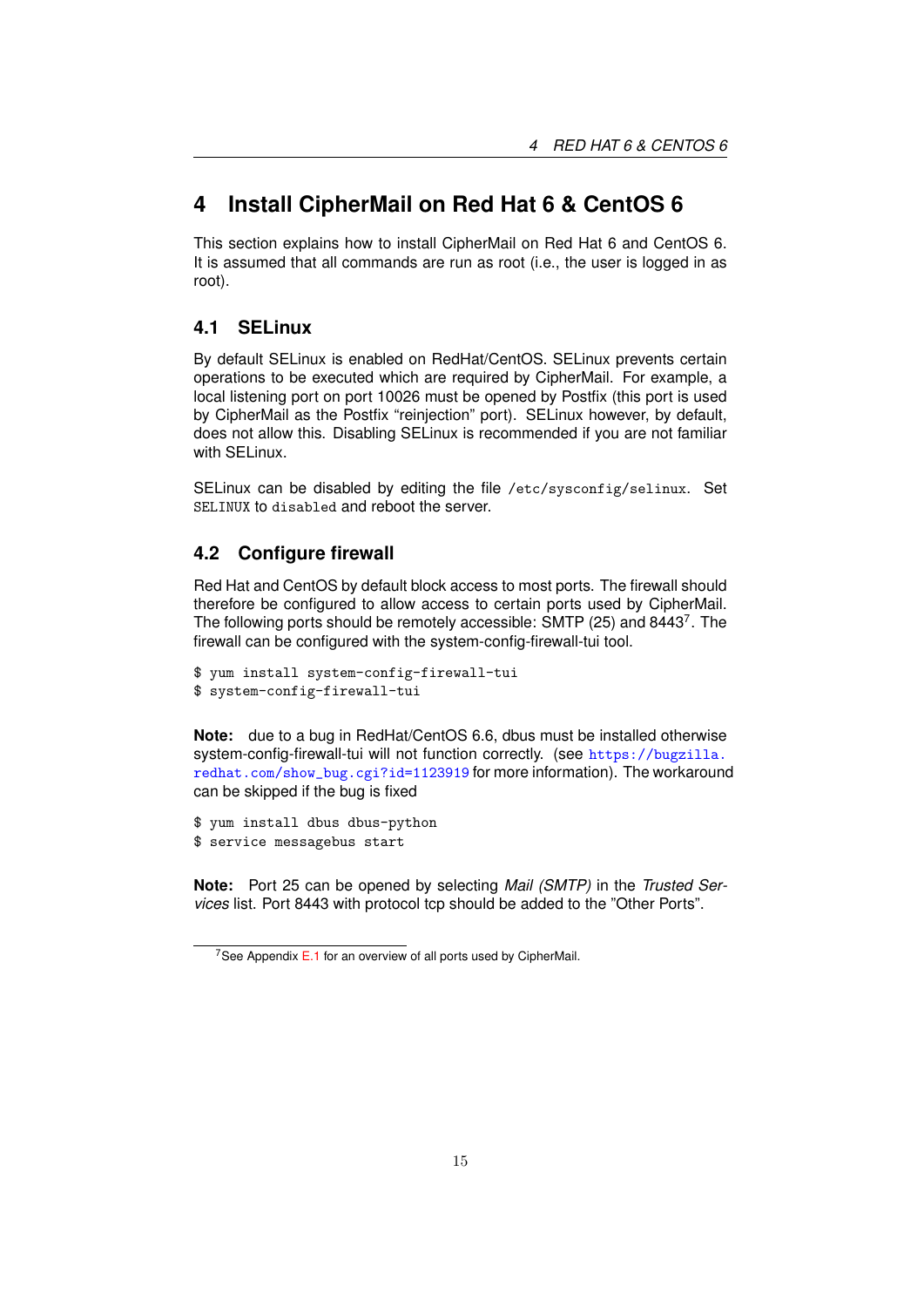### **Note**

This guide assumes that CipherMail will be configured for PostgreSQL. If MySQL/MariaDB or Oracle Database should be used instead, all PostgreSQL related steps can be skipped *<sup>a</sup>* . See Appendix [A](#page-34-0) on how to configure CipherMail for MySQL/MariaD[B](#page-37-0) and Appendix B on how to configure CipherMail for Oracle Database.

*<sup>a</sup>*Alternatively, CipherMail can first be installed with PostgreSQL. After confirming that CipherMail works correctly with PostgreSQL, support for the other database can be configured

### <span id="page-16-0"></span>**4.3 Install PostgreSQL**

\$ yum install postgresql-server

PostgreSQL should be initialized and restarted.

\$ service postgresql initdb \$ service postgresql restart

### <span id="page-16-1"></span>**4.4 Install required packages**

Certain packages need to be installed before installing CipherMail.

\$ yum install redhat-lsb sudo postfix ant-nodeps mktemp symlinks \ java-1.7.0-openjdk-headless java-1.7.0-openjdk java-1.7.0-openjdk-devel

### <span id="page-16-2"></span>**4.5 RPM signing keys**

The CipherMail RPM packages are signed with a GPG key. Unless RPM and yum are forced not to check signatures, RPM refuses to install packages with invalid or untrusted signatures. It is therefore advised to download and import the GPG key from [https://www.ciphermail.com/downloads/](https://www.ciphermail.com/downloads/ciphermail-signing-key.asc) [ciphermail-signing-key.asc](https://www.ciphermail.com/downloads/ciphermail-signing-key.asc).

```
$ yum install wget
```
- \$ wget https://www.ciphermail.com/downloads/ciphermail-signing-key.asc
- \$ rpm --import ciphermail-signing-key.asc

### **Note**

If you do not want to import the GPG key you can skip checking the signature by adding –nogpgcheck.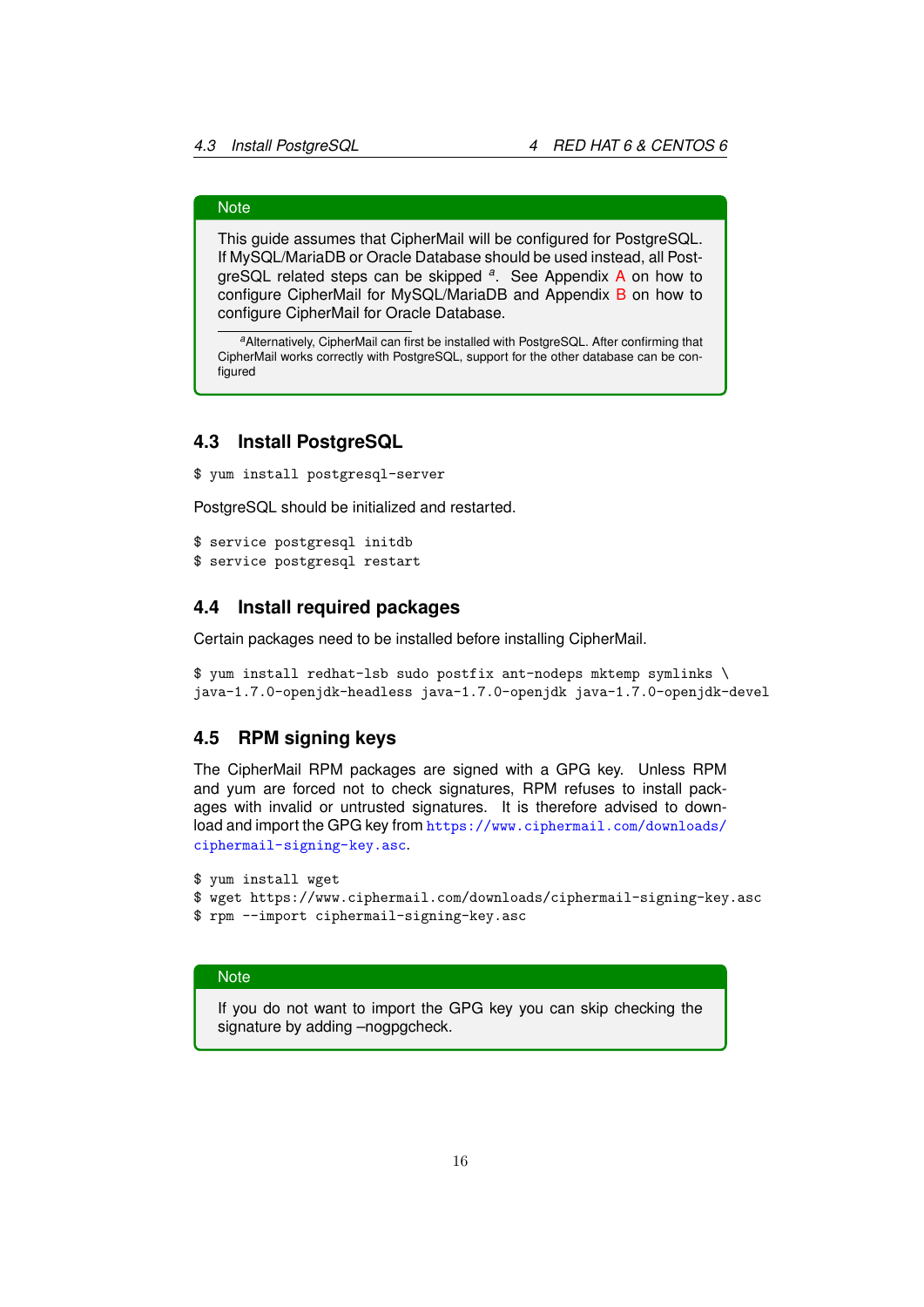### <span id="page-17-0"></span>**4.6 Install CipherMail packages**

A full installation of CipherMail requires the CipherMail encryption back-end and the Web GUI front-end. The RPM packages can be downloaded from <http://www.ciphermail.com>. The following three files are required:

- djigzo-3.0.5-0.noarch.rpm
- djigzo-postgres-3.0.5-0.noarch.rpm
- djigzo-web-3.0.5-0.noarch.rpm

The version can be different when a new version of CipherMail is released.

#### **Install back-end packages**

```
$ yum install djigzo-3.0.5-0.noarch.rpm
$ yum install djigzo-postgres-3.0.5-0.noarch.rpm
```
#### **Install Web-GUI package**

```
$ yum install djigzo-web-3.0.5-0.noarch.rpm
```
### <span id="page-17-1"></span>**4.7 Configure Postfix**

A Postfix after queue filter is used for encrypting and decrypting incoming and outgoing email.

**Copy Postfix config** A Postfix after queue filter is used for encrypting and decrypting incoming and outgoing email. This requires some changes to the postfix configuration files. CipherMail installs a pre-configured Postfix main and master configuration file which should be copied to the postfix configuration directory.

### **Warning**

The following commands will overwrite all settings in the original postfix config files. If existing postfix settings must be kept, the required changes should be manually applied.

\$ cp /etc/postfix/djigzo-master.cf /etc/postfix/master.cf \$ cp /etc/postfix/djigzo-main.cf /etc/postfix/main.cf

**Update aliases** Postfix uses /etc/alias as the alias file. Make sure that the alias file is available and up-to-date.

\$ newaliases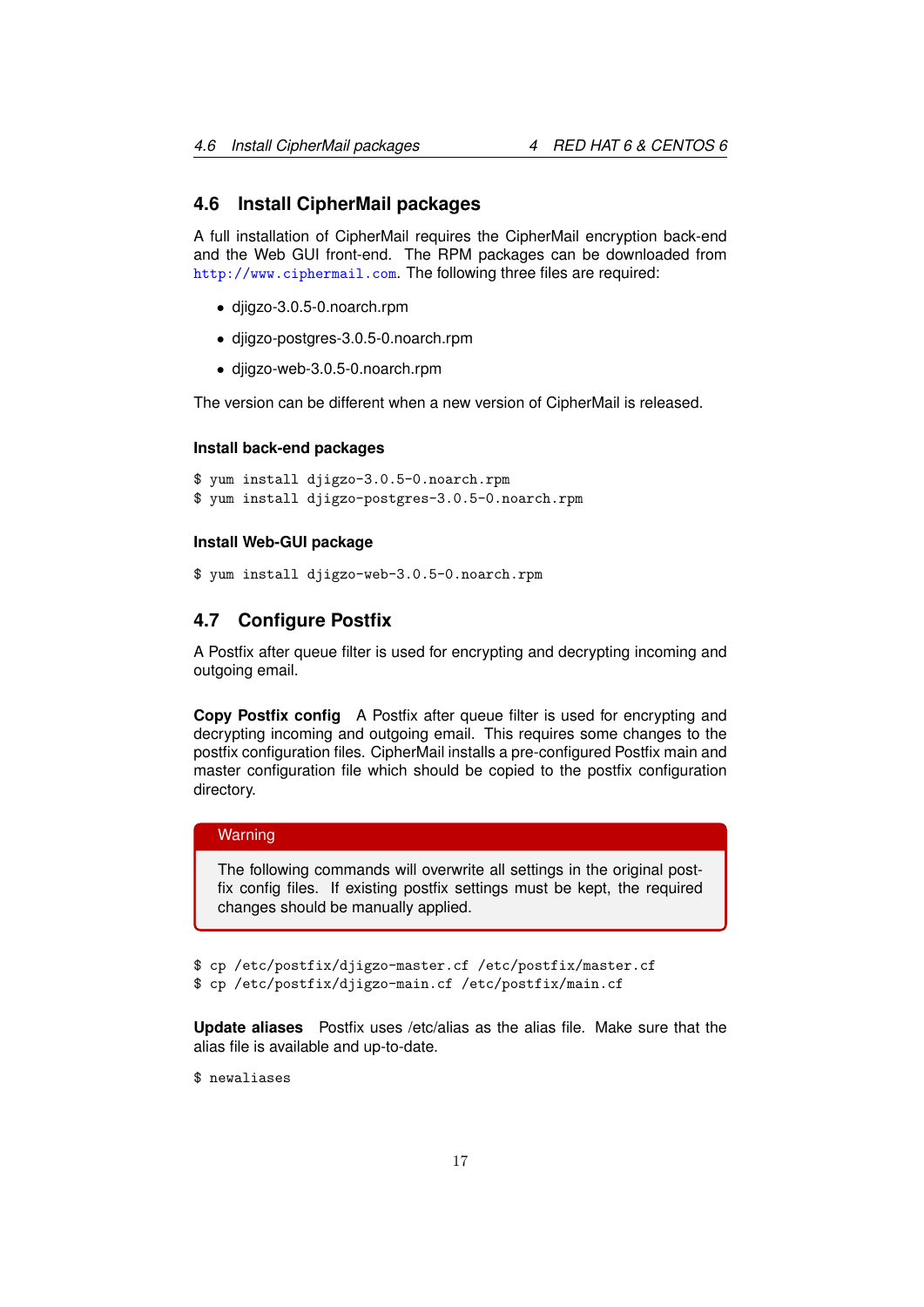#### **Restart postfix**

\$ service postfix restart

**Make mail logs readable** The mail logs should be readable by user *djigzo*. We will therefore add a special maillog group.

**Note:** this can be skipped if you do not want the MTA log to be shown on the MTA page

```
$ groupadd maillog
$ usermod -a -G maillog djigzo
$ chown root:maillog /var/log/maillog
$ chmod g+r /var/log/maillog
```
**Configure logrotate** By default mail logs are rotated with the date appended to the filename (see *dateext* setting). CipherMail however expects the rotated log files to be appended with an increasing number. To allow multiple mail log files to be read, modify the logrotate setting for maillog. Create a separate rotate rule for maillog by removing the default rule and appending the following lines to /<code>etc/logrotate.d/syslog $^{\rm 8}.$ </code>

#### \$ vi /etc/logrotate.d/syslog

```
/var/log/maillog
{
 nodateext
 compress
 delaycompress
 create 640 root maillog
 sharedscripts
 postrotate
    /bin/kill -HUP `cat /var/run/syslogd.pid 2> /dev/null` 2> /dev/null || true
  endscript
}
```
**Note:** don't forget to remove the original /var/log/maillog line.

### <span id="page-18-0"></span>**4.8 Install Tomcat**

\$ yum install tomcat6

<sup>&</sup>lt;sup>8</sup>This can be skipped if it is sufficient to only show the most recent log file (/var/log/maillog) directly from the mail log GUI page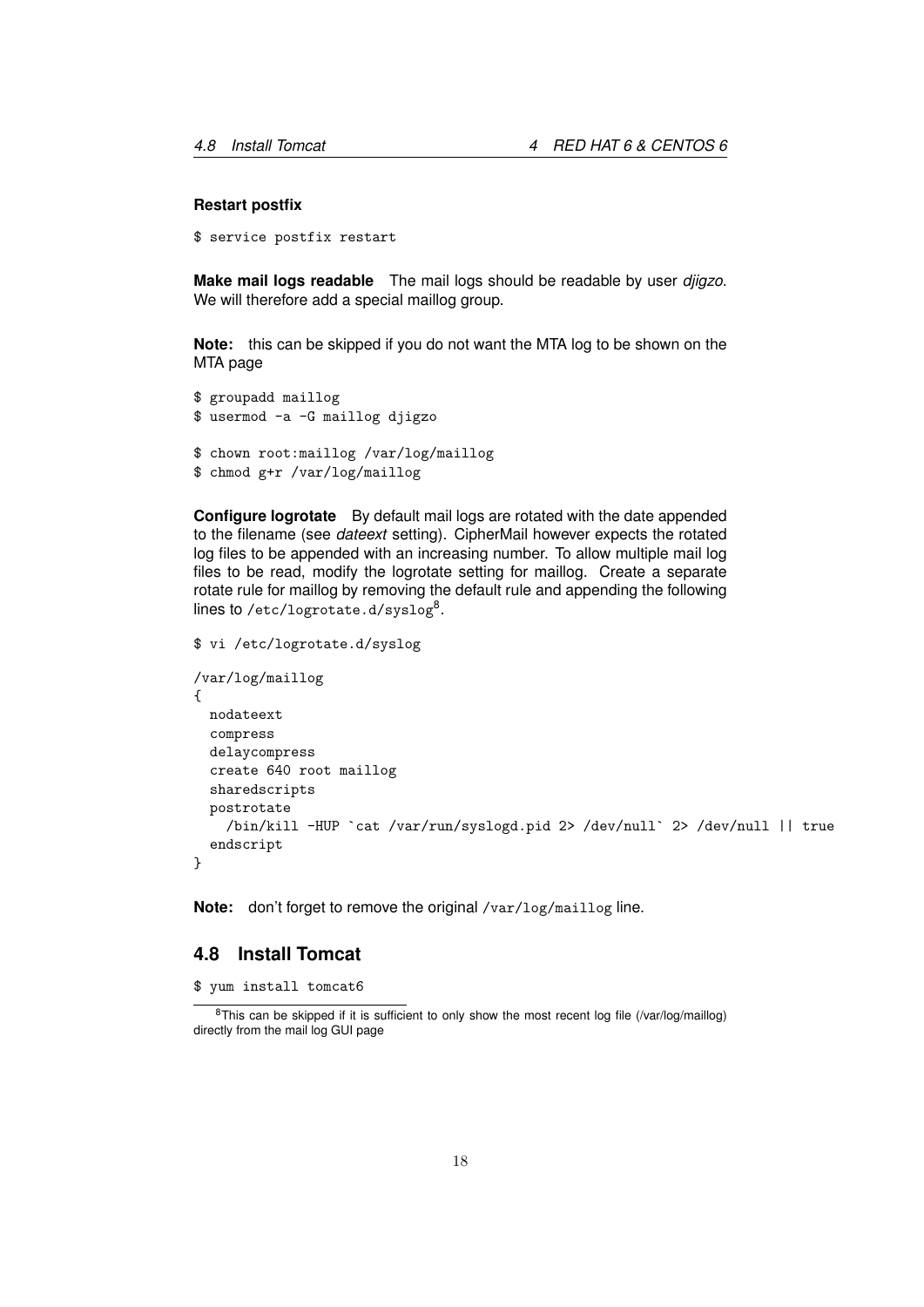**Update Javamail** Red Hat/CentOS by default installs an older version of Javamail. The newer version of Javamail provided by CipherMail will be added as a new alternative.

\$ alternatives --install /usr/share/java/javamail.jar javamail \ /usr/share/djigzo/lib/mail.jar 20000

**Set djigzo-web.home** The system property **djigzo-web.home** should reference the location where CipherMail Web GUI is stored. The property will be added to the Tomcat default config file.

```
$ echo "JAVA_OPTS=\"\$JAVA_OPTS -Ddjigzo-web.home=\
/usr/share/djigzo-web\"" >> /etc/sysconfig/tomcat6
```
**Configure Tomcat memory usage** In order to allow the import of very large certificate files (.p7b or .pfx files with thousands of certificates) CipherMail requires that Tomcat is setup with at least 128 MB heap size.

```
$ echo "JAVA_OPTS=\"\$JAVA_OPTS \
-Djava.awt.headless=true -Xmx128M\"" >> /etc/sysconfig/tomcat6
```
**Adding an HTTPS connector** An HTTPS connector should be added to the Tomcat server configuration. If Tomcat is only used by CipherMail, it's advised to replace the existing Tomcat configuration file (/etc/tomcat6/server.xml) with the configuration file provided by CipherMail.

#### **Warning**

The following command overwrites the existing server.xml file. If you want to keep the existing server.xml file, you need to manually add the HTTPS Connector. See Appendix [C](#page-40-0) for more information.

\$ cp /usr/share/djigzo-web/conf/tomcat/server.xml /etc/tomcat6/

**Adding the Web admin context** A context should be added to Tomcat to enable the Web admin application.

```
$ echo "<Context docBase=\"/usr/share/djigzo-web/djigzo.war\
\" unpackWAR=\"false\"/>" > /etc/tomcat6/Catalina/localhost/ciphermail.xml
```
**Note:** if you want CipherMail web admin to use the root context, save the context file to ROOT.xml (overwriting the existing file) instead of to ciphermail.xml<sup>9</sup>.

<sup>&</sup>lt;sup>9</sup>the root context allows you to access CipherMail using a URL of the form https://192.168.178.2:8443 instead of https://192.168.178.2:8843/ciphermail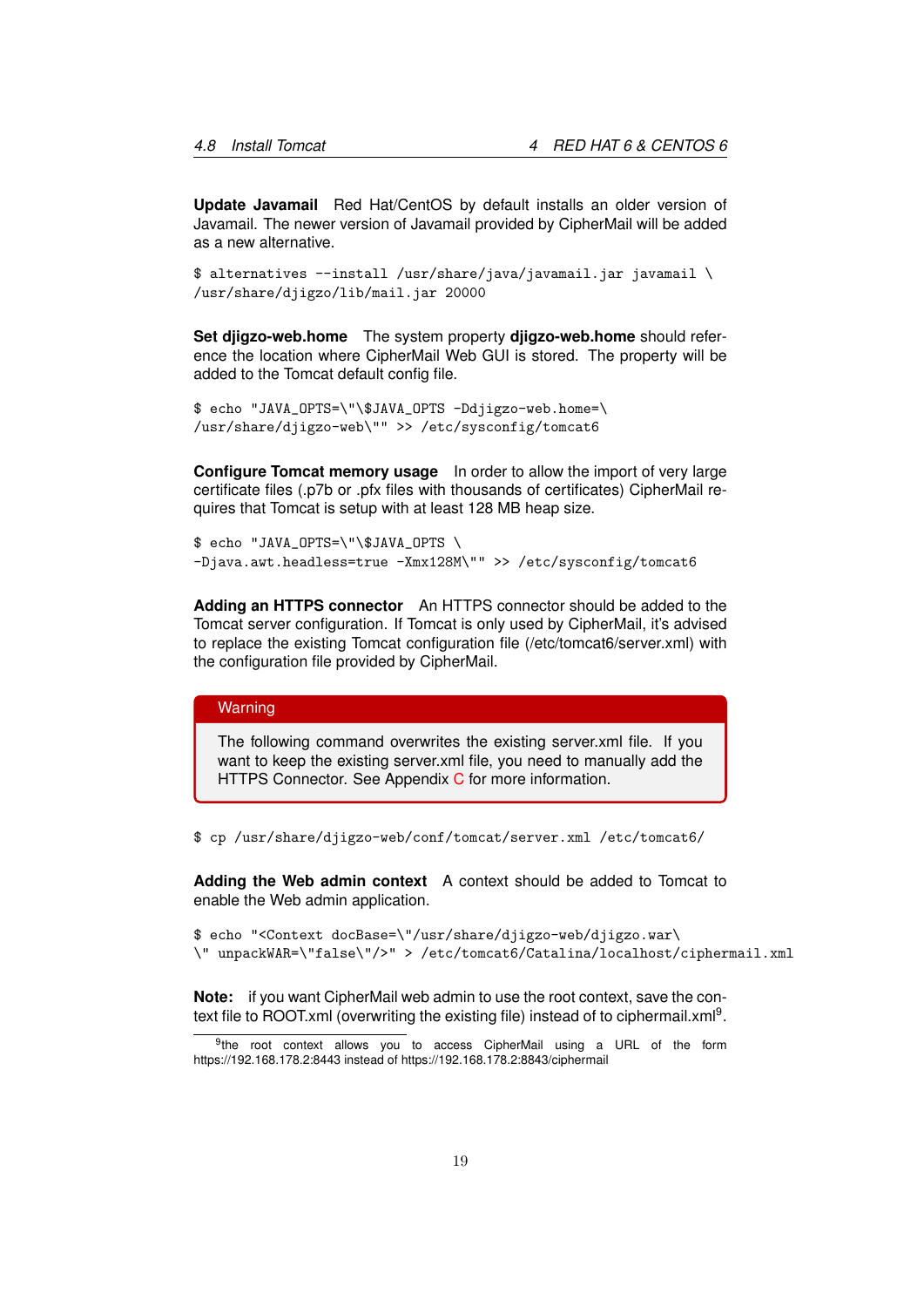**Adding the Web portal context** If the portal functionality is required, a specific portal context should be added to Tomcat.

\$ echo "<Context docBase=\"/usr/share/djigzo-web/djigzo-portal.war\ \" unpackWAR=\"false\"/>" > /etc/tomcat6/Catalina/localhost/web.xml

**Allow reading and writing of SSL certificate** CipherMail Web GUI allows new SSL certificates for the Web GUI to be uploaded using the SSL import page. To support this functionality, Tomcat should be allowed to read and write the SSL certificate.

\$ chown tomcat:djigzo /usr/share/djigzo-web/ssl/sslCertificate.p12

**Make Tomcat start at reboot** Tomcat should be automatically started at reboot.

\$ chkconfig tomcat6 on

### <span id="page-20-0"></span>**4.9 Finalize**

#### **Start services**

- \$ service djigzo restart
- \$ service tomcat6 restart

**Open the Web GUI** CipherMail should now be running (wait some time for Tomcat to startup). The login page can be accessed using the following URL <https://192.168.178.2:8443/ciphermail><sup>10</sup> (change the IP address accordingly)

#### **Note**

CipherMail comes with a pre-installed SSL certificate which is not by default trusted by your browser. You should therefore manually accept the SSL certificate the first time you open the page. A new trusted SSL certificate can be uploaded from the web GUI.

**Login** Use the following login credentials:

username: admin password: admin

#### **Note**

The login procedure can take some time after a restart because the Web GUI requires some internal initialization after a restart.

 $10$  if CipherMail was installed as the root context, the URL should be https://192.168.178.2:8443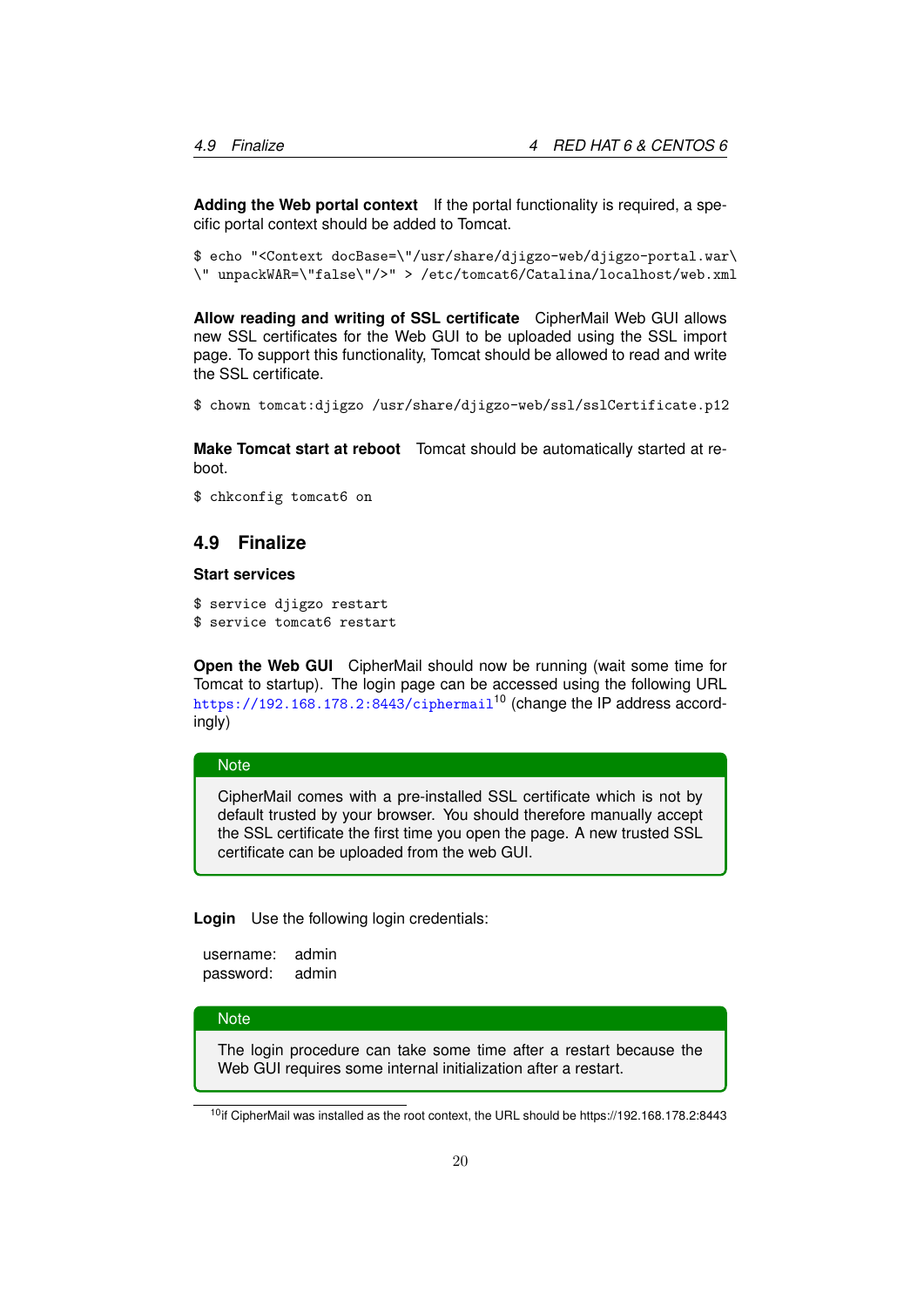**Log output** If CipherMail is not running, check the following log files for errors:

# **CipherMail log**

\$ less /var/log/djigzo.log

### **Tomcat log**

\$ less /var/log/tomcat6/catalina.out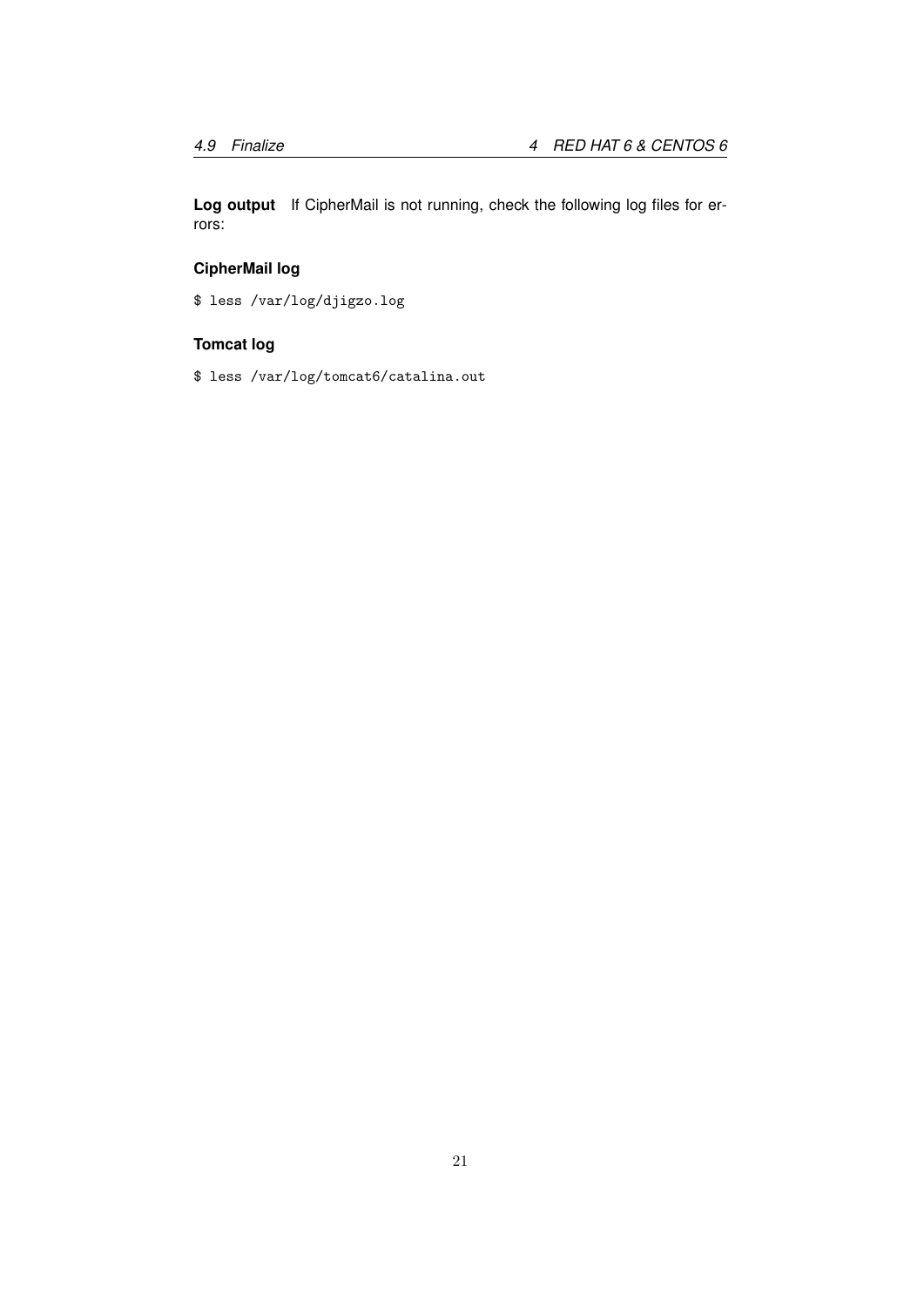# <span id="page-22-0"></span>**5 Install CipherMail on Red Hat 7 & CentOS 7**

This section explains how to install CipherMail on Red Hat 7 and CentOS 7. It is assumed that all commands are run as root (i.e., the user is logged in as root).

### <span id="page-22-1"></span>**5.1 SELinux**

By default SELinux is enabled on RedHat/CentOS. SELinux prevents certain operations to be executed which are required by CipherMail. For example, a local listening port on port 10026 must be opened by Postfix (this port is used by CipherMail as the Postfix "reinjection" port). SELinux however, by default, does not allow this. Disabling SELinux is recommended if you are not familiar with SELinux.

SELinux can be disabled by editing the file /etc/sysconfig/selinux. Set SELINUX to disabled and reboot the server.

### <span id="page-22-2"></span>**5.2 Configure firewall**

Red Hat and CentOS by default block access to most ports. The firewall should therefore be configured to allow access to certain ports used by CipherMail. The following ports should be remotely accessible: SMTP (25) and 8443<sup>11</sup>.

```
$ firewall-cmd --zone=public --add-port=25/tcp --permanent
$ firewall-cmd --zone=public --add-port=8443/tcp --permanent
$ firewall-cmd --reload
```
If the web GUI should be accessible on the standard https port (443) instead of 8443, add the following additional firewall rules

```
$ firewall-cmd --zone=public --add-forward-port=port=443:proto=tcp:toport=8443 \
--permanent
```
### \$ firewall-cmd --reload

#### **Note**

This guide assumes that CipherMail will be configured for PostgreSQL. If MySQL/MariaDB or Oracle Database should be used instead, all PostgreSQL related steps can be skipped *<sup>a</sup>* . See Appendix [A](#page-34-0) on how to configure CipherMail for MySQL/MariaDB and Appendix [B](#page-37-0) on how to configure CipherMail for Oracle Database.

*<sup>a</sup>*Alternatively, CipherMail can first be installed with PostgreSQL. After confirming that CipherMail works correctly with PostgreSQL, support for the other database can be configured

<sup>&</sup>lt;sup>11</sup> See Appendix [E.1](#page-44-1) for an overview of all ports used by CipherMail.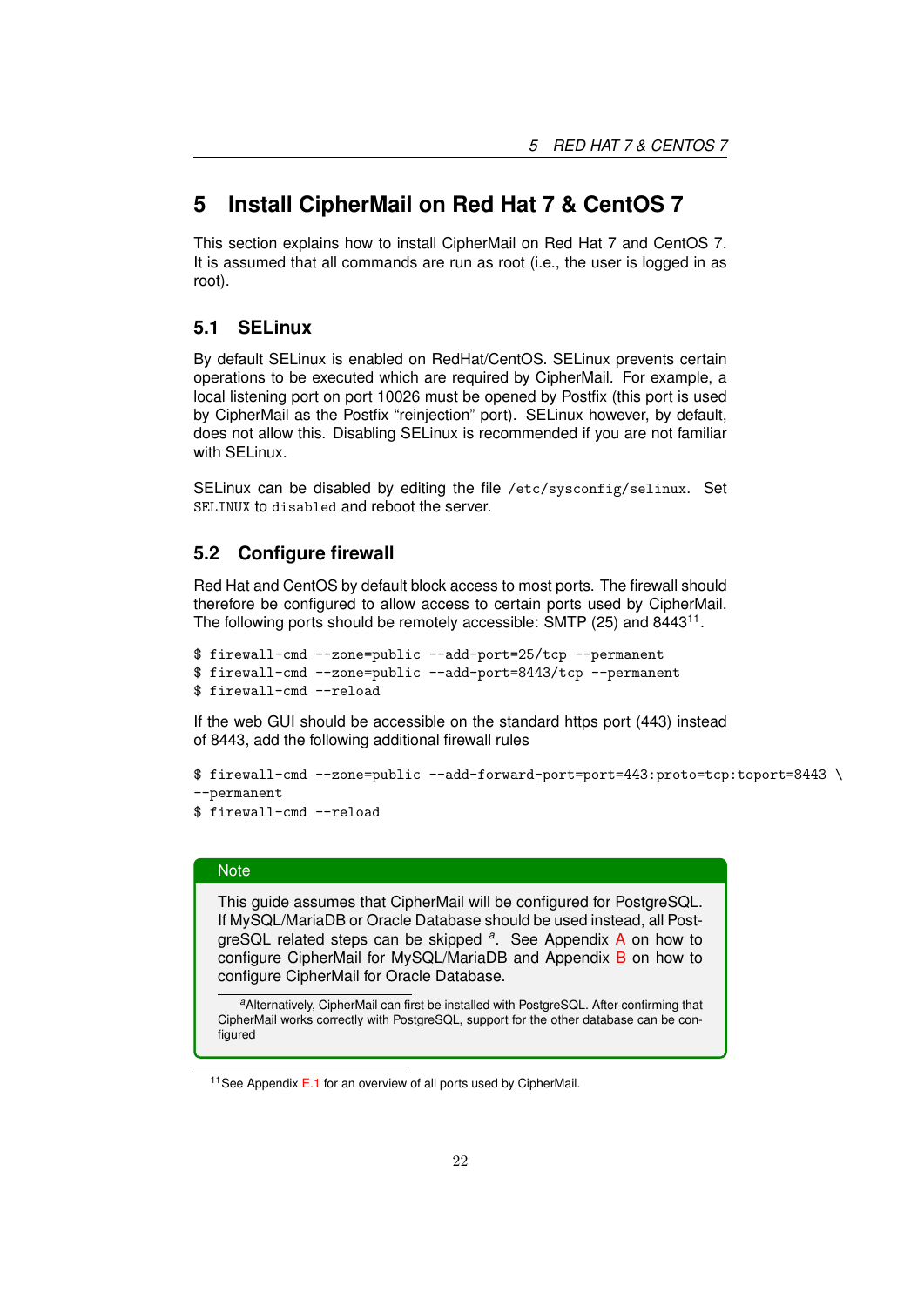### <span id="page-23-0"></span>**5.3 Install PostgreSQL**

```
$ yum install postgresql-server
```
PostgreSQL should be initialized and restarted.

```
$ postgresql-setup initdb
$ systemctl restart postgresql.service
```
### <span id="page-23-1"></span>**5.4 Install required packages**

Certain packages need to be installed before installing CipherMail.

```
$ yum install redhat-lsb sudo postfix ant mktemp symlinks \
java-1.7.0-openjdk-headless java-1.7.0-openjdk java-1.7.0-openjdk-devel
```
### <span id="page-23-2"></span>**5.5 RPM signing keys**

The CipherMail RPM packages are signed with a GPG key. To validate the signature of the packages, the GPG key from [https://www.ciphermail.com/](https://www.ciphermail.com/downloads/ciphermail-signing-key.asc) [downloads/ciphermail-signing-key.asc](https://www.ciphermail.com/downloads/ciphermail-signing-key.asc) should be installed.

```
$ yum install wget
$ wget https://www.ciphermail.com/downloads/ciphermail-signing-key.asc
$ rpm --import ciphermail-signing-key.asc
```
The signature of the rpm packages can be validated with the following command

\$ rpm -K <file>

### <span id="page-23-3"></span>**5.6 Install CipherMail packages**

A full installation of CipherMail requires the CipherMail encryption back-end and the Web GUI front-end. The RPM packages can be downloaded from <http://www.ciphermail.com>. The following three files are required:

- djigzo-3.0.5-0.noarch.rpm
- djigzo-postgres-3.0.5-0.noarch.rpm
- djigzo-web-3.0.5-0.noarch.rpm

The version can be different when a new version of CipherMail is released.

#### **Install back-end packages**

```
$ yum install djigzo-3.0.5-0.noarch.rpm
$ yum install djigzo-postgres-3.0.5-0.noarch.rpm
```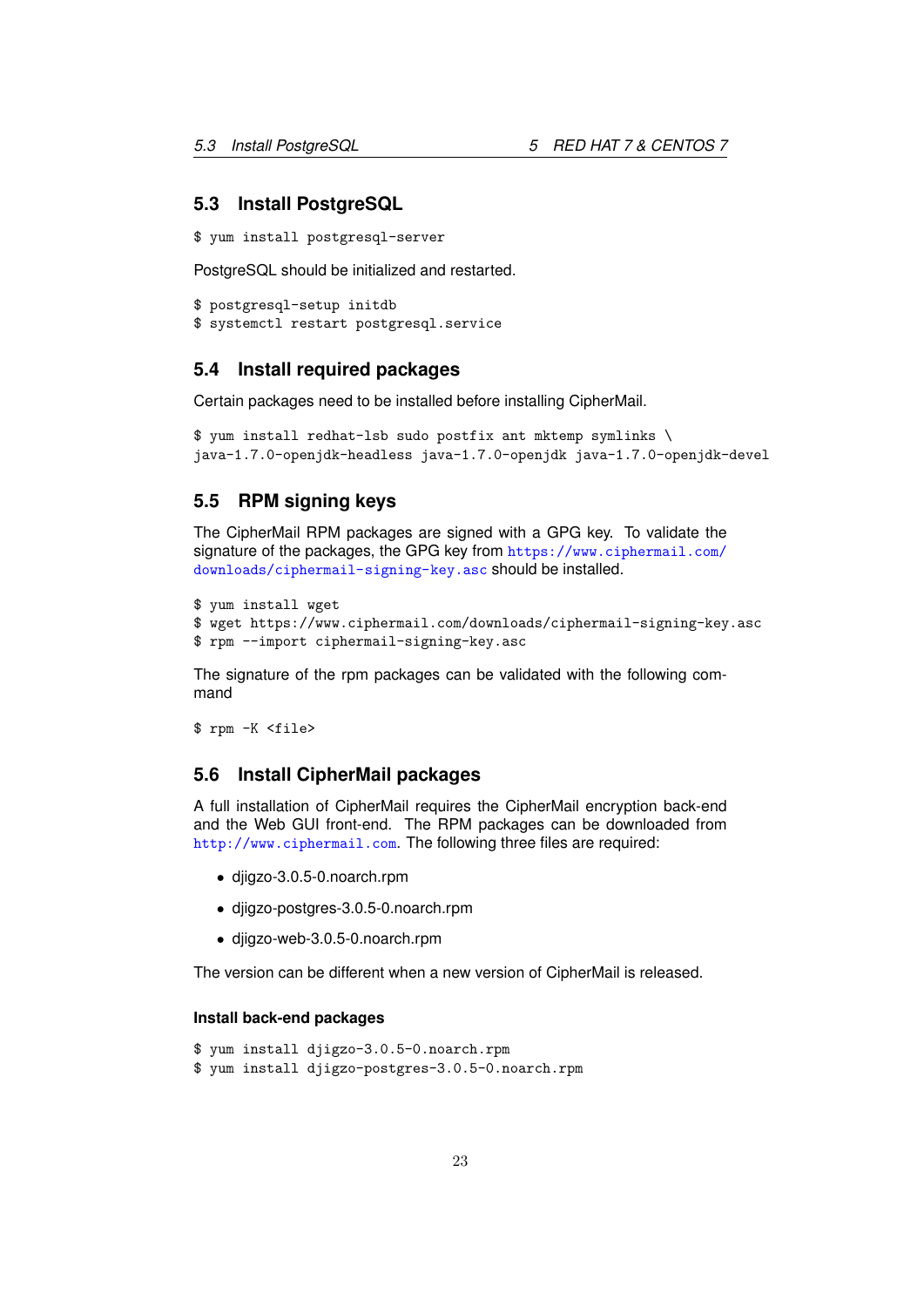#### **Install Web-GUI package**

\$ yum install djigzo-web-3.0.5-0.noarch.rpm

### <span id="page-24-0"></span>**5.7 Configure Postfix**

A Postfix after queue filter is used for encrypting and decrypting incoming and outgoing email.

**Copy Postfix config** A Postfix after queue filter is used for encrypting and decrypting incoming and outgoing email. This requires some changes to the postfix configuration files. CipherMail installs a pre-configured Postfix main and master configuration file which should be copied to the postfix configuration directory.

#### **Warning**

The following commands will overwrite all settings in the original postfix config files. If existing postfix settings must be kept, the required changes should be manually applied.

```
$ cp /etc/postfix/djigzo-master.cf /etc/postfix/master.cf
$ cp /etc/postfix/djigzo-main.cf /etc/postfix/main.cf
```
**Update aliases** Postfix uses /etc/alias as the alias file. Make sure that the alias file is available and up-to-date.

```
$ newaliases
```
#### **Restart postfix**

```
$ systemctl restart postfix.service
```
**Make mail logs readable** The mail logs should be readable by user *djigzo*. We will therefore add a special maillog group.

**Note:** this can be skipped if you do not want the MTA log to be shown on the MTA page

```
$ groupadd maillog
$ usermod -a -G maillog djigzo
$ chown root:maillog /var/log/maillog
```

```
$ chmod g+r /var/log/maillog
```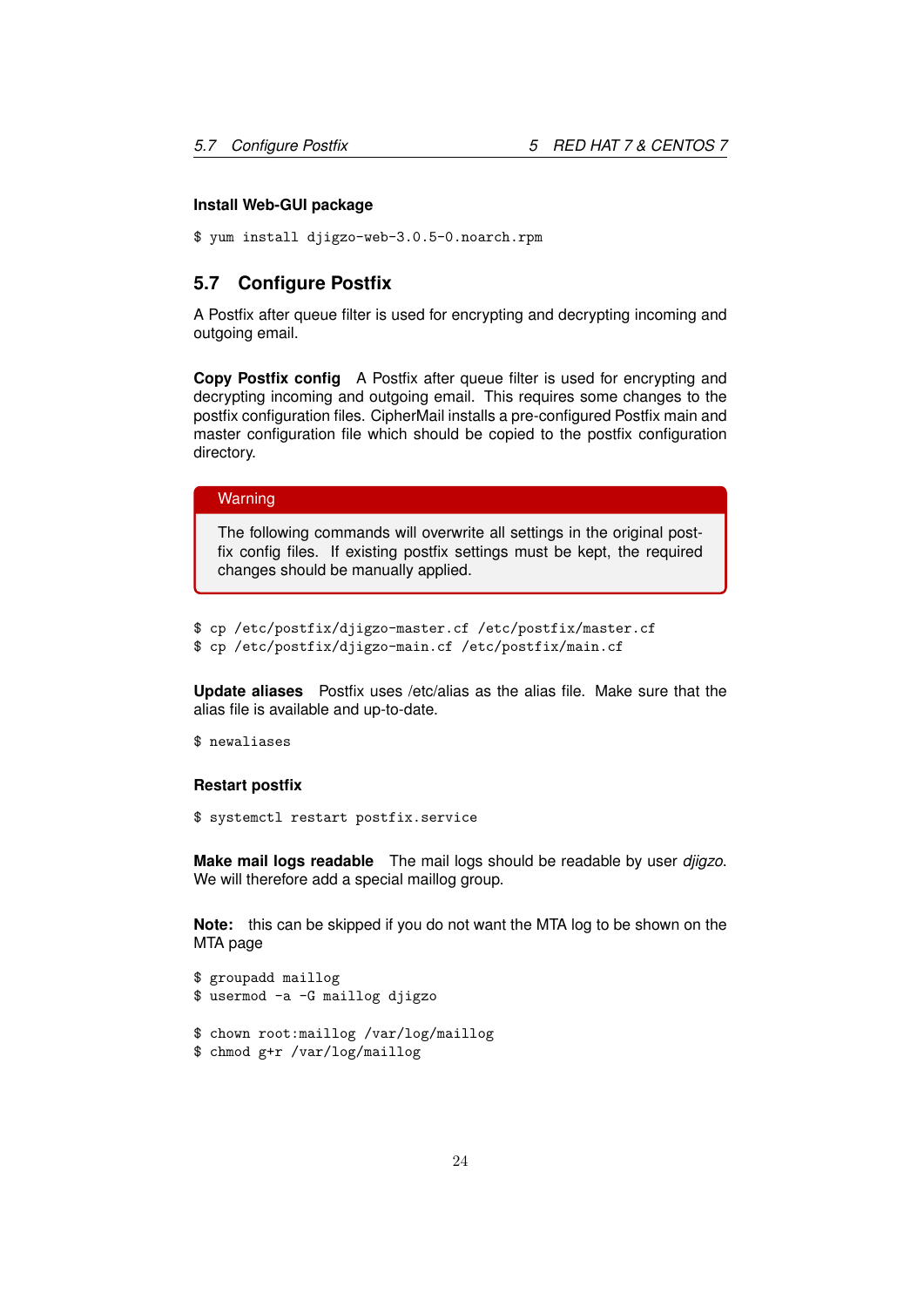**Configure logrotate** By default mail logs are rotated with the date appended to the filename (see *dateext* setting). CipherMail however expects the rotated log files to be appended with an increasing number. To allow multiple mail log files to be read, modify the logrotate setting for maillog. Create a separate rotate rule for maillog by removing the default rule and appending the following lines to /etc/logrotate.d/syslog<sup>12</sup>.

```
$ vi /etc/logrotate.d/syslog
```

```
/var/log/maillog
{
 nodateext
 compress
 create 640 root maillog
 delaycompress
  sharedscripts
 postrotate
    /bin/kill -HUP `cat /var/run/syslogd.pid 2> /dev/null` 2> /dev/null || true
  endscript
}
```
**Note:** don't forget to remove the original /var/log/maillog line.

### <span id="page-25-0"></span>**5.8 Install Tomcat**

\$ yum install tomcat

**Update Javamail** Red Hat/CentOS by default installs an older version of Javamail. The newer version of Javamail provided by CipherMail will be added as a new alternative.

```
$ alternatives --install /usr/share/java/javamail.jar javamail \
/usr/share/djigzo/lib/mail.jar 20000
```
**Set djigzo-web.home and Tomcat memory usage** The system property **djigzo-web.home** should reference the location where CipherMail Web GUI is stored. In order to allow the import of very large certificate files (.p7b or .pfx files with thousands of certificates) CipherMail requires that Tomcat is setup with at least 128 MB heap size. These settings will be added to the Tomcat default config file:

\$ echo "JAVA\_OPTS=\"-Ddjigzo-web.home=/usr/share/djigzo-web \ -Djava.awt.headless=true -Xmx128M\"" >> /etc/sysconfig/tomcat

 $12$ This can be skipped if it is sufficient to only show the most recent log file (/var/log/maillog) directly from the mail log GUI page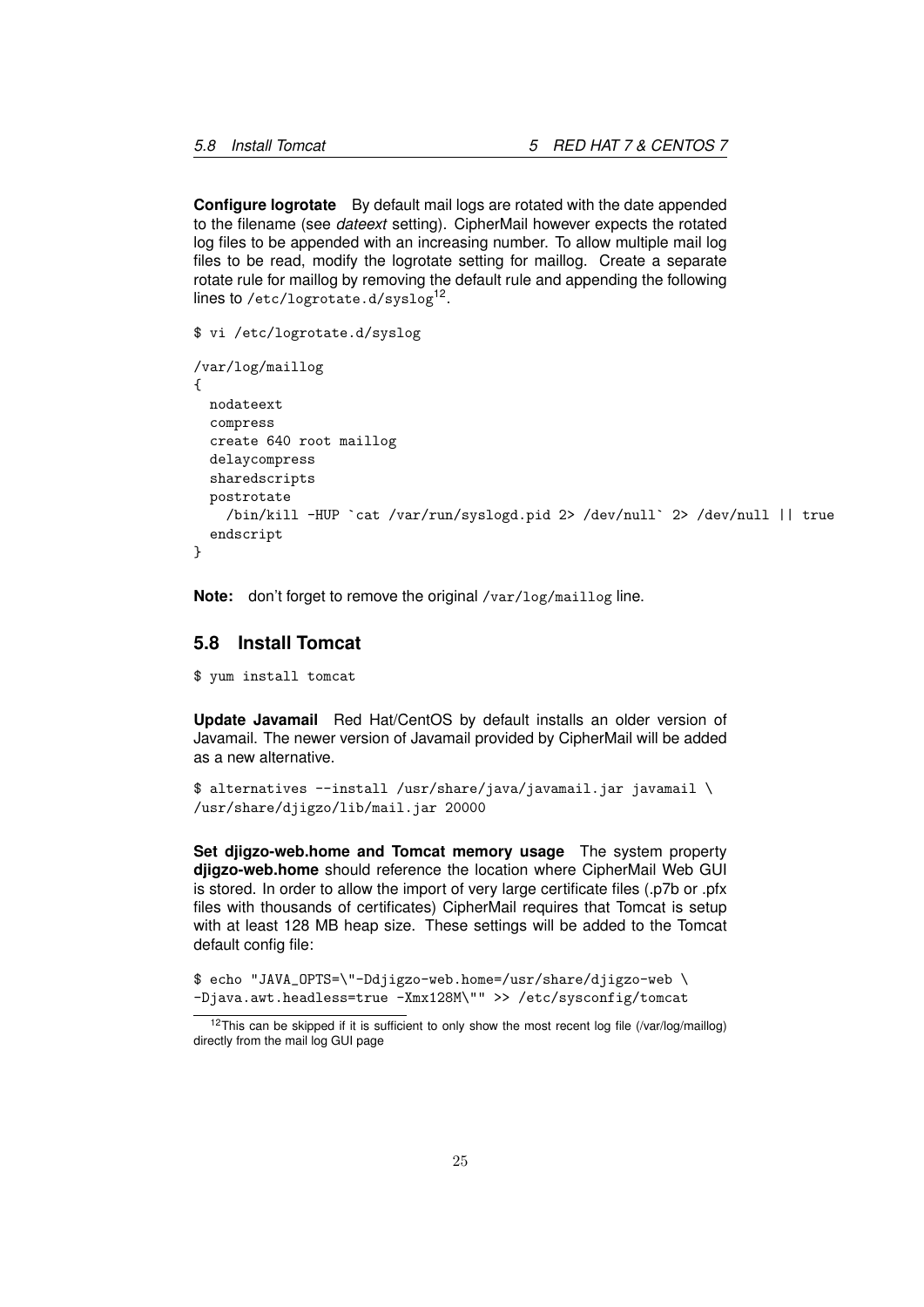**Adding an HTTPS connector** An HTTPS connector should be added to the Tomcat server configuration. If Tomcat is only used by CipherMail, it's advised to replace the existing Tomcat configuration file (/etc/tomcat/server.xml) with the configuration file provided by CipherMail.

Warning

The following command overwrites the existing server.xml file. If you want to keep the existing server.xml file, you need to manually add the HTTPS [C](#page-40-0)onnector. See Appendix C for more information.

\$ cp /usr/share/djigzo-web/conf/tomcat/server.xml /etc/tomcat/

**Adding the Web admin context** A context should be added to Tomcat to enable the Web admin application.

\$ echo "<Context docBase=\"/usr/share/djigzo-web/djigzo.war\ \" unpackWAR=\"false\"/>" > /etc/tomcat/Catalina/localhost/ciphermail.xml

**Note:** if you want CipherMail web admin to use the root context, save the context file to ROOT.xml (overwriting the existing file) instead of to ciphermail.xml<sup>13</sup>.

**Adding the Web portal context** If the portal functionality is required, a specific portal context should be added to Tomcat.

\$ echo "<Context docBase=\"/usr/share/djigzo-web/djigzo-portal.war\ \" unpackWAR=\"false\"/>" > /etc/tomcat/Catalina/localhost/web.xml

**Allow reading and writing of SSL certificate** CipherMail Web GUI allows new SSL certificates for the Web GUI to be uploaded using the SSL import page. To support this functionality, Tomcat should be allowed to read and write the SSL certificate.

\$ chown tomcat:djigzo /usr/share/djigzo-web/ssl/sslCertificate.p12

**Make Tomcat start at reboot** Tomcat should be automatically started at reboot.

\$ systemctl enable tomcat.service

### <span id="page-26-0"></span>**5.9 Finalize**

**Start services**

```
$ systemctl restart djigzo.service
```

```
$ systemctl restart tomcat.service
```
<sup>&</sup>lt;sup>13</sup>the root context allows you to access CipherMail using a URL of the form https://192.168.178.2:8443 instead of https://192.168.178.2:8443/ciphermail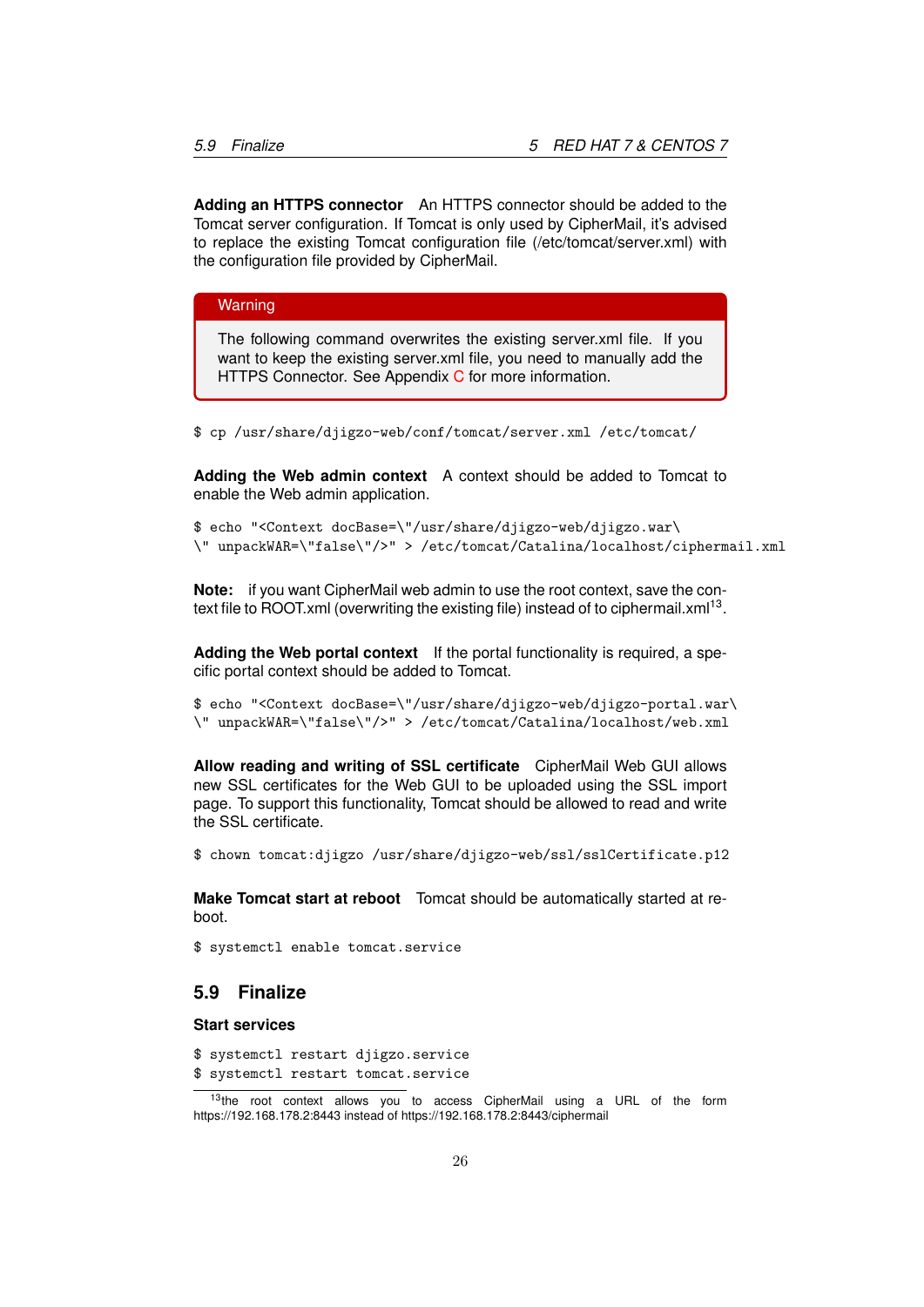**Open the Web GUI** CipherMail should now be running (wait some time for Tomcat to startup). The login page can be accessed using the following URL <https://192.168.178.2:8443/ciphermail><sup>14</sup> (change the IP address accordingly)

#### **Note**

CipherMail comes with a pre-installed SSL certificate which is not by default trusted by your browser. You should therefore manually accept the SSL certificate the first time you open the page. A new trusted SSL certificate can be uploaded from the web GUI.

**Login** Use the following login credentials:

```
username: admin
password: admin
```
#### **Note**

The login procedure can take some time after a restart because the Web GUI requires some internal initialization after a restart.

**Log output** If CipherMail is not running, check the following logs for errors:

#### **CipherMail log**

\$ less /var/log/djigzo.log

#### **Tomcat log**

\$ journalctl -u tomcat.service

<sup>14</sup>if CipherMail was installed as the root context, the URL should be https://192.168.178.2:8443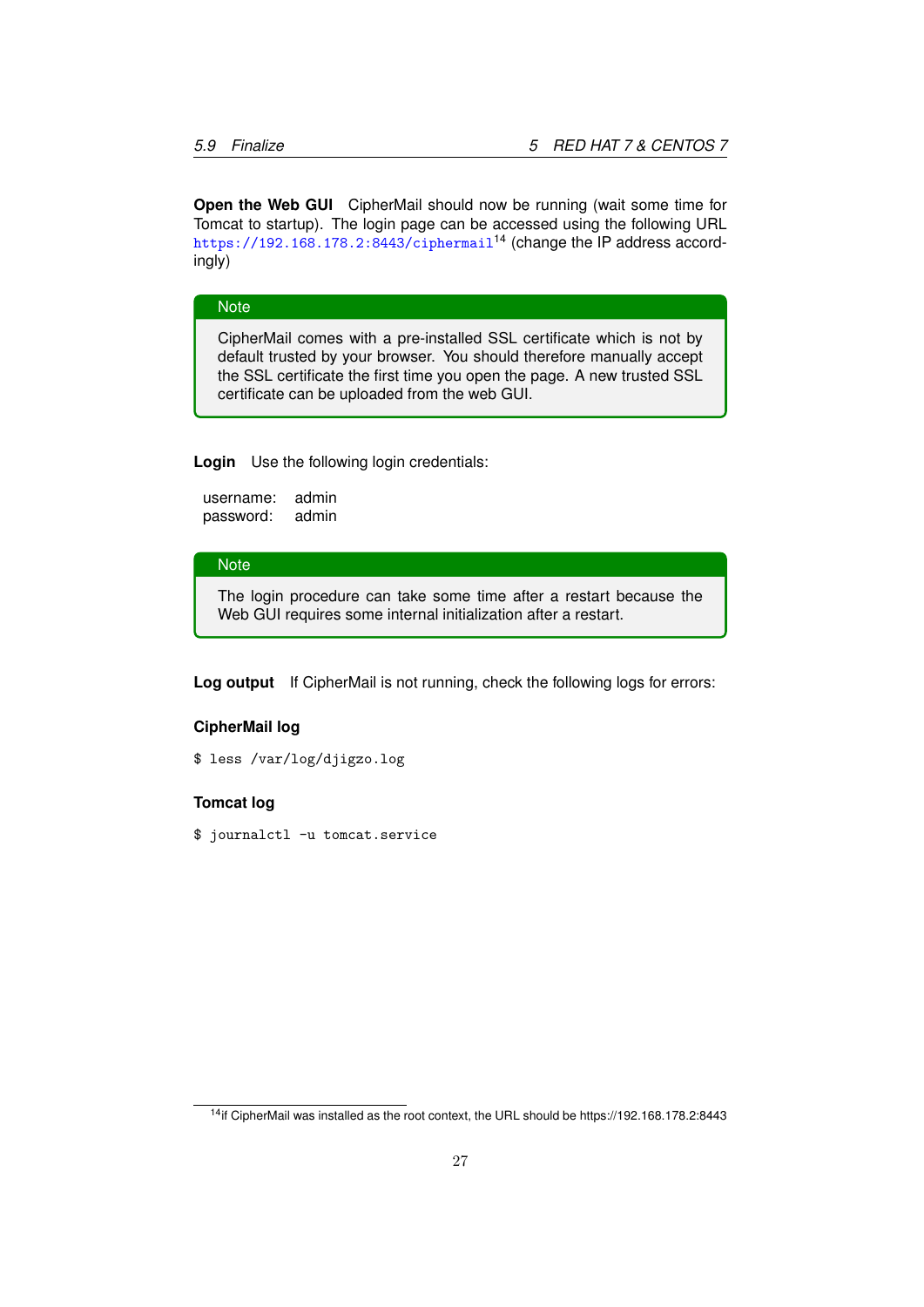# <span id="page-28-0"></span>**6 Install CipherMail on OpenSUSE**

This section explains how to install CipherMail on OpenSUSE.

### <span id="page-28-1"></span>**6.1 Configure firewall**

If a local firewall is enabled, it should be configured to allow access to certain ports. The following ports should be remotely accessible: SMTP (25) and 8443<sup>15</sup>. The firewall can for example be configured with yast.

\$ yast

### <span id="page-28-2"></span>**6.2 Configure logging**

SUSE now comes with systemd and systemd-logger. Since CipherMail reads the logs from /var/log it's advised to replace systemd-logger with rsyslog

**Note:** this can be skipped. However the MTA log view will no longer show the MTA logs

\$ zypper install rsyslog

Reboot after installing rsyslog

\$ reboot

**Note** 

### <span id="page-28-3"></span>**6.3 Install required packages**

Certain packages need to be installed before installing CipherMail.

# This guide assumes that CipherMail will be configured for PostgreSQL. If MySQL/MariaDB or Oracle Database should be used instead, all PostgreSQL related steps can be skipped *<sup>a</sup>* . See Appendix [A](#page-34-0) on how to configure CipherMail for MySQL/MariaD[B](#page-37-0) and Appendix B on how to configure CipherMail for Oracle Database.

*<sup>a</sup>*Alternatively, CipherMail can first be installed with PostgreSQL. After confirming that CipherMail works correctly with PostgreSQL, support for the other database can be configured

\$ zypper install sudo postfix ant postgresql-server \ java-1\_7\_0-openjdk-headless java-1\_7\_0-openjdk-devel java-1\_7\_0-openjdk-devel

**Note:** if CipherMail cannot be installed because of a conflict with postfix, select "Solution 1: deinstallation of patterns-openSUSE-minimal\_base-conflicts" or manually remove the package "patterns-openSUSE-minimal base-conflicts" before installing CipherMail.

 $15$ See Appendix [E.1](#page-44-1) for an overview of all ports used by CipherMail.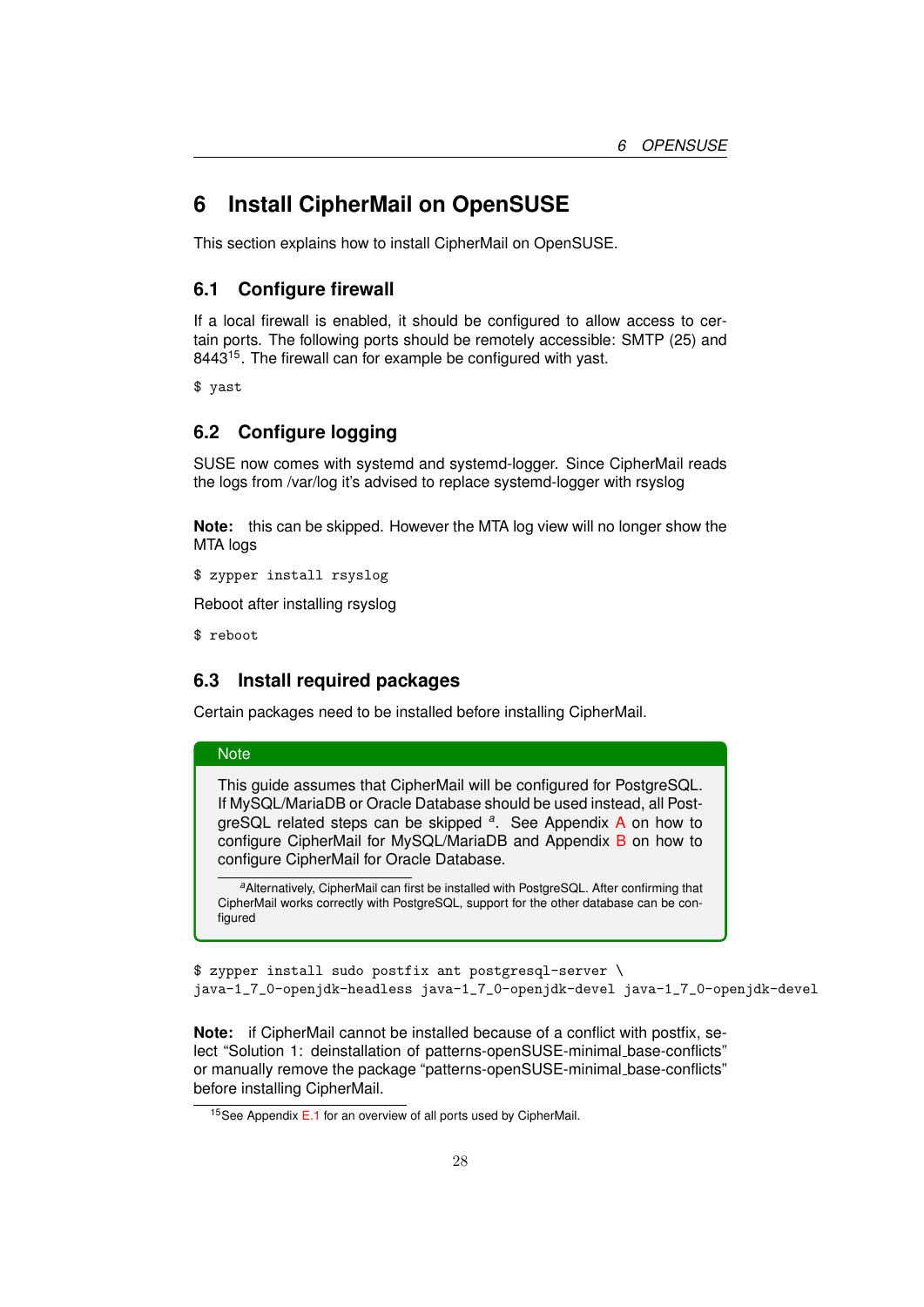### <span id="page-29-0"></span>**6.4 RPM signing keys**

The CipherMail RPM packages are signed with a GPG key. To validate the signature of the packages, the GPG key from [https://www.ciphermail.com/](https://www.ciphermail.com/downloads/ciphermail-signing-key.asc) [downloads/ciphermail-signing-key.asc](https://www.ciphermail.com/downloads/ciphermail-signing-key.asc) should be installed.

```
$ zypper install wget
```

```
$ wget https://www.ciphermail.com/downloads/ciphermail-signing-key.asc
```

```
$ rpm --import ciphermail-signing-key.asc
```
### <span id="page-29-1"></span>**6.5 Install CipherMail packages**

A full installation of CipherMail requires the CipherMail encryption back-end and the Web GUI front-end. The RPM packages can be downloaded from <http://www.ciphermail.com>. The following three files are required:

- djigzo-3.0.5-0.SUSE.noarch.rpm
- djigzo-postgres-3.0.5-0.noarch.rpm
- djigzo-web-3.0.5-0.noarch.rpm

The version can be different when a new version of CipherMail is released.

#### **Install back-end packages**

```
$ zypper install djigzo-3.0.5-0.SUSE.noarch.rpm
$ zypper install djigzo-postgres-3.0.5-0.noarch.rpm
```
#### **Install Web-GUI package**

\$ zypper install djigzo-web-3.0.5-0.noarch.rpm

### <span id="page-29-2"></span>**6.6 Configure Postfix**

A Postfix after queue filter is used for encrypting and decrypting incoming and outgoing email.

**Disable auto config** To stop SUSE from modifying the postfix config files, set MAIL\_CREATE\_CONFIG in the file /etc/sysconfig/mail to "no".

\$ vi /etc/sysconfig/mail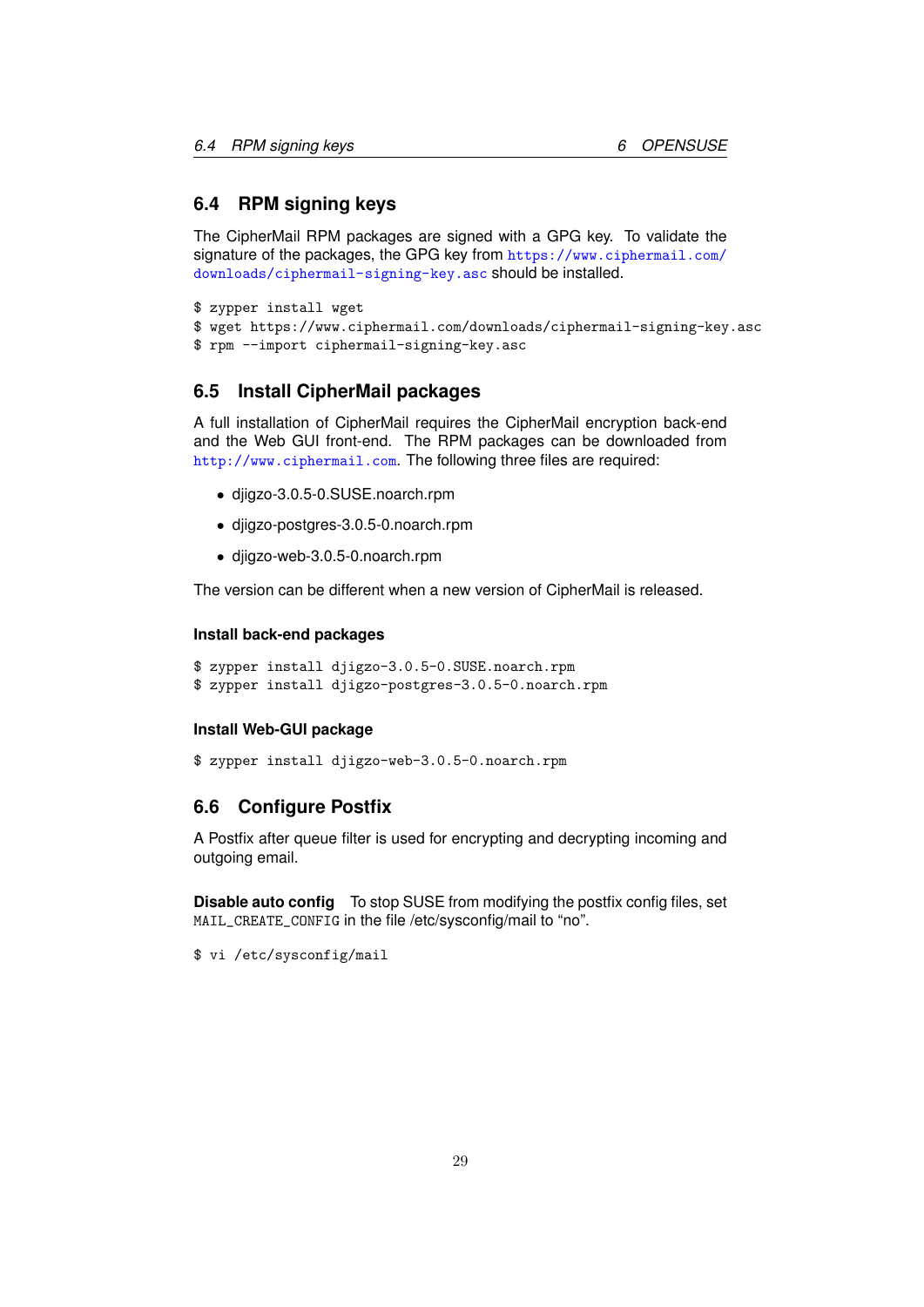**Copy Postfix config** A Postfix after queue filter is used for encrypting and decrypting incoming and outgoing email. This requires some changes to the postfix configuration files. CipherMail installs a pre-configured Postfix main and master configuration file which should be copied to the postfix configuration directory.

#### **Warning**

The following commands will overwrite all settings in the original postfix config files. If existing postfix settings must be kept, the required changes should be manually applied.

```
$ cp /etc/postfix/djigzo-master.cf /etc/postfix/master.cf
$ cp /etc/postfix/djigzo-main.cf /etc/postfix/main.cf
```
**Update aliases** Postfix uses /etc/alias as the alias file. Make sure that the alias file is available and up-to-date.

\$ newaliases

#### **Restart postfix**

\$ service postfix restart

**Make mail logs readable** The mail logs should be readable by user *djigzo*. We will therefore add a special maillog group.

**Note:** this can be skipped if you do not want the MTA log to be shown on the MTA page

```
$ groupadd maillog
$ usermod -a -G maillog djigzo
$ chown root:maillog /var/log/mail.info
$ chmod g+r /var/log/mail.info
```
**Configure logrotate** By default mail logs are rotated with the date appended to the filename (see *dateext* setting). CipherMail however expects the rotated log files to be appended with an increasing number. To allow multiple mail log files to be read, modify the logrotate setting for maillog. Create a separate rotate rule for maillog by removing the default rule and appending the following lines to /etc/logrotate.d/syslog<sup>16</sup>.

<sup>\$</sup> vi /etc/logrotate.d/syslog

<sup>&</sup>lt;sup>16</sup>This can be skipped if it is sufficient to only show the most recent log file (/var/log/mail.info) directly from the mail log GUI page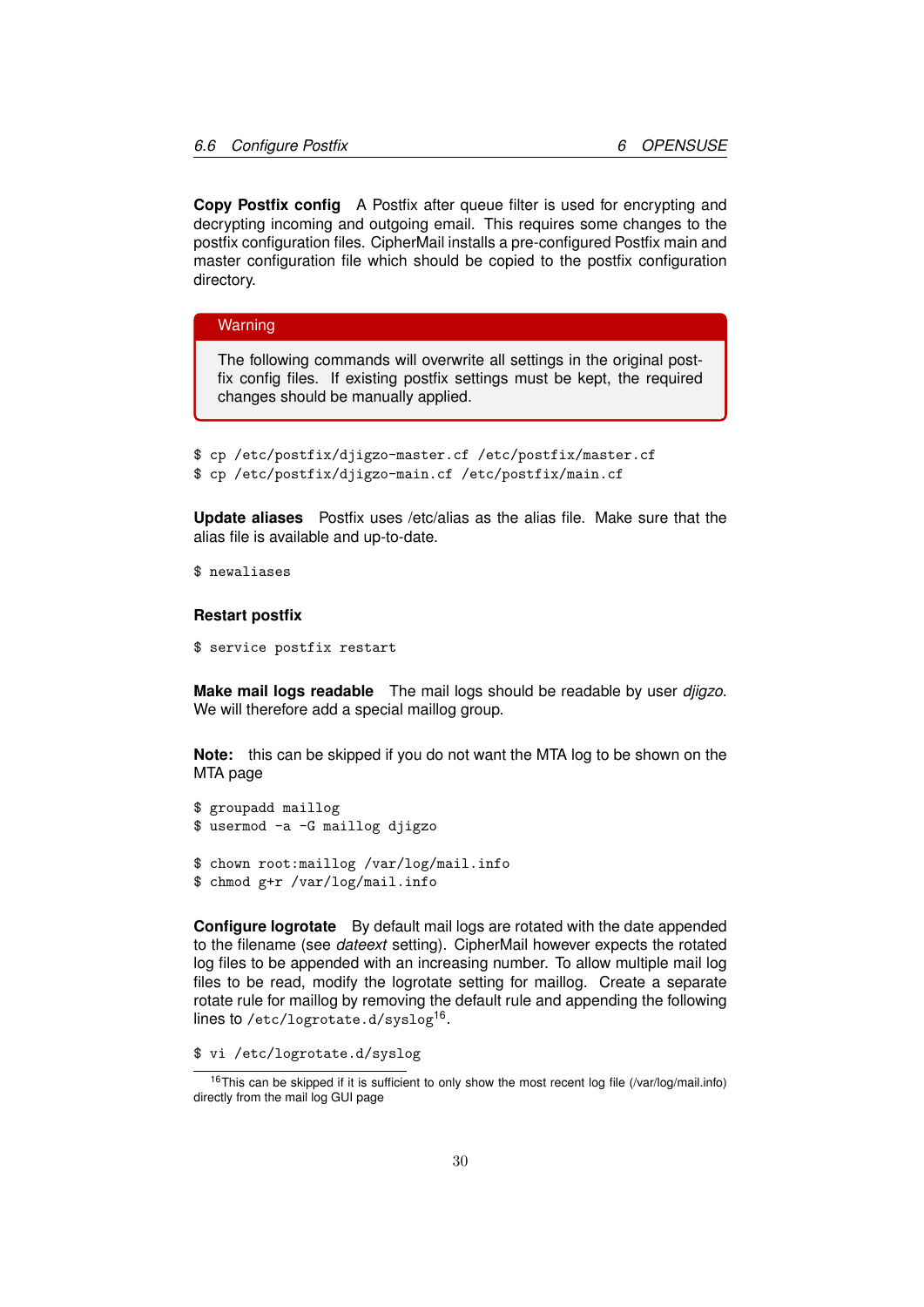```
/var/log/mail.info
{
    compress
    delaycompress
   nodateext
   maxage 365
    rotate 99
   missingok
   notifempty
    size +4096k
    create 640 root maillog
    sharedscripts
    postrotate
        /usr/bin/systemctl reload syslog.service > /dev/null
    endscript
}
```
**Note:** don't forget to remove the original /var/log/mail.info part.

### <span id="page-31-0"></span>**6.7 Install Tomcat**

\$ zypper install tomcat

<span id="page-31-1"></span>**Set djigzo-web.home and Tomcat memory usage** The system property **djigzo-web.home** should reference the location where CipherMail Web GUI is stored. In order to allow the import of very large certificate files (.p7b or .pfx files with thousands of certificates) CipherMail requires that Tomcat is setup with at least 128 MB heap size. These settings will be added to the Tomcat default config file:

```
bash -c 'echo "JAVA_OPTS=\"-Ddjigzo-web.home=\
/usr/share/djigzo-web -Djava.awt.headless=true \
-Xmx128M\"" >> /etc/tomcat/tomcat.conf'
```
**Allow reading and writing of SSL certificate** CipherMail Web GUI allows new SSL certificates for the Web GUI to be uploaded using the SSL import page. To support this functionality, Tomcat should be allowed to read and write the SSL certificate.

\$ chown tomcat:djigzo /usr/share/djigzo-web/ssl/sslCertificate.p12

**Adding an HTTPS connector** An HTTPS connector should be added to the Tomcat server configuration. If Tomcat is only used by CipherMail, it's advised to replace the existing Tomcat configuration file (/etc/tomcat/server.xml) with the configuration file provided by CipherMail.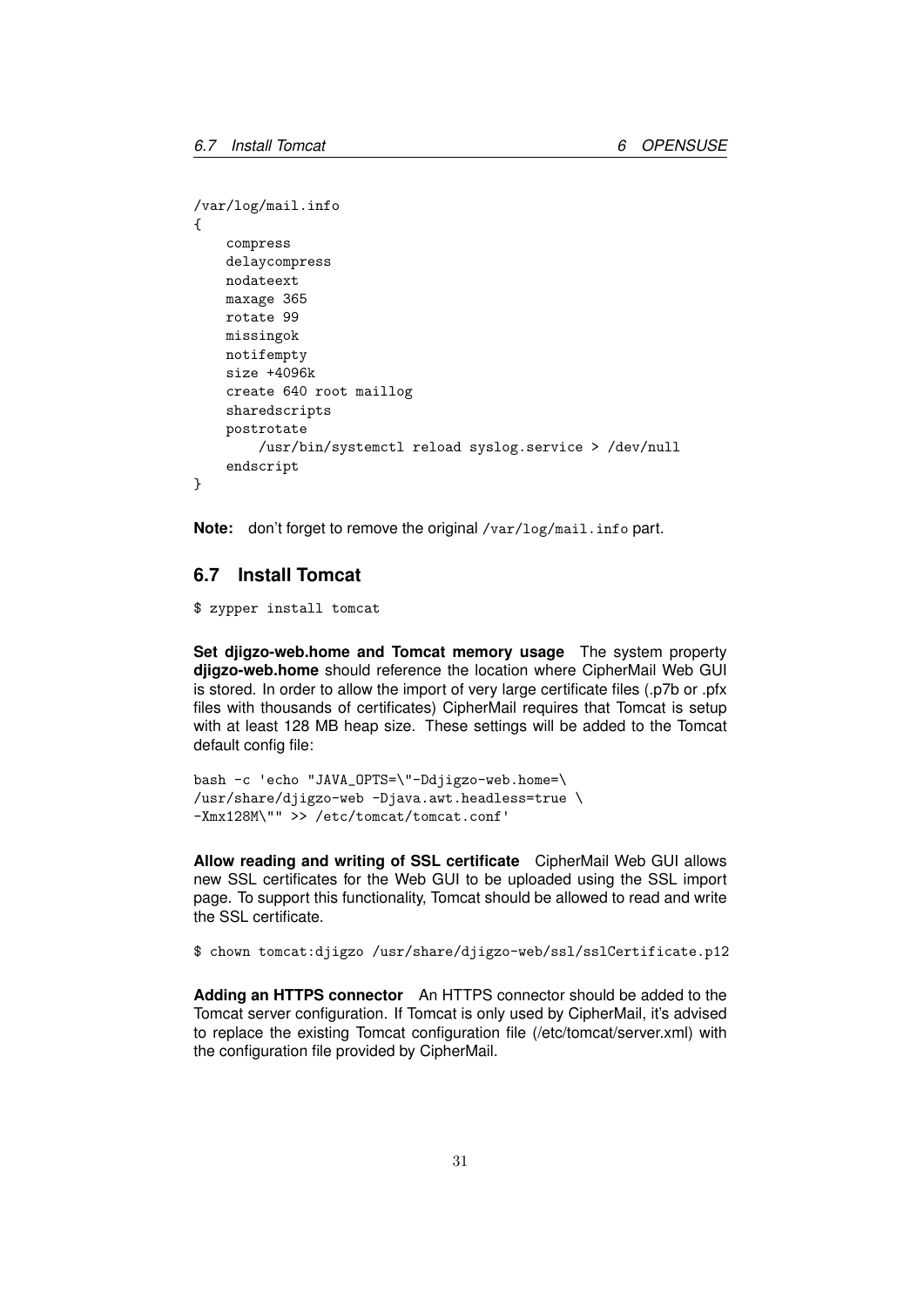#### Warning

The following command overwrites the existing server.xml file. If you want to keep the existing server.xml file, you need to manually add the HTTPS [C](#page-40-0)onnector. See Appendix C for more information.

\$ cp /usr/share/djigzo-web/conf/tomcat/server.xml /etc/tomcat/

**Adding the Web admin context** A context should be added to Tomcat to enable the Web admin application.

\$ bash -c 'echo "<Context docBase=\"/usr/share/djigzo-web/djigzo.war\ \" unpackWAR=\"false\"/>" > /etc/tomcat/Catalina/localhost/ciphermail.xml'

**Note:** if you want CipherMail web admin to use the root context, save the context file to ROOT.xml (overwriting the existing file) instead of to ciphermail.xml $^{17}$ .

**Adding the Web portal context** If the portal functionality is required, a specific portal context should be added to Tomcat.

```
$ bash -c 'echo "<Context docBase=\"/usr/share/djigzo-web/djigzo-portal.war\
\" unpackWAR=\"false\"/>" > /etc/tomcat/Catalina/localhost/web.xml'
```
**Make Tomcat start at reboot** Tomcat should be automatically started at reboot.

\$ chkconfig tomcat on

#### <span id="page-32-0"></span>**6.8 Finalize**

#### **Start services**

\$ service djigzo restart \$ service tomcat restart

**Open the Web GUI** CipherMail should now be running (wait some time for Tomcat to startup). The login page can be accessed using the following URL <https://192.168.178.2:8443/ciphermail><sup>18</sup> (change the IP address accordingly)

#### **Note**

CipherMail comes with a pre-installed SSL certificate which is not by default trusted by your browser. You should therefore manually accept the SSL certificate the first time you open the page. A new trusted SSL certificate can be uploaded from the web GUI.

<sup>&</sup>lt;sup>17</sup>the root context allows you to access CipherMail using a URL of the form https://192.168.178.2:8443 instead of https://192.168.178.2:8443/ciphermail

<sup>&</sup>lt;sup>18</sup>if CipherMail was installed as the root context, the URL should be https://192.168.178.2:8443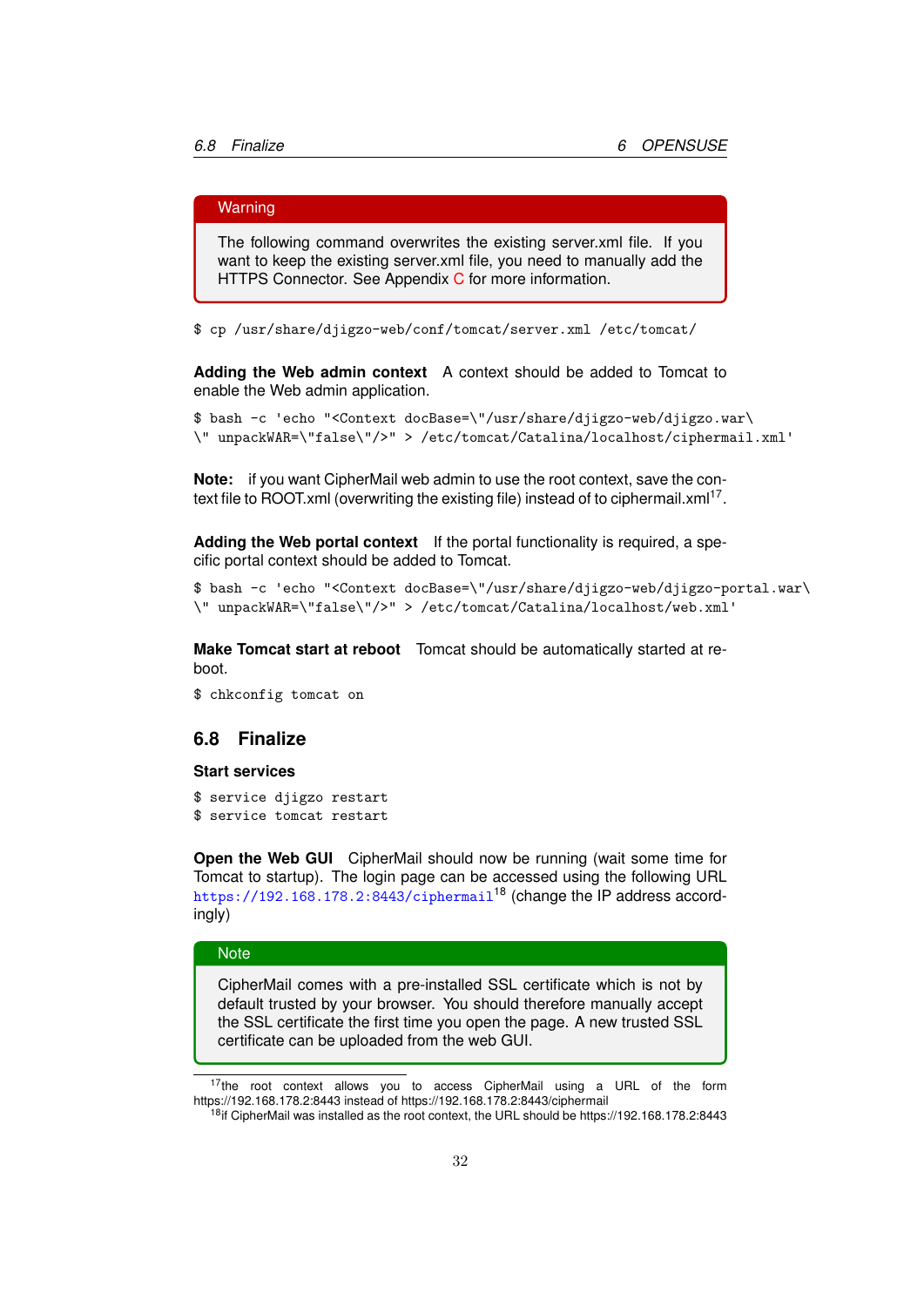**Login** Use the following login credentials:

username: admin password: admin

### **Note**

The login procedure can take some time after a restart because the Web GUI requires some internal initialization after a restart.

**Log output** If CipherMail is not running, check the following logs for errors:

### **CipherMail log**

\$ less /var/log/djigzo.log

### **Tomcat log**

\$ journalctl -u tomcat.service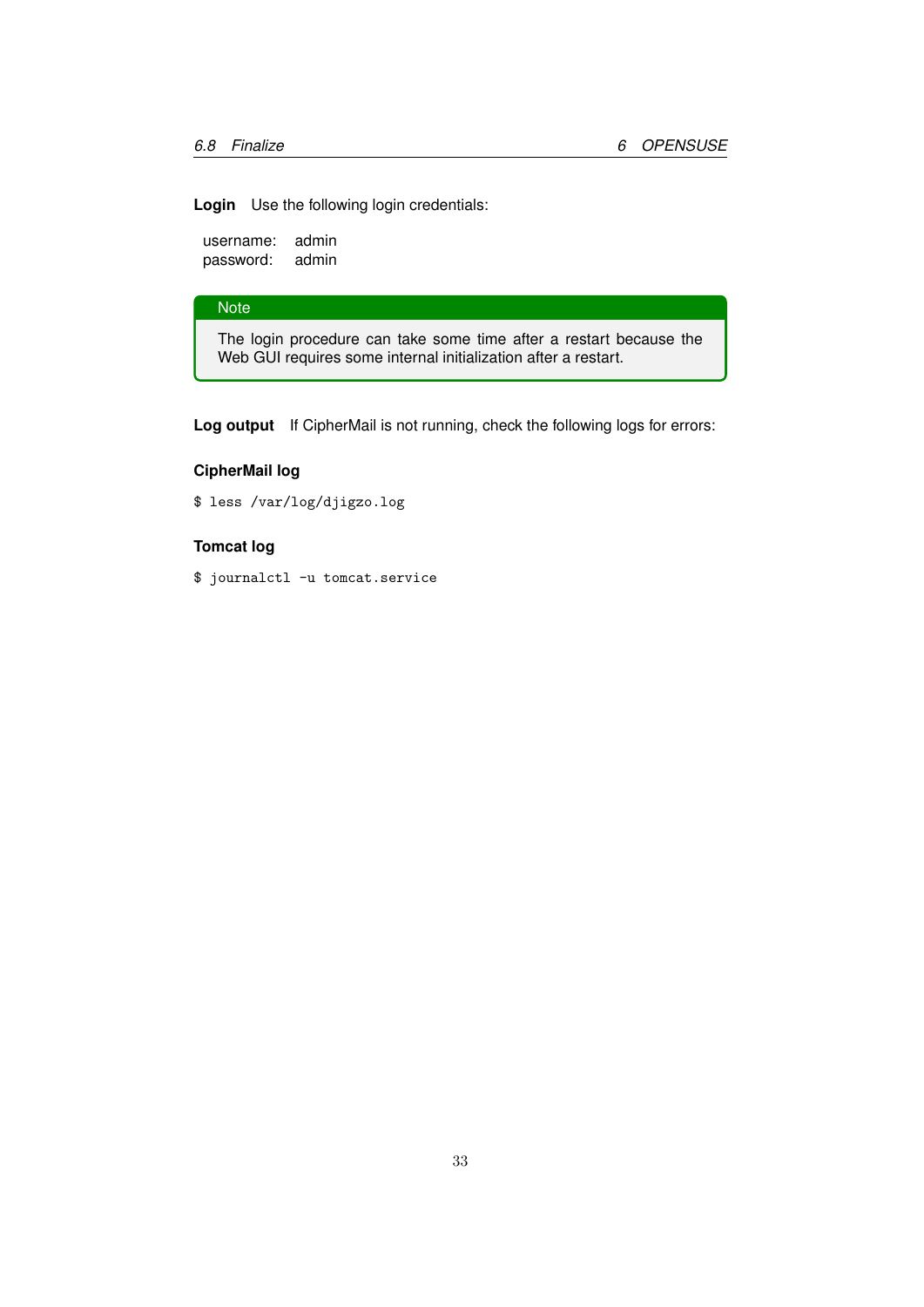# <span id="page-34-0"></span>**A MySQL/MariaDB**

This section explains on how to configure CipherMail with support for MySQL/MariaDB.

#### **Note**

It is assumed that MySQL or MariaDB is already installed (either on the same system as CipherMail or an external system) and that MySQL/MariaDB is accessible from the CipherMail system.

### <span id="page-34-1"></span>**A.1 Configure MySQL/MariaDB**

**max allowed packet** CRLs and quarantined emails are often larger than the default configured max\_allowed\_packet size. The max\_allowed\_packet size therefore need to be reconfigured to support large binary data.

#### **Ubuntu/Debian**

The max allowed packet can be set in a local configuration file (/etc/mysql/conf.d/ciphermail.cnf) or directly in the main configuration file /etc/mysql/my.cnf.

\$ sudo vi /etc/mysql/conf.d/ciphermail.cnf

Copy the following lines to ciphermail.cnf:

[mysqld] max\_allowed\_packet = 128M

Restart MariaDB:

\$ sudo service mysql restart

#### **RedHat/CentOS**

The max allowed packet can be set in a local configuration file (/etc/my.cnf.d/ciphermail.cnf) or directly in the main configuration file /etc/my.cnf.

\$ vi /etc/my.cnf.d/ciphermail.cnf

Copy the following lines to ciphermail.cnf and restart MySQL/MariaDB.

[mvsqld] max\_allowed\_packet = 128M

Restart MariaDB:

\$ systemctl restart mariadb

**Note:** the max\_allowed\_packet size should be larger than the largest email or CRL size that should be supported.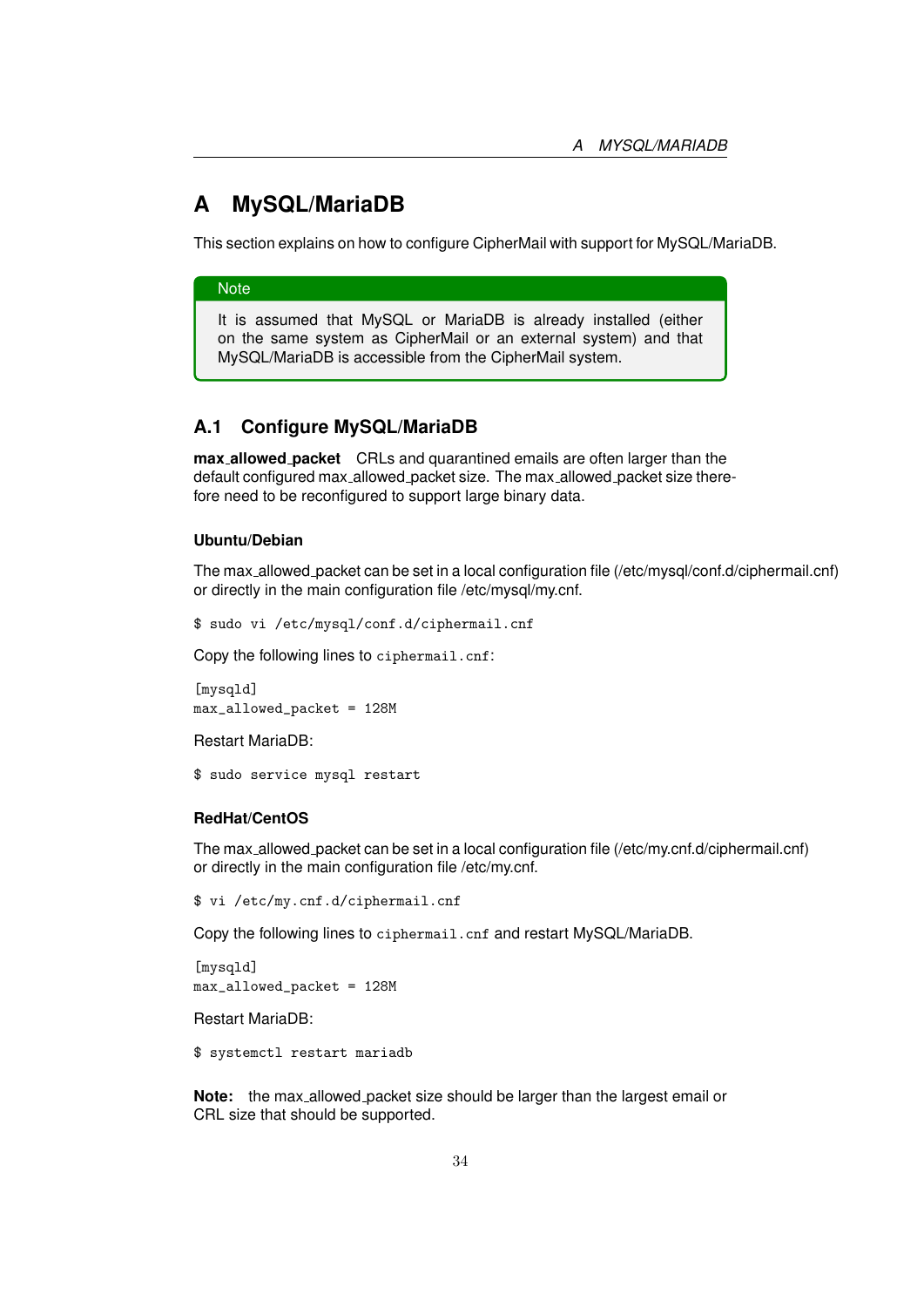### <span id="page-35-0"></span>**A.2 Configure database**

CipherMail requires requires a database 'djigzo' owned by user 'djigzo'.

Login as the database administrator:

\$ mysql

**Note:** If a special database admin user account is configured, use the database admin account instead of root.

The following SQL commands will add the database user and create the database:

```
CREATE USER 'djigzo'@'localhost' IDENTIFIED BY 'djigzo';
CREATE DATABASE djigzo CHARACTER SET utf8 COLLATE utf8_general_ci;
GRANT DELETE,INSERT,SELECT,UPDATE ON djigzo.* TO 'djigzo'@'localhost';
```
**Note:** Replace 'localhost' with the IP address of the CipherMail server if MySQL/MariaDB runs on an external system.

#### <span id="page-35-1"></span>**A.2.1 Import table definitions**

```
$ mysql djigzo < /usr/share/djigzo/conf/database/sql/djigzo.mysql.sql
```
### <span id="page-35-2"></span>**A.3 Configure CipherMail**

CipherMail requires a number of changes.

#### <span id="page-35-3"></span>**A.3.1 Configure database type**

CipherMail should be configured to use MySQL/MariaDB instead of PostgreSQL.

In the file djigzo.wrapper.conf set ciphermail.hibernate.database.type to mysql

\$ sudo vi /usr/share/djigzo/wrapper/djigzo.wrapper.conf

Uncomment the line (remove the # at the start of the line) of the  $w$ rapper. java.additional.15 property:

wrapper.java.additional.15=-Dciphermail.hibernate.database.type=mysql

#### <span id="page-35-4"></span>**A.3.2 Configure database connection**

The database connection, hostname of database server etc., should be configured in the file hibernate.mysql.connection.xml.

\$ sudo vi /usr/share/djigzo/conf/database/hibernate.mysql.connection.xml

By default the database connection is configured to connect to MySQL/MariaDB on localhost. Change this to the IP address (or fully qualified domain name) of the MySQL/MariaDB server if the database server runs on a different host.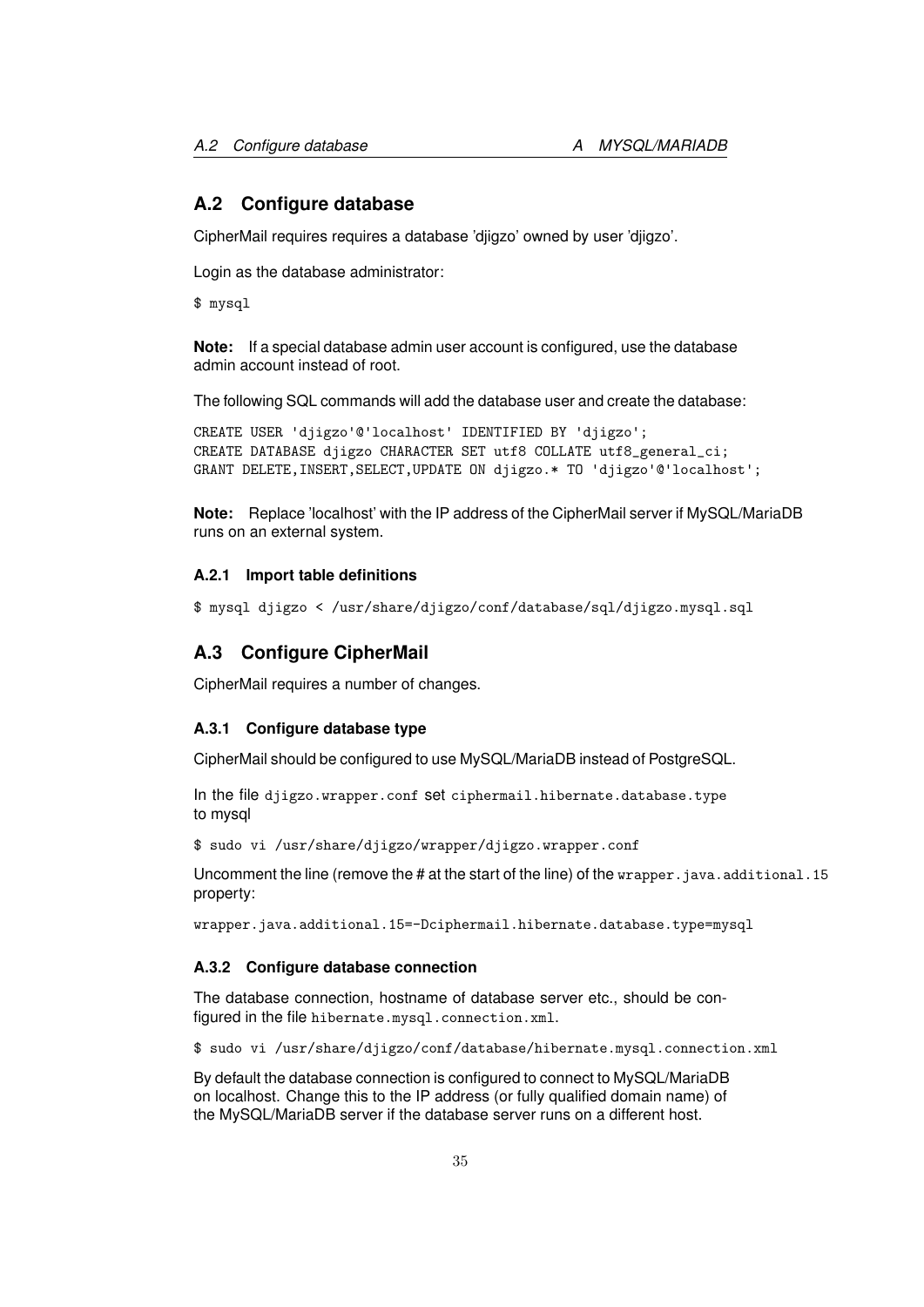#### <span id="page-36-0"></span>**A.3.3 Disable backup page**

The built-in backup/restore functionality only works with a locally configured PostgreSQL database. The web GUI backup option can be disabled by adding the following option to the tomcat options:

-Dciphermail.backup.enabled=false

The option should be added to the tomcat default settings file

#### **Ubuntu/Debian**

```
$ sudo bash -c 'echo "JAVA_OPTS=\"\$JAVA_OPTS \
-Dciphermail.backup.enabled=false\"" >> /etc/default/tomcat7'
```
**RedHat/CentOS** Add the option -Dciphermail.backup.enabled=false to the last JAVA\_OPTS line in the tomcat config file:

\$ vi /etc/sysconfig/tomcat

The last JAVA\_OPTS line should look similar to:

```
JAVA_OPTS="-Ddjigzo-web.home=/usr/share/djigzo-web -Djava.awt.headless=true -Xmx128M
-Dciphermail.backup.enabled=false"
```
**Note:** because of the length of the line, the above line is shown on two lines. In the tomcat config file it should only be one line.

#### <span id="page-36-1"></span>**A.3.4 Restart services**

#### **Ubuntu/Debian**

\$ sudo service djigzo restart \$ sudo service tomcat7 restart

#### **RedHat/CentOS**

```
$ service djigzo restart
$ service tomcat restart
```
Check log file to see whether the back-end starts without any errors:

\$ less /var/log/djigzo.log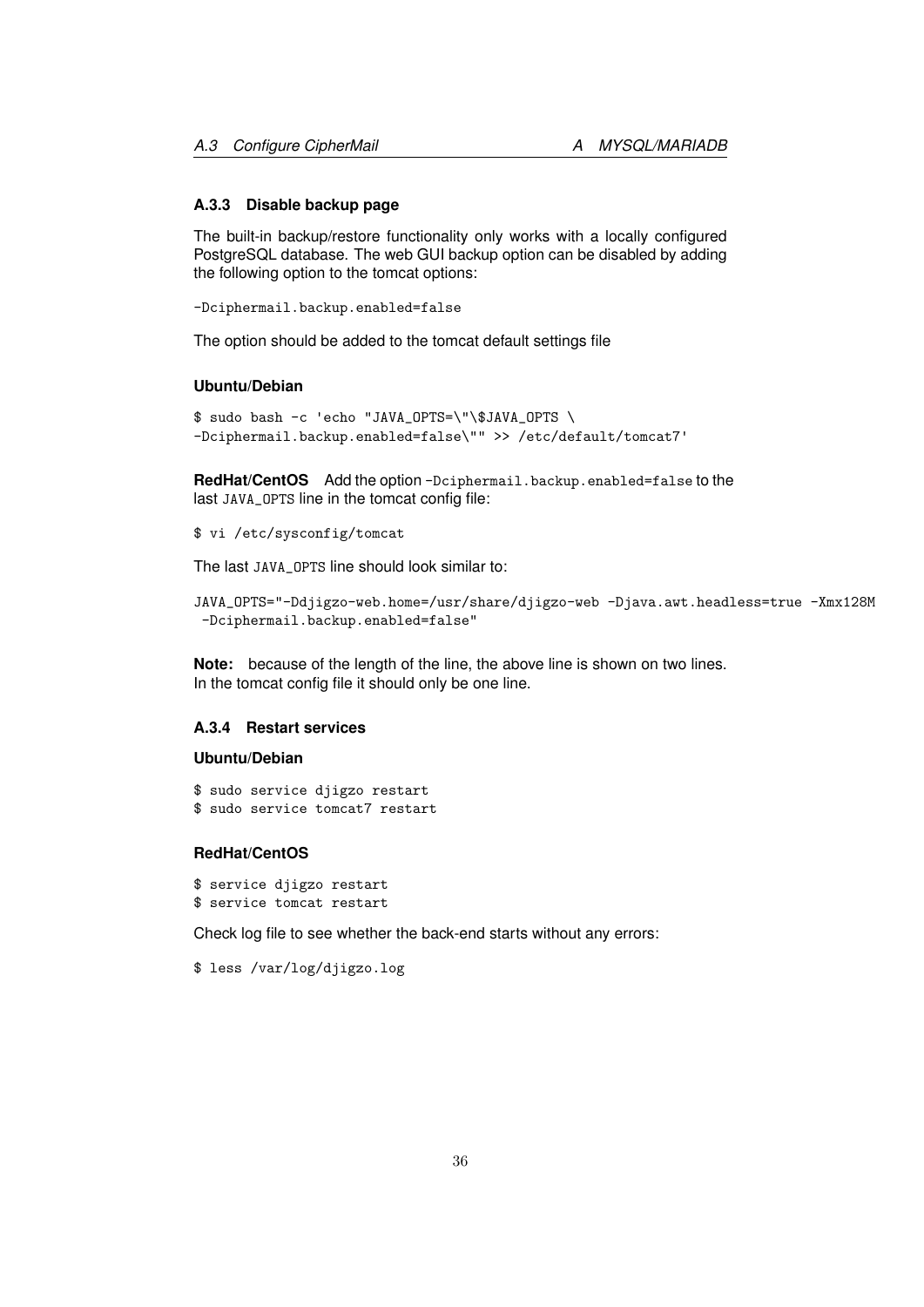# <span id="page-37-0"></span>**B Oracle Database**

This section explains on how to configure CipherMail with support for Oracle Database.

### **Note**

It is assumed that Oracle Database is already installed (either on the same system as CipherMail or an external system) and that the Oracle Database is accessible from the CipherMail system.

### <span id="page-37-1"></span>**B.1 Configure database**

CipherMail requires requires a database 'djigzo' owned by user 'djigzo'.

Login as the database administrator:

\$ sqlplus system

**Note:** Change accordingly to match your database setup.

The following SQL commands will add the database user and grant the required permissions:

CREATE USER djigzo IDENTIFIED BY djigzo default tablespace USERS;

GRANT CREATE SESSION TO djigzo; GRANT CREATE TABLE TO djigzo; GRANT CREATE VIEW TO djigzo; GRANT CREATE PROCEDURE TO djigzo; GRANT CREATE SEQUENCE TO djigzo;

Set the quota for the user:

ALTER USER djigzo QUOTA 300M ON USERS;

**Note:** 300M should be sufficient for most setups. If the DLP quarantine functionality will be used, the quota might need to be increased.

#### <span id="page-37-2"></span>**B.1.1 Import table definitions**

\$ sqlplus djigzo/djigzo@XE

**Note:** Change accordingly to match your database setup.

To import the table definitions use the following sqlplus command:

@ /usr/share/djigzo/conf/database/sql/djigzo.oracle.sql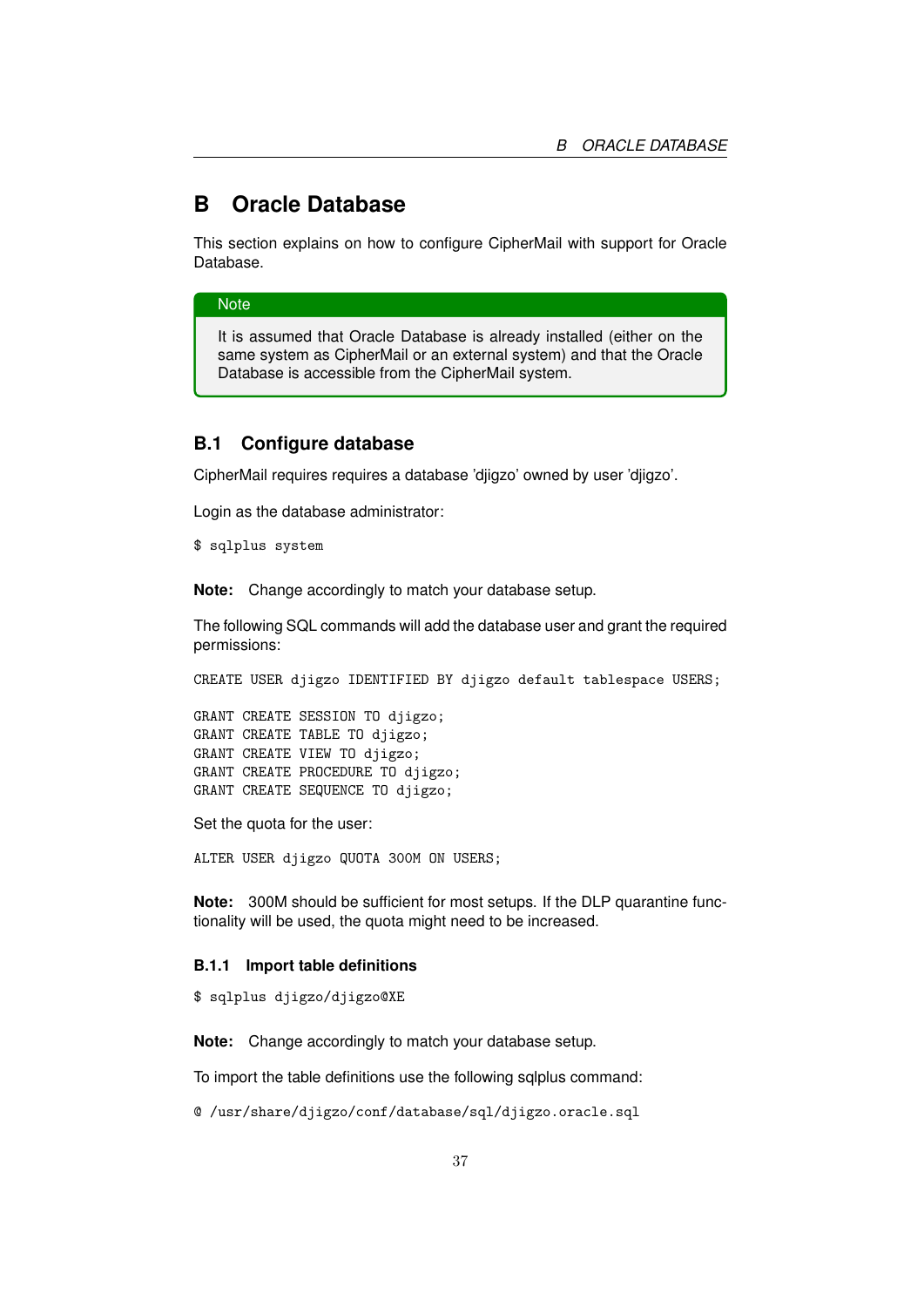### <span id="page-38-0"></span>**B.2 Configure CipherMail**

CipherMail requires a number of changes.

#### <span id="page-38-1"></span>**B.2.1 Configure database type**

CipherMail should be configured to use Oracle Database instead of PostgreSQL.

In the file djigzo.wrapper.conf set ciphermail.hibernate.database.type to oracle

\$ sudo vi /usr/share/djigzo/wrapper/djigzo.wrapper.conf

Uncomment the line (remove the # at the start of the line) of the  $\mu$  apper. java.additional.15 property and set type to oracle:

wrapper.java.additional.15=-Dciphermail.hibernate.database.type=oracle

#### <span id="page-38-2"></span>**B.2.2 Configure database connection**

The database connection, hostname of database server etc., should be configured in the file hibernate.oracle.connection.xml.

\$ sudo vi /usr/share/djigzo/conf/database/hibernate.oracle.connection.xml

By default the database connection is configured to connect to Oracle Database on localhost. Change this to the IP address (or fully qualified domain name) of the Oracle Database server if the database server runs on a different host.

#### <span id="page-38-3"></span>**B.2.3 Disable backup page**

The built-in backup/restore functionality only works with a locally configured PostgreSQL database. The web GUI backup option can be disabled by adding the following option to the tomcat options:

```
-Dciphermail.backup.enabled=false
```
The option should be added to the tomcat default settings file

#### **Ubuntu/Debian**

\$ sudo bash -c 'echo "JAVA\_OPTS=\"\\$JAVA\_OPTS \ -Dciphermail.backup.enabled=false\"" >> /etc/default/tomcat7'

**RedHat/CentOS** Add the option -Dciphermail.backup.enabled=false to the last JAVA\_OPTS line in the tomcat config file:

\$ vi /etc/sysconfig/tomcat

The last JAVA\_OPTS line should look similar to:

JAVA\_OPTS="-Ddjigzo-web.home=/usr/share/djigzo-web -Djava.awt.headless=true -Xmx128M -Dciphermail.backup.enabled=false"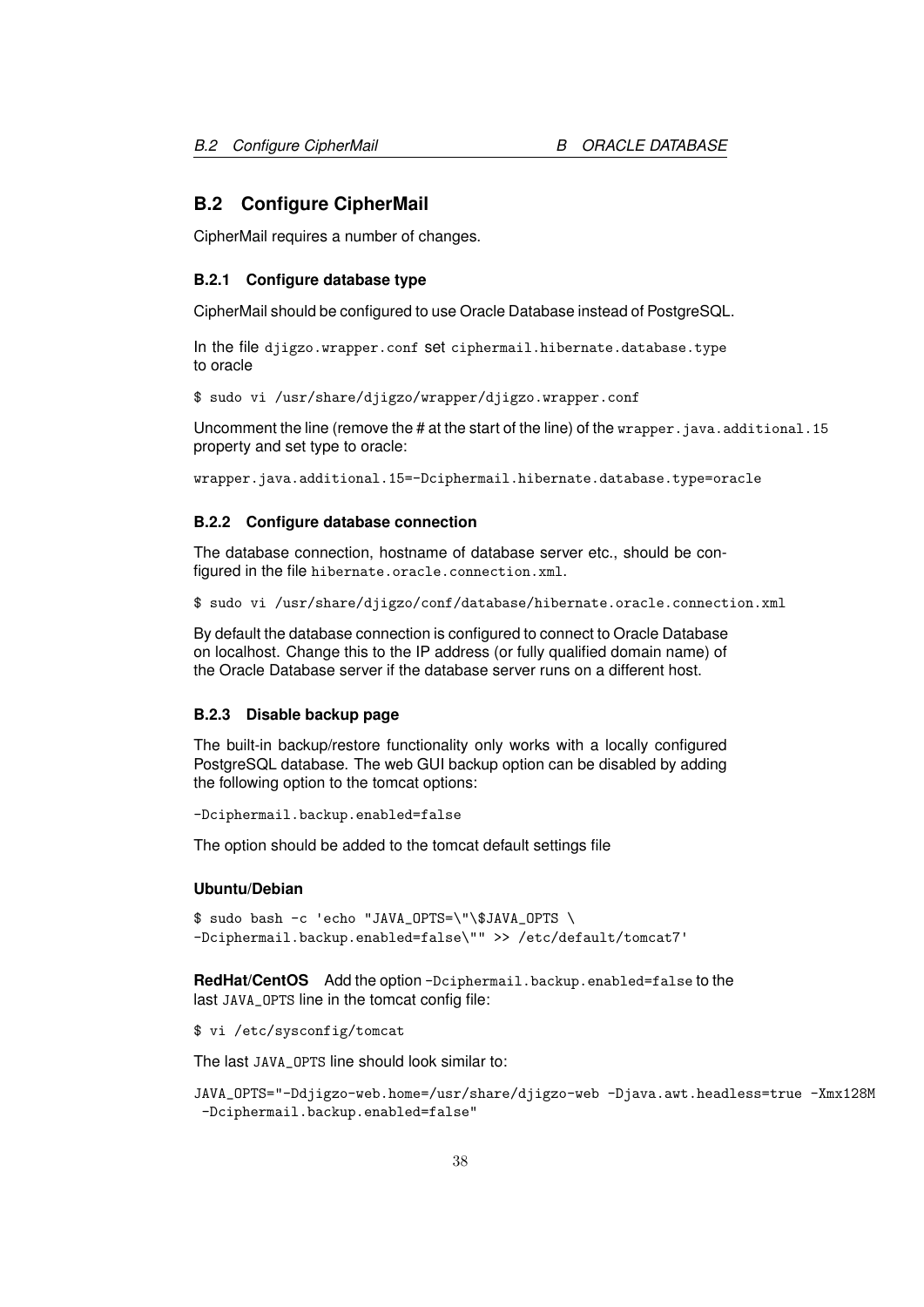**Note:** because of the length of the line, the above line is shown on two lines. In the tomcat config file it should only be one line.

### <span id="page-39-0"></span>**B.2.4 Restart services**

#### **Ubuntu/Debian**

\$ sudo service djigzo restart \$ sudo service tomcat7 restart

#### **RedHat/CentOS**

\$ service djigzo restart \$ service tomcat restart

Check log file to see whether the back-end starts without any errors:

\$ less /var/log/djigzo.log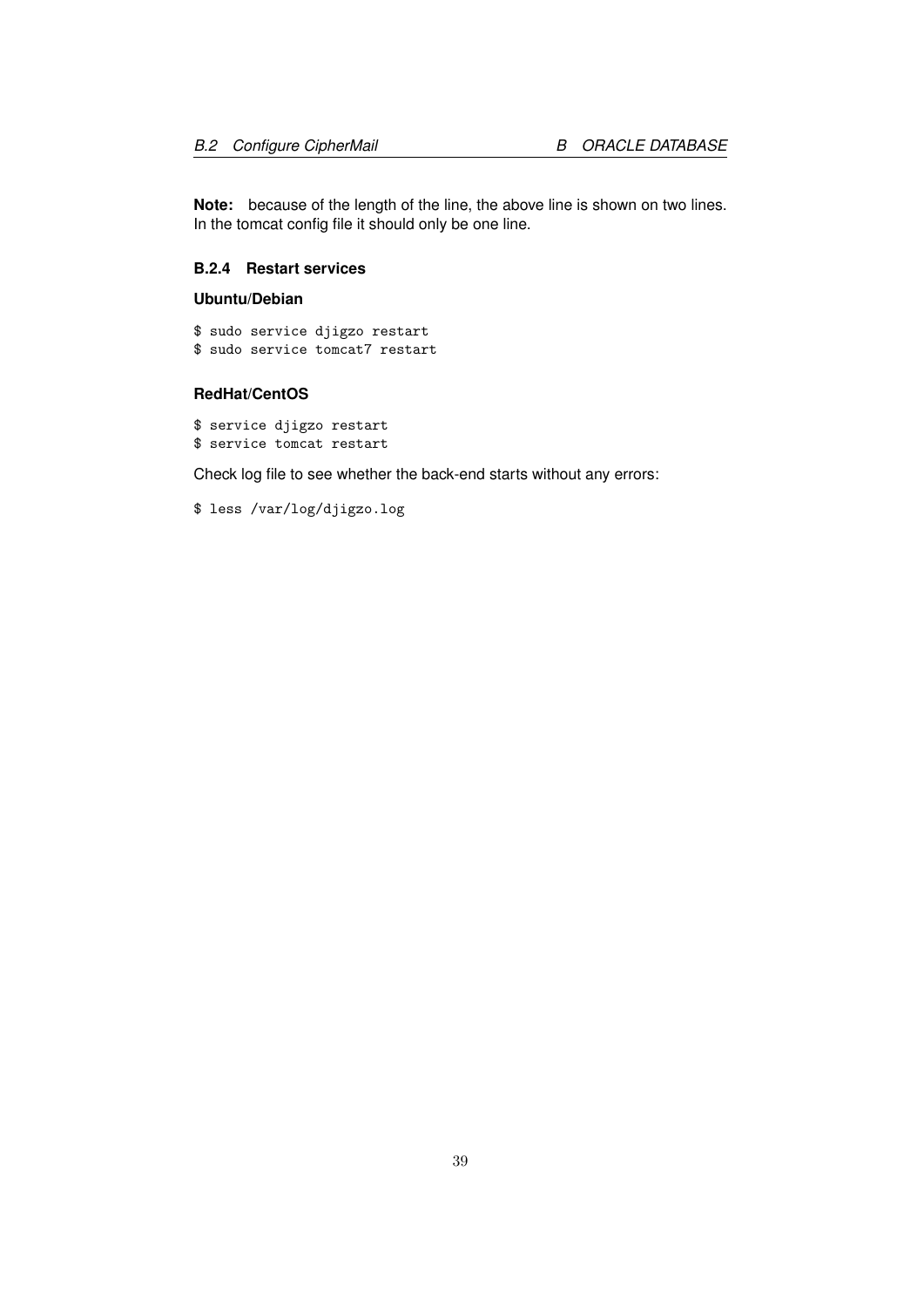# <span id="page-40-0"></span>**C Adding Tomcat HTTPS connector**

CipherMail uses the following Tomcat server.xml configuration files.

# <span id="page-40-1"></span>**C.1 Tomcat 5**

```
<?xml version="1.0" encoding="UTF-8"?>
<!DOCTYPE config [
<!ENTITY proxyName "">
\geq<Server>
    <Service name="Catalina">
        <Connector
            port="8443"
            connectionTimeout="20000"
            maxThreads="150"
            scheme="https"
            secure="true"
            SSLEnabled="true"
            sslProtocol="TLS"
            keystoreFile="/usr/share/djigzo-web/ssl/sslCertificate.p12"
            keystorePass="djigzo"
            keystoreType="PKCS12"
            proxyName="&proxyName;"
        />
        <Engine name="Catalina" defaultHost="localhost">
            <Host name="localhost" appBase="webapps" unpackWARs="false"/>
        </Engine>
    </Service>
</Server>
```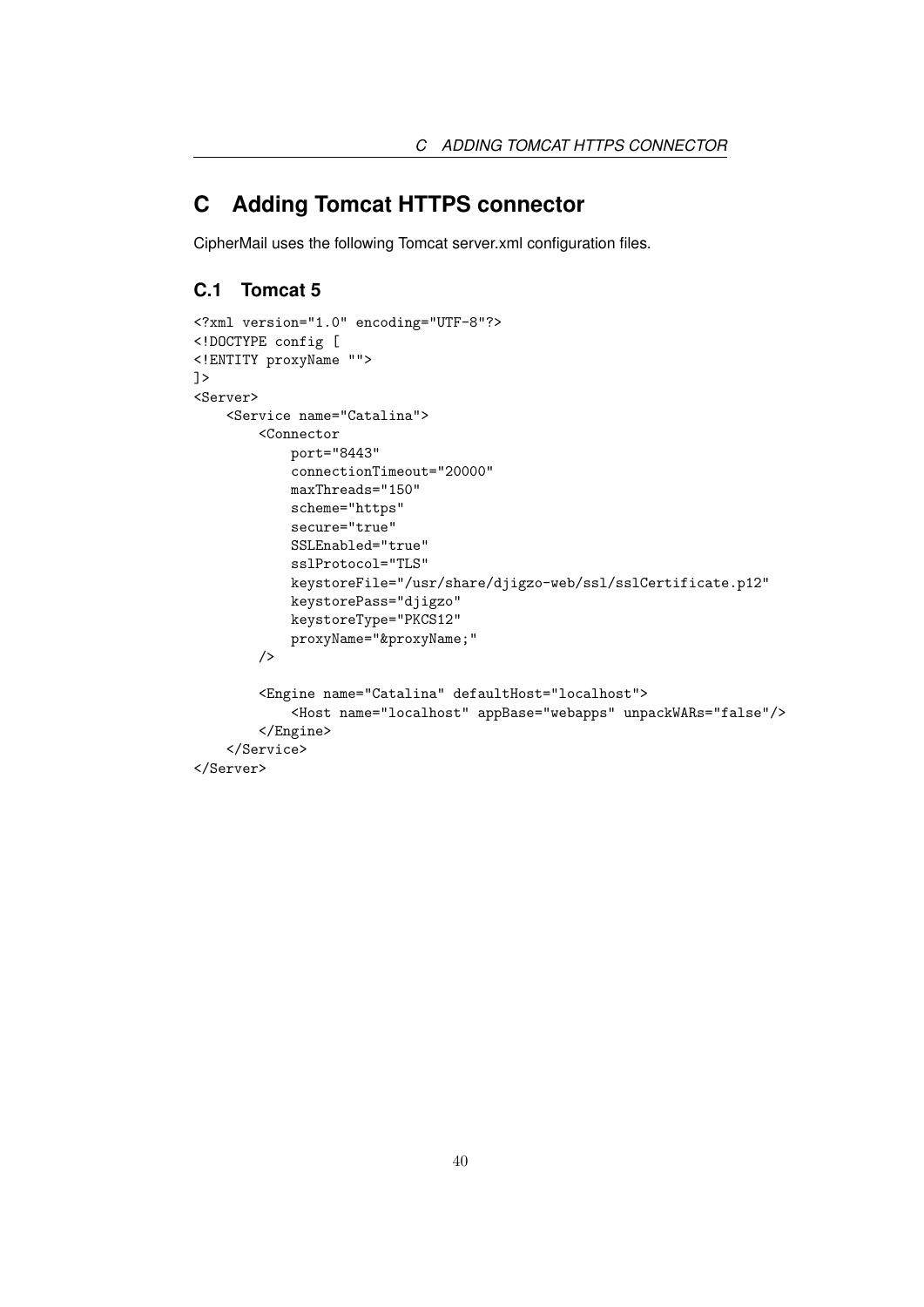### <span id="page-41-0"></span>**C.2 Tomcat 6 & 7**

```
<?xml version="1.0" encoding="UTF-8"?>
<!DOCTYPE config [
<!ENTITY proxyName "">
\geq<Server>
    <Service name="Catalina">
        <Connector
            port="8443"
            connectionTimeout="20000"
            maxThreads="150"
            scheme="https"
            secure="true"
            SSLEnabled="true"
            sslProtocol="TLS"
            keystoreFile="/usr/share/djigzo-web/ssl/sslCertificate.p12"
            keystorePass="djigzo"
            keystoreType="PKCS12"
            proxyName="&proxyName;"
            ciphers="
                TLS_ECDHE_ECDSA_WITH_AES_256_CBC_SHA384,
                TLS_ECDHE_RSA_WITH_AES_256_CBC_SHA384,
                TLS_ECDH_ECDSA_WITH_AES_256_CBC_SHA384,
                TLS_ECDH_RSA_WITH_AES_256_CBC_SHA384,
                TLS_DHE_DSS_WITH_AES_256_CBC_SHA256,
                TLS_ECDHE_ECDSA_WITH_AES_256_CBC_SHA,
                TLS_ECDHE_RSA_WITH_AES_256_CBC_SHA,
                TLS_ECDH_ECDSA_WITH_AES_256_CBC_SHA,
                TLS_ECDH_RSA_WITH_AES_256_CBC_SHA,
                TLS_DHE_DSS_WITH_AES_256_CBC_SHA,
                TLS_ECDHE_ECDSA_WITH_AES_128_CBC_SHA256,
                TLS_ECDHE_RSA_WITH_AES_128_CBC_SHA256,
                TLS_ECDH_ECDSA_WITH_AES_128_CBC_SHA256,
                TLS_ECDH_RSA_WITH_AES_128_CBC_SHA256,
                TLS_DHE_DSS_WITH_AES_128_CBC_SHA256,
                TLS_ECDHE_ECDSA_WITH_AES_128_CBC_SHA,
                TLS_ECDHE_RSA_WITH_AES_128_CBC_SHA,
                TLS_ECDH_ECDSA_WITH_AES_128_CBC_SHA,
                TLS_ECDH_RSA_WITH_AES_128_CBC_SHA,
                TLS_DHE_DSS_WITH_AES_128_CBC_SHA,
                TLS_ECDHE_ECDSA_WITH_RC4_128_SHA,
                TLS_ECDH_ECDSA_WITH_RC4_128_SHA,
                TLS_ECDH_RSA_WITH_RC4_128_SHA,
                TLS_ECDHE_ECDSA_WITH_AES_256_GCM_SHA384,
                TLS_ECDHE_ECDSA_WITH_AES_128_GCM_SHA256,
                TLS_ECDHE_RSA_WITH_AES_256_GCM_SHA384,
                TLS_RSA_WITH_AES_256_GCM_SHA384,
                TLS_ECDH_ECDSA_WITH_AES_256_GCM_SHA384,
                TLS_ECDH_RSA_WITH_AES_256_GCM_SHA384,
```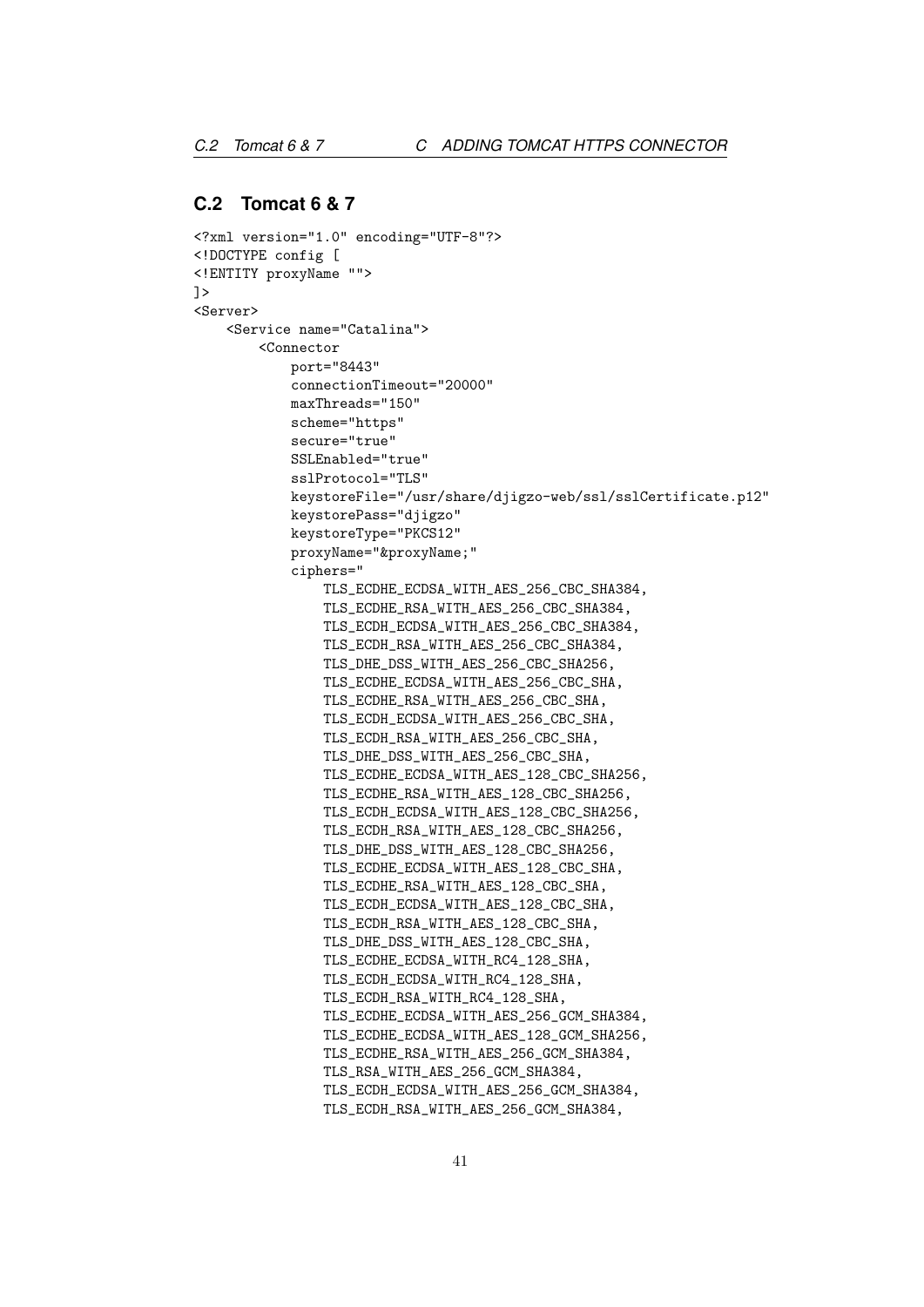```
TLS_DHE_DSS_WITH_AES_256_GCM_SHA384,
                TLS_ECDHE_RSA_WITH_AES_128_GCM_SHA256,
                TLS_RSA_WITH_AES_128_GCM_SHA256,
                TLS_ECDH_ECDSA_WITH_AES_128_GCM_SHA256,
                TLS_ECDH_RSA_WITH_AES_128_GCM_SHA256,
                TLS_DHE_DSS_WITH_AES_128_GCM_SHA256,
                TLS_ECDHE_ECDSA_WITH_3DES_EDE_CBC_SHA,
                TLS_ECDHE_RSA_WITH_3DES_EDE_CBC_SHA,
                TLS_ECDH_ECDSA_WITH_3DES_EDE_CBC_SHA,
                TLS_ECDH_RSA_WITH_3DES_EDE_CBC_SHA,
                TLS_EMPTY_RENEGOTIATION_INFO_SCSVF"
        />
        <Engine name="Catalina" defaultHost="localhost">
           <Host name="localhost" appBase="webapps" unpackWARs="false"/>
        </Engine>
   </Service>
</Server>
```
**Note:** If an existing server.xml should be used, the Connector for port 8443 should be added to the existing server.xml.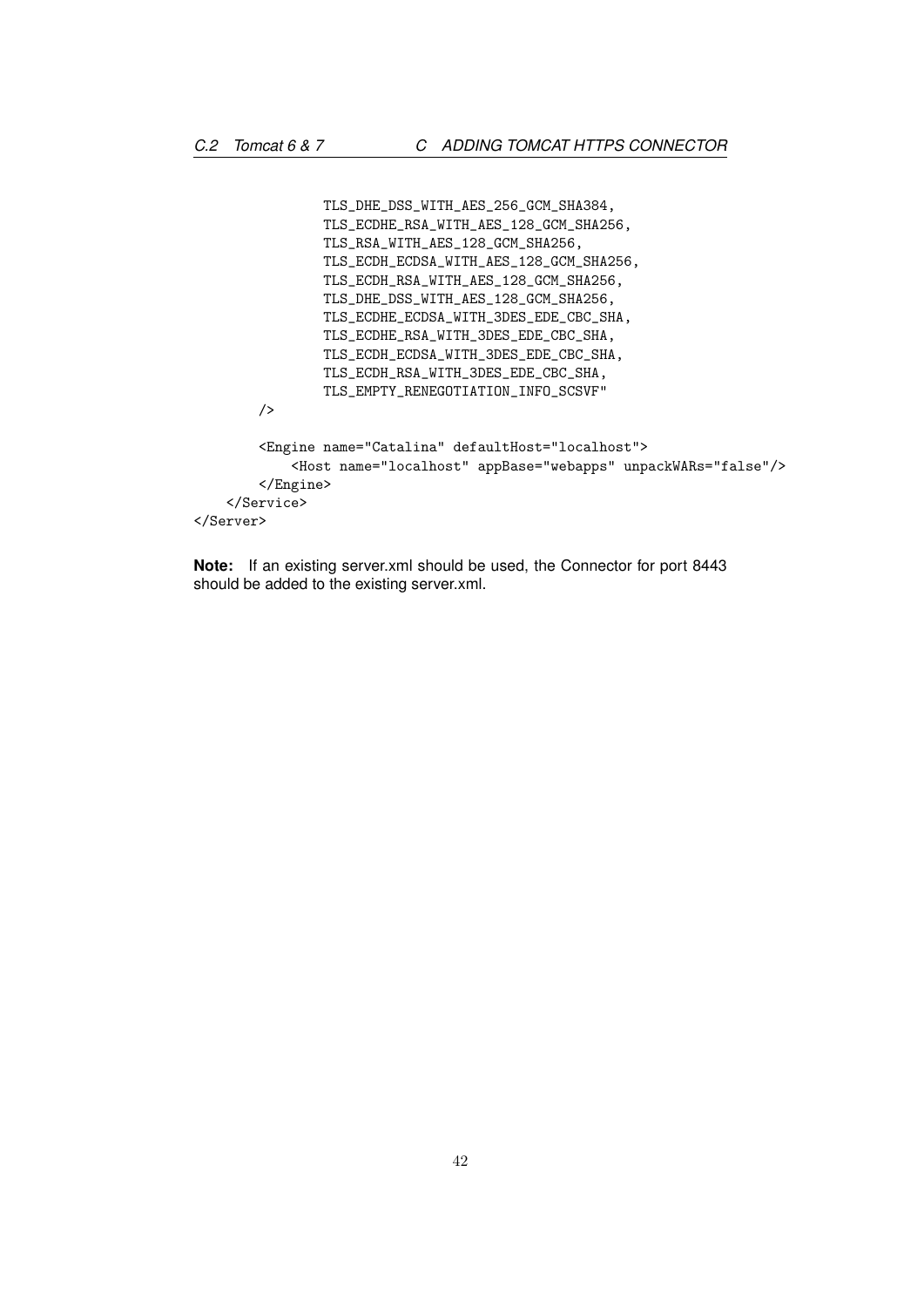# <span id="page-43-0"></span>**D Memory usage**

CipherMail requires a lot of memory when it needs to encrypt large messages. By default the back-end encryption process will allocate 60% of the available memory for the heap size. If there are other applications running on the same server, it might be required to set this value to a lower value. The allocated heap size can be set by changing the value perc\_allocate in the file /etc/default/djigzo

```
# 'dynamic' memory allocation
# set max memory based on the total available memory
# the percentage of total memory to allocate for the JVM
perc_allocate="0.6"
```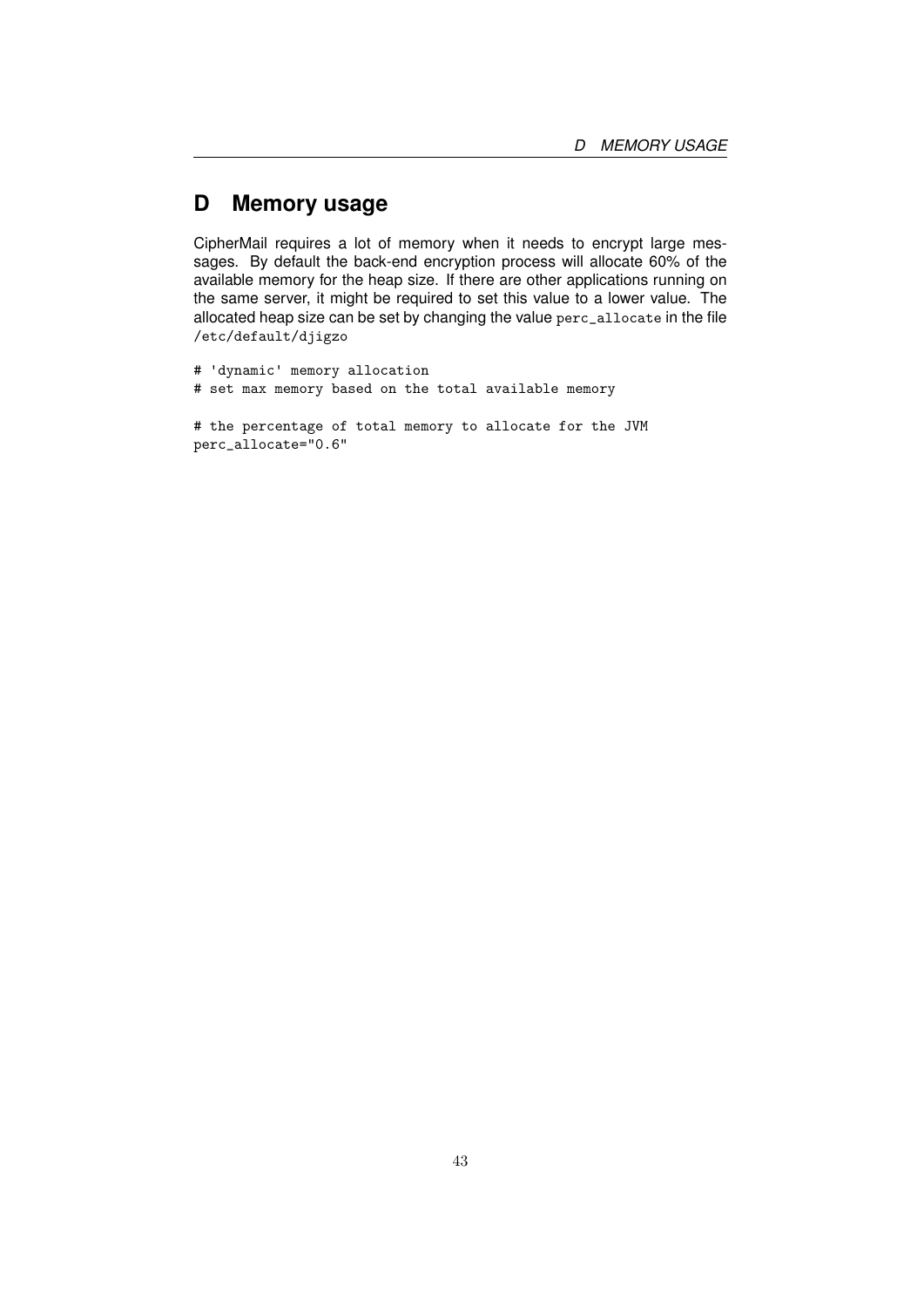# <span id="page-44-0"></span>**E Securing the gateway**

### <span id="page-44-1"></span>**E.1 Port usage**

CipherMail uses the following ports:

### **external** → **internal**

|  | Port | Service      | Description        |
|--|------|--------------|--------------------|
|  | 22   | <b>SSH</b>   | Console access     |
|  | 25   | <b>SMTP</b>  | Send/Receive email |
|  | 8080 | <b>HTTP</b>  | Web manager        |
|  | 8443 | <b>HTTPS</b> | Web manager        |
|  | 9009 | SOAP (HTTP)  | Back end*          |

\* By default the back-end SOAP service is only accessible from localhost (i.e., it is bound to localhost)

#### **internal** → **external**

| Port | Service      | Description               |
|------|--------------|---------------------------|
| 25   | <b>SMTP</b>  | Send/Receive email        |
| 80   | <b>HTTP</b>  | CRL download              |
| 139  | SMB/CIFS     | remote backup and restore |
| 398  | LDAP         | CRL download              |
| 443  | <b>HTTPS</b> | CRL download              |
| 445  | SMB/CIFS     | remote backup and restore |

When the encryption back-end and Web GUI front-end are installed on the same machine, remote access to port 9000 is not required. It is advised to block remote access to all ports which are not used by CipherMail.

**Enable Ubuntu firewall** Ubuntu can be protected by installing the "Uncomplicate Firewall" (UFW) with the following commands:

\$ sudo apt-get install ufw \$ sudo ufw allow smtp/tcp \$ sudo ufw allow ssh/tcp \$ sudo ufw allow 8443/tcp \$ sudo ufw allow 8080/tcp \$ sudo ufw enable

Red Hat/CentOS already comes with a pre-installed firewall.

### <span id="page-44-2"></span>**E.2 Passwords**

**Database** By default, CipherMail creates a database user *djigzo* with the password *djigzo*. If a different password should be used, the database password for user *djigzo* should be changed (see PostgreSQL documentation). The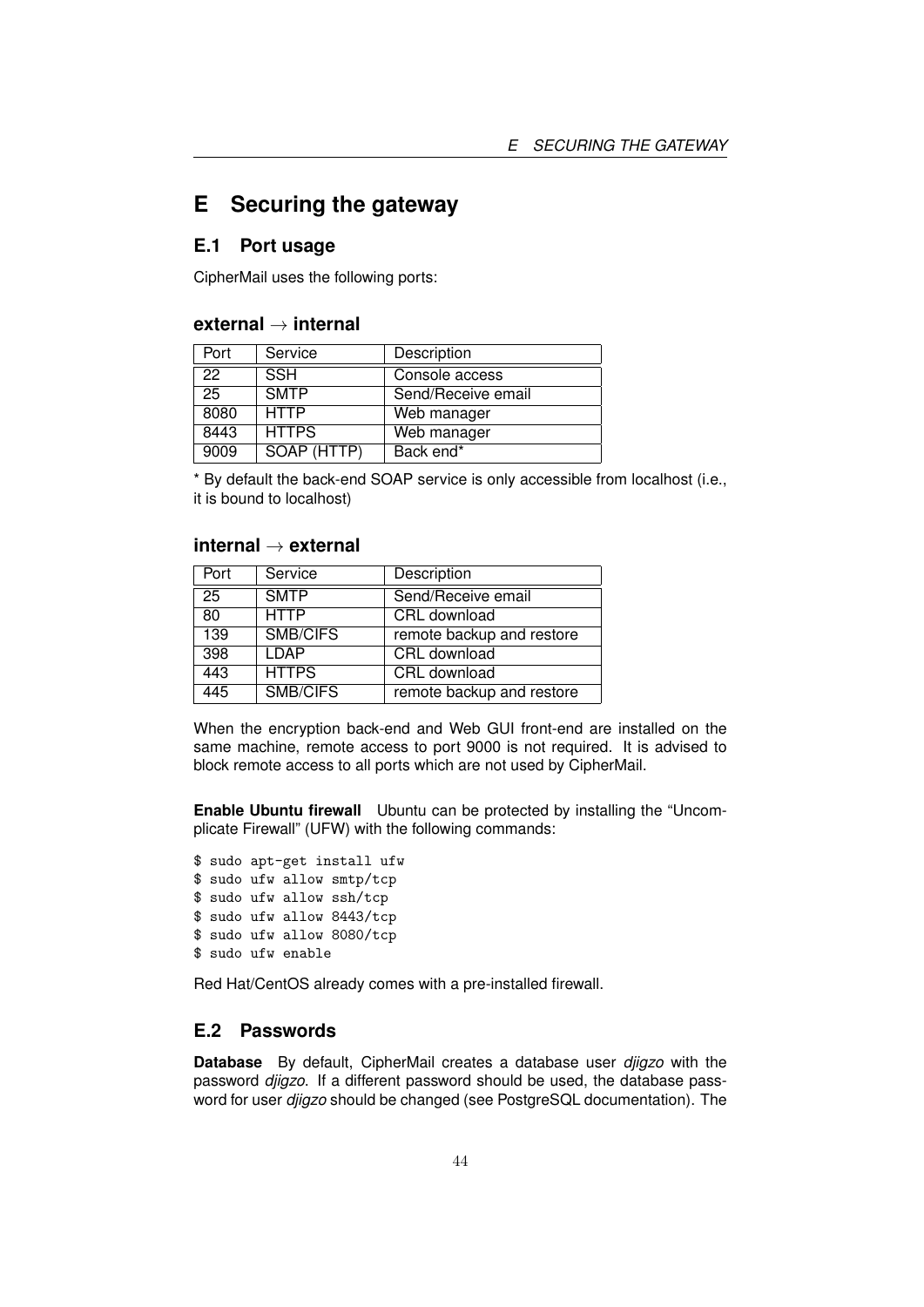database password in the database configuration file /usr/share/djigzo/conf/hibernate.cfg.xml should be changed accordingly.

**Back-end** The front-end (Web GUI) communicates with the back-end (encryption engine) using password authenticated SOAP messages. If the backend and front-end are not installed on the same machine, it is advised to change the SOAP password. For the back-end, the password can be changed by modifying the property **protected.system.soap.password** in file:

/usr/share/djigzo/conf/djigzo.properties.

If the password for the back-end is changed, the password used by the frontend should be changed accordingly. The password for the front-end can be changed by adding a property **soap.password** with the password as the property value to /etc/default/tomcat in a similar way as **djigzo-web.home** was set (see [6.7\)](#page-31-1).

### <span id="page-45-0"></span>**E.3 SSL certificate**

Access to the administration page is protected with an encrypted HTTPS connection. CipherMail comes with a default SSL certificate. It is advised to install a new SSL certificate using the "SSL certificate manager" from the CipherMail Web GUI.

### <span id="page-45-1"></span>**E.4 Prevent spoofing the From header**

CipherMail uses the *From* header as the identity of the sender. If the CipherMail gateway is used for sending email to external recipients (i.e., relaying email), make sure that internal users cannot 'spoof' the *From* header.

#### <span id="page-45-2"></span>**E.5 Securing the database**

Unless a "Hardware Security Module" (HSM) is used, all private keys used for signing and decrypting of email are stored in the database. The database therefore has to be protected against unauthorized access. If CipherMail and PostgreSQL are installed on the same machine, the djigzo database user should only be allowed to access the database locally. This is done by making sure that only localhost (127.0.0.1) can login with the username *djigzo*. The PostgreSQL config file pg\_hba.conf should contain a line similar to:

host djigzo djigzo 127.0.0.1/32 md5

### <span id="page-45-3"></span>**E.6 Block access to WEB GUI**

If the PDF reply functionality is used, external access to the gateway should be granted to all external IP addresses (otherwise the recipients of the encrypted PDF message cannot open the reply page). It is advised to only allow access to the PDF reply pages and block access to all other pages.